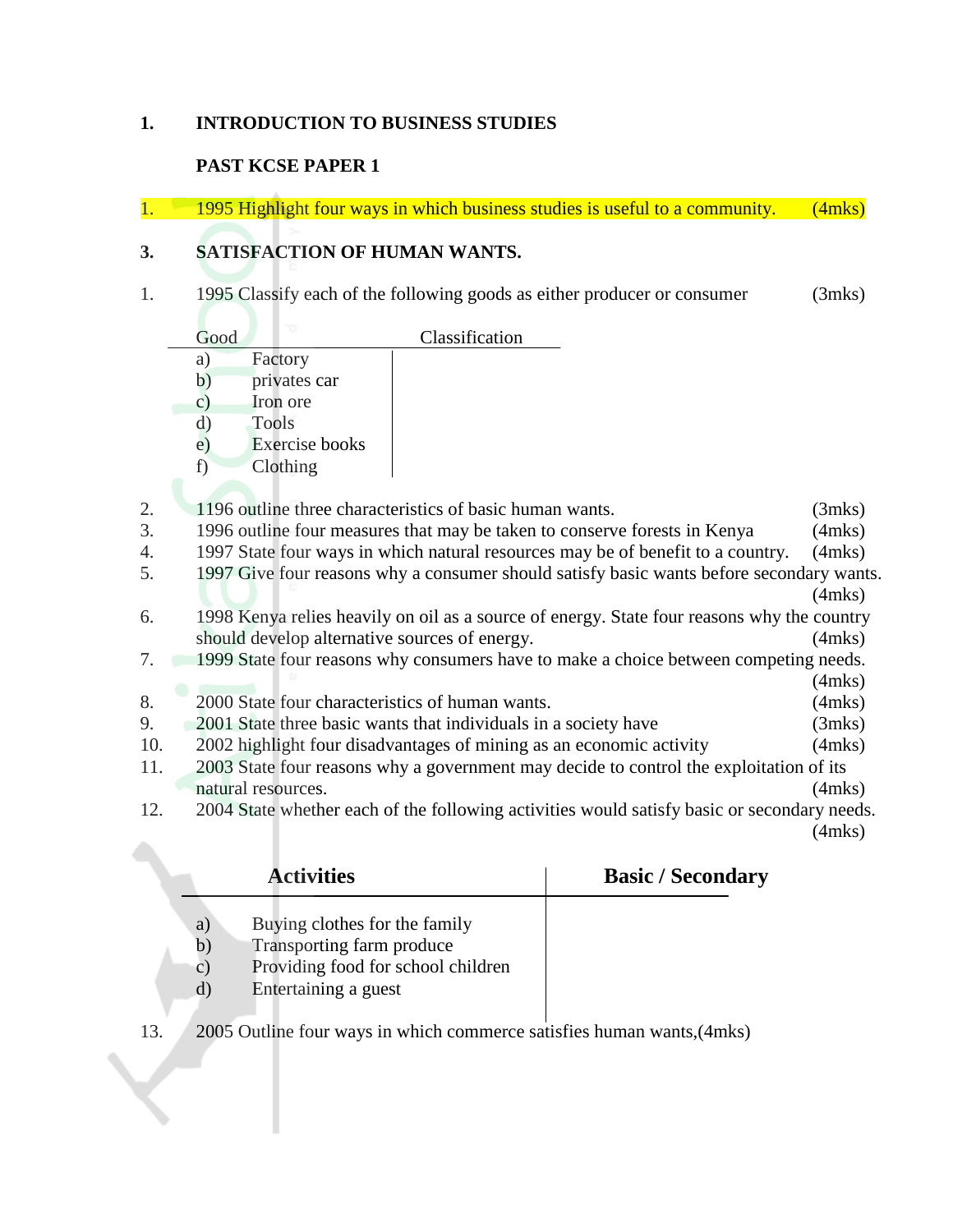### **4. PRODUCTION PAST KCSE PAPER 1**

1. 1995 classify each of the following production activities as either primary or tertiary.

(3mk)

| <b>Activity</b>                      |                                                                                                                            | Level of production |
|--------------------------------------|----------------------------------------------------------------------------------------------------------------------------|---------------------|
| a)<br>b)<br>C)<br>d)<br>$\epsilon$ ) | Digging clay soil<br>Constructing a bridge<br>Selling in shop<br>Making tea<br>Transporting medicine<br>Growing vegetables |                     |
|                                      |                                                                                                                            |                     |

- 2. 1997 Outline four reasons why production in the substance sector is usually low. (4mks)
- 3. 1998 Name four commercial services which are useful to the manufacturer. (4mks)
- 4. 1999 Outline four reasons why a multinational company may prefer setting up a production unit in a developing country instead of exporting finished goods to the country. (4mks)
- 5. 1999 classify each of the following activities as either primary, secondary or tertiary. (4mks)

|                        | <b>Activity</b>                                                                                                                                                                                                           | <b>Classification</b>                                                                                                                               |                                                        |
|------------------------|---------------------------------------------------------------------------------------------------------------------------------------------------------------------------------------------------------------------------|-----------------------------------------------------------------------------------------------------------------------------------------------------|--------------------------------------------------------|
|                        | Planting maize<br>a)<br>b)<br>Grinding maize<br>Selling maize<br>$\mathbf{c})$<br>Harvesting maize<br>$\rm d)$                                                                                                            |                                                                                                                                                     |                                                        |
| 6.                     | 1999 State the meaning of the following terms.                                                                                                                                                                            |                                                                                                                                                     | $(4$ mks $)$                                           |
| 7.                     | Consumer goods<br>Producer goods<br><b>Resource</b>                                                                                                                                                                       | 2000 Name the factor that each of the following resources relate to<br><b>Factor of production</b>                                                  | $(5$ mks $)$                                           |
| 8.<br>9.<br>10.<br>11. | Manager<br>a)<br>Vehicle<br>b)<br>Cotton<br>$\mathbf{c})$<br>d)<br>Water<br>Owner<br>$\epsilon$ )<br>2001 Outline three characteristics of direct production.<br>2005 State four roles of an entrepreneurs in production. | 2002 Outline four factors that may account for predominant direct production<br>2004 list four functions of entrepreneurs as a factor of production | $(4$ mks $)$<br>(4mks)<br>$(4$ mks $)$<br>$(4$ mks $)$ |
|                        | DA ST KASE DA DED 2                                                                                                                                                                                                       |                                                                                                                                                     |                                                        |

# **PAST KCSE PAPER 2**

1. 1996 Highlight five ways in which an Entrepreneurs contributes to the production of goods. 2. 2004 Explain five ways in which large scale organization are able to reduce their costs of production. (10mks)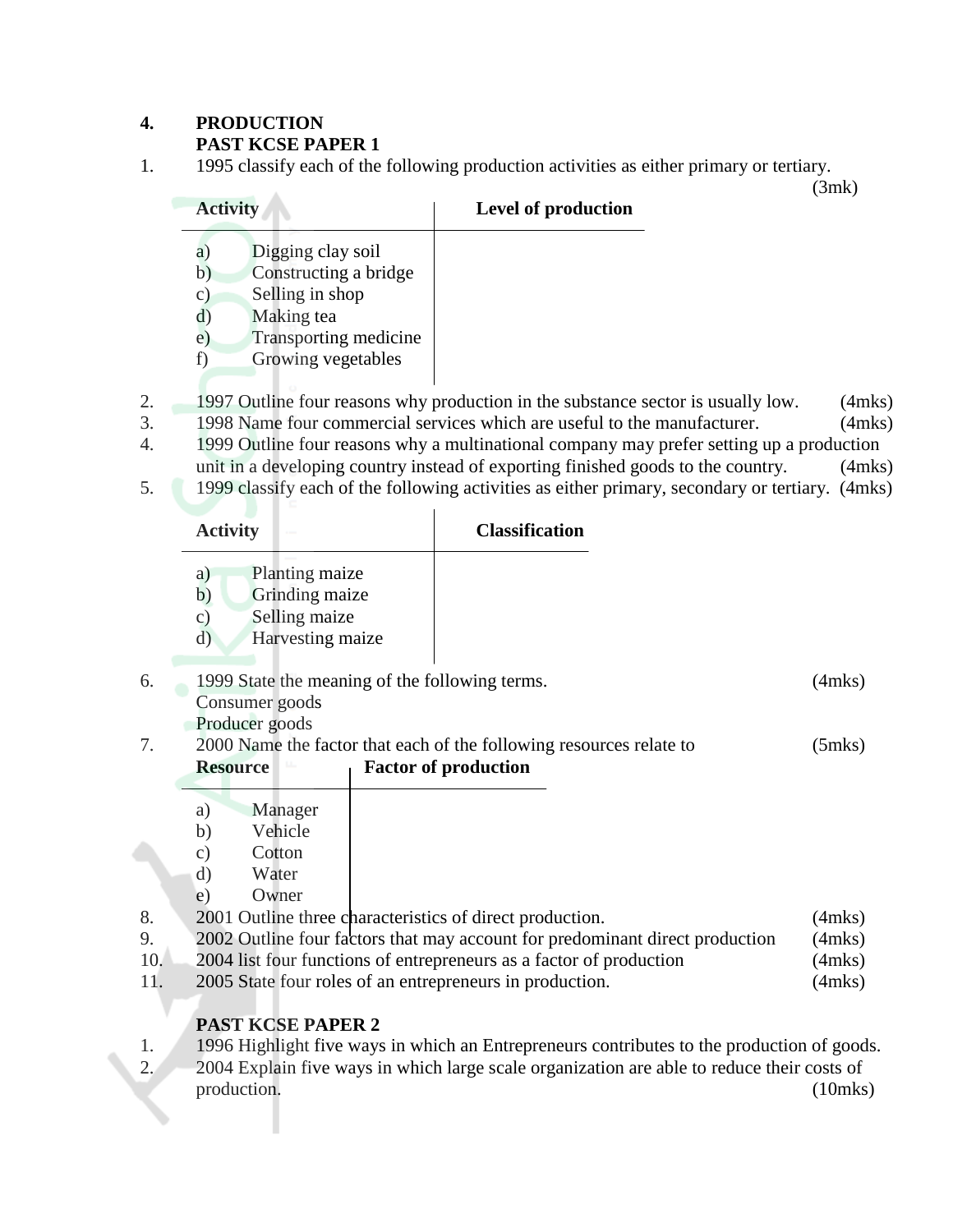# **7. OFFICE**

# **PAST KCSE PAPER** 1

- 1. 1995 State three reasons why office documents should be filed. (3mks)
- 2. 1996 Outline four duties of an office manager. (4mks)
- 3. 1997 The following are types of office equipment.Paper,fax machine, telex and telephone. In the table below, match each equipment with its appropriate function. (4mks)

|        | <b>Function</b>                           | Equipment |
|--------|-------------------------------------------|-----------|
|        |                                           |           |
| a      | Sending and receiving written messages    |           |
|        | Sending and receiving verbal messages     |           |
| $\sim$ | Caroline and mostring control of mossages |           |

- c) Sending and receiving copies of messages
- d) Sending messages one way only.
- 4. 1998 list four qualities of an office messenger. (4mks)
- 5. 1999 State four factors that determine the period for which documents should be stored.
- (4mks) 6. 2002 In the space provided name the office equipment used to perform each of the following tasks.

|                  | <b>Functions</b> |                                                                                              | Equipment    |                              |
|------------------|------------------|----------------------------------------------------------------------------------------------|--------------|------------------------------|
|                  | a)               | Printing stamp impression on envelopes                                                       |              |                              |
|                  | b)               | Cutting paper into required sizes                                                            |              |                              |
|                  | $\mathbf{c})$    | Pinning papers together                                                                      |              |                              |
|                  | d)               | Recording, processing, sorting & retrieving information                                      |              |                              |
| 7.               |                  | 2003 Outline four function of an office                                                      |              |                              |
| 8.               |                  | 2004 Outline four functions of the office in an organization                                 |              | $(4$ mks $)$<br>$(4$ mks $)$ |
|                  |                  |                                                                                              |              |                              |
| 8.               |                  | <b>HOME TRADE</b>                                                                            |              |                              |
|                  |                  | PAST KCSE.                                                                                   |              |                              |
| 1.               |                  | 2003 Highlight four factors that may contribute towards the growth of business in the        |              |                              |
|                  | country.         |                                                                                              |              | $(4$ mks $)$                 |
| 2.               |                  | 2004 State four uses of an invoice for a seller of goods.                                    |              | $(4$ mks $)$                 |
|                  |                  |                                                                                              |              |                              |
| 9.               |                  | <b>FORMS OF BUSINESS</b><br><b>PASS KCSE PAPER 1</b>                                         |              |                              |
| 1.               |                  | 1995 Highlight four advantages of large – scale business organization.                       |              |                              |
| $\overline{2}$ . |                  | 1995 in the spaces provided, indicate by writing true or false whether each of the following |              | $(4$ mks $)$                 |
|                  |                  | statements is true or false about articles of association of a company.                      |              | $(5$ mks $)$                 |
|                  |                  |                                                                                              |              |                              |
|                  | <b>Statement</b> |                                                                                              | True / false |                              |
|                  | a)               | It contains the activities the company is engaged in                                         |              |                              |
|                  | b)               | Indicates the procedures to be followed in calling meetings                                  |              |                              |
|                  | $\mathbf{c})$    | It contains details of election procedures                                                   |              |                              |
|                  | $\rm d)$         | It indicates the liabilities of the shareholder                                              |              |                              |
|                  |                  |                                                                                              |              |                              |
|                  |                  |                                                                                              |              |                              |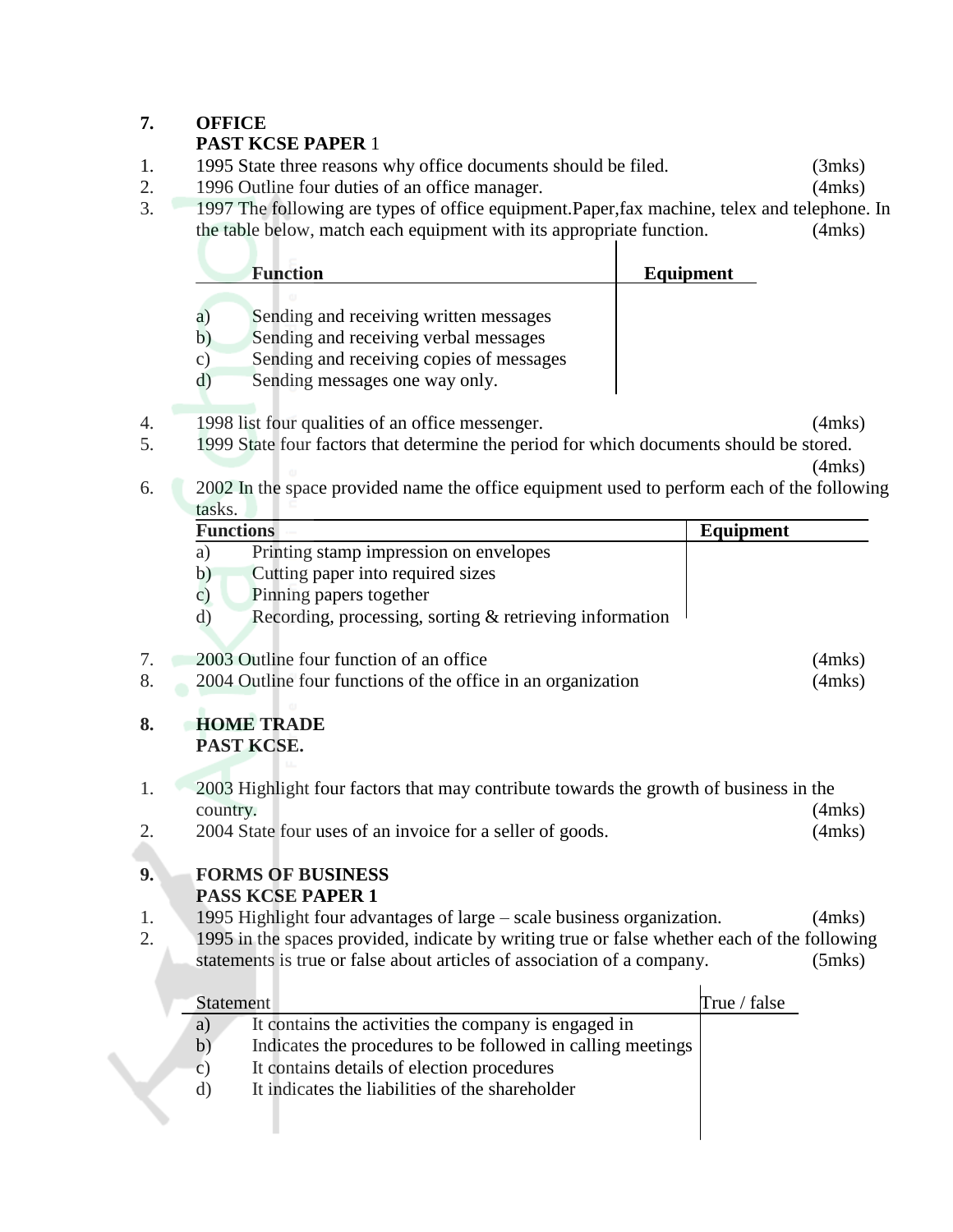- e) It contains the rights of each shareholders
- 3. 1996 State five advantages of sole proprietorship form of business (5mk)
- 4. 1996 Outline four benefits that Kenya may derive from multi national operating in the country. (4mks)
- 5. 1997 State four advantages of a partnership over a sole –proprietorship. (4mks)
- 6. 1998 Highlight benefits an investor gets by buying debentures. (4mks)
- 7. 1998 highlight four benefits of joining a savings and credit co operative society. (4mks)
- 8. 1998State four advantages of a hawker over a shopkeeper. (4mks)
- 9. 1999 Highlight four factors that may have hindered the growth of co-operative movements in Kenya. (4mks)
- 10. 2000 in the spaces provided below, indicate with a tick whether each of the following statements related to preferences or ordinary shared. (3mks)

| <b>Statement</b>                   | preference shares | <b>Ordinary Shares</b> |
|------------------------------------|-------------------|------------------------|
| a) Represent ownership             |                   |                        |
| b) Rate of divided is fixed        |                   |                        |
| c) Has voting rights               |                   |                        |
| d) Considered first in liquidation |                   |                        |
| e) Redeemable                      |                   |                        |
| f) May be cumulative               |                   |                        |
|                                    |                   |                        |

- 11. 2000 Outline four features of a sole proprietorship form of business organization (4mks)
- 12. 2000 Outline four advantages of large business organizations. (4mks)
- 13. 2001 Outline four features of trade credit as a source of finance (4mks)
- 14. 2001 State four reasons why a government may find it necessary to nationalize some industries. (4mks)
- 15. 2001 in the spaces provided name the type of business organization described by each of the following features.

| Description                           |                                                                                                                                                              | <b>Business Org</b> |              |
|---------------------------------------|--------------------------------------------------------------------------------------------------------------------------------------------------------------|---------------------|--------------|
| a)<br>b)<br>$\mathbf{c})$<br>$\rm d)$ | Each member has only one role<br>The business enjoys perpetual succession<br>Each member may act on behalf of the business<br>Formed by an Act of parliament |                     |              |
| 16.                                   | 2001 Outline four measures that can be taken to improve efficiency of parastatals in Kenya.                                                                  |                     | $(4$ mks $)$ |
| 17.                                   | $2002$ Outline four ways in which a savings and credit co – operative society can raise capital.                                                             |                     | (4mks)       |
| 18.                                   | 2002 Outline four features of a private company                                                                                                              |                     | (4mks)       |
| 19.                                   | 2003 Outline four features of a private company                                                                                                              |                     | $(4$ mks $)$ |
| 20.                                   | 2003 List four sources of short – term finance for a business enterprise                                                                                     |                     | $(4$ mks $)$ |
| 21.                                   | 2003 Highlight four disadvantages of cartels to consumers.                                                                                                   |                     | $(4$ mks $)$ |
| 22.                                   | 2004 Give five benefits of expanding a business                                                                                                              |                     | $(5$ mks $)$ |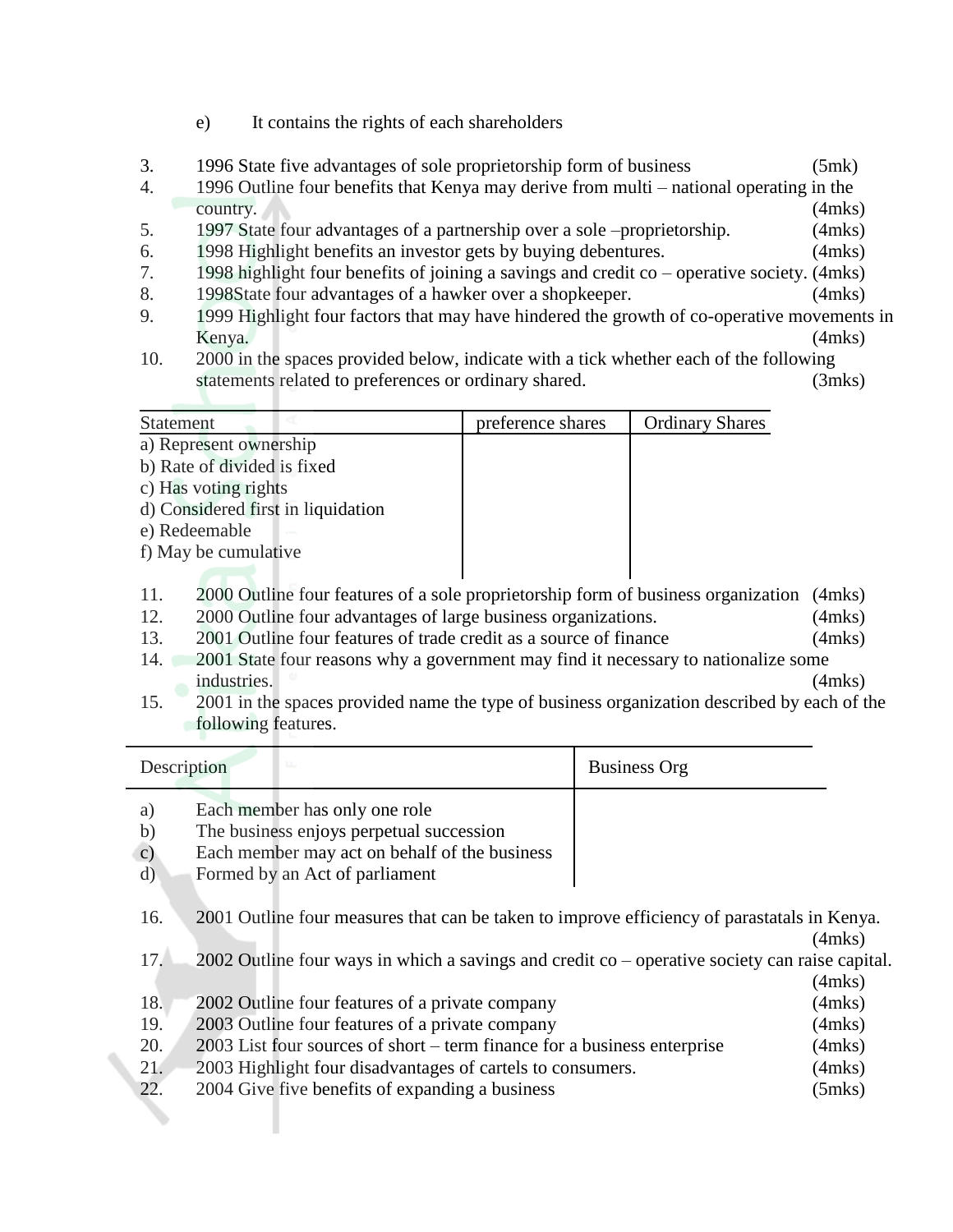|     | <b>PAST KCSE PAPER 2</b>                                                                           |               |
|-----|----------------------------------------------------------------------------------------------------|---------------|
| 1.  | 1995 Explain five principles under which cooperative societies should be managed (10mks)           |               |
| 2.  | 1995 Explain five problems that farmers encounter when they sell their produce through             |               |
|     | marketing boards.                                                                                  | $(10$ mks $)$ |
| 3.  | 1996 Explain five sources of short term finances available to a business organization.             |               |
|     |                                                                                                    | $(10$ mks $)$ |
| 4.  | 1997 currently the government of Kenya is involved in privatizing public corporations.             |               |
|     | Explain five reasons that could make the government retain some of the corporations.               |               |
|     |                                                                                                    | $(10$ mks $)$ |
| 5.  | 1997 describe five disadvantages of running a business as a sole proprietor                        | $(10$ mks $)$ |
| 6.  | 1998 A group of businessmen from town x have formed a cartel. What reason could have led           |               |
|     | them to take such an action                                                                        | $(10$ mks $)$ |
| 7.  | 1999 Explain five reasons why a public limited company may prefer to raise finance through         |               |
|     | issue of ordinary shares instead of debentures.                                                    | $(10$ mks $)$ |
| 8.  | 1999 Outline the differences between a private limited company and a public corporation            |               |
|     |                                                                                                    | $(10$ mks $)$ |
| 9.  | 2000 In what ways do multinational corporations differ from locally owned firms. (10mks)           |               |
| 10. | 2001 Discuss the factors that may influence the growth of a business unit.                         | (12mks)       |
| 11. | 2001 explain the factors that make it difficult for many Kenyan to purchase houses through         |               |
|     | building societies.                                                                                | $(6$ mks $)$  |
| 12. | 2002 Explain the six benefits that may account to a business organization which expands the        |               |
| 13. | scale of its operation.                                                                            | (12mks)       |
|     | 2002 Draw five differences between public limited company and a partnership form of a<br>business. | $(10$ mks $)$ |
| 14. | 2003 Describe the problems associated with a sole proprietorship form a business (10mks)           |               |
| 15. | 2003 explain six benefits that a company would get by raising capital through sale of              |               |
|     | ordinary shares                                                                                    | (12mks)       |
| 16. | 2004 Wafula who recently retired would like to invest his retirement benefits in either of tow     |               |
|     | business options. Explain five factors that Wafula should consider in choosing the business to     |               |
|     | invest.                                                                                            | $(10$ mks $)$ |
| 17. | 2005 Outline 4 reasons why the government may decide to nationalize some business                  |               |
|     | enterprises.                                                                                       | $(10$ mks $)$ |
|     |                                                                                                    |               |
| 10. | <b>GOVERNMENT AND BUSINESS</b>                                                                     |               |
|     | <b>KCSE PAST PAPER 1</b>                                                                           |               |
| 1.  | 1995 State four ways in which the Kenya Government protects consumers                              | $(4$ mks $)$  |
| 2.  | 1995 Give three disadvantages of railway transport in Kenya                                        | $(3$ mks $)$  |
| 3.  | 1996 State four ways in which a government may regulate business activities                        | $(4$ mks $)$  |
| 4.  | 1997 Outline four reasons why a government may find it necessary to protect consumers.             |               |
|     |                                                                                                    | $(4$ mks $)$  |
| 5.  | 1998 outline four reasons why the government participates in business protection. (4mks)           |               |

23. 2005 Give four benefits of operating a small scale business over a large scale. (4mks)

- 6. 1999 Highlight four limitations of using consumer initiated methods in consumer unfair business practices by traders. (4mks)
- 7. 2000 State four reasons why a government may want to be involved in commercial activities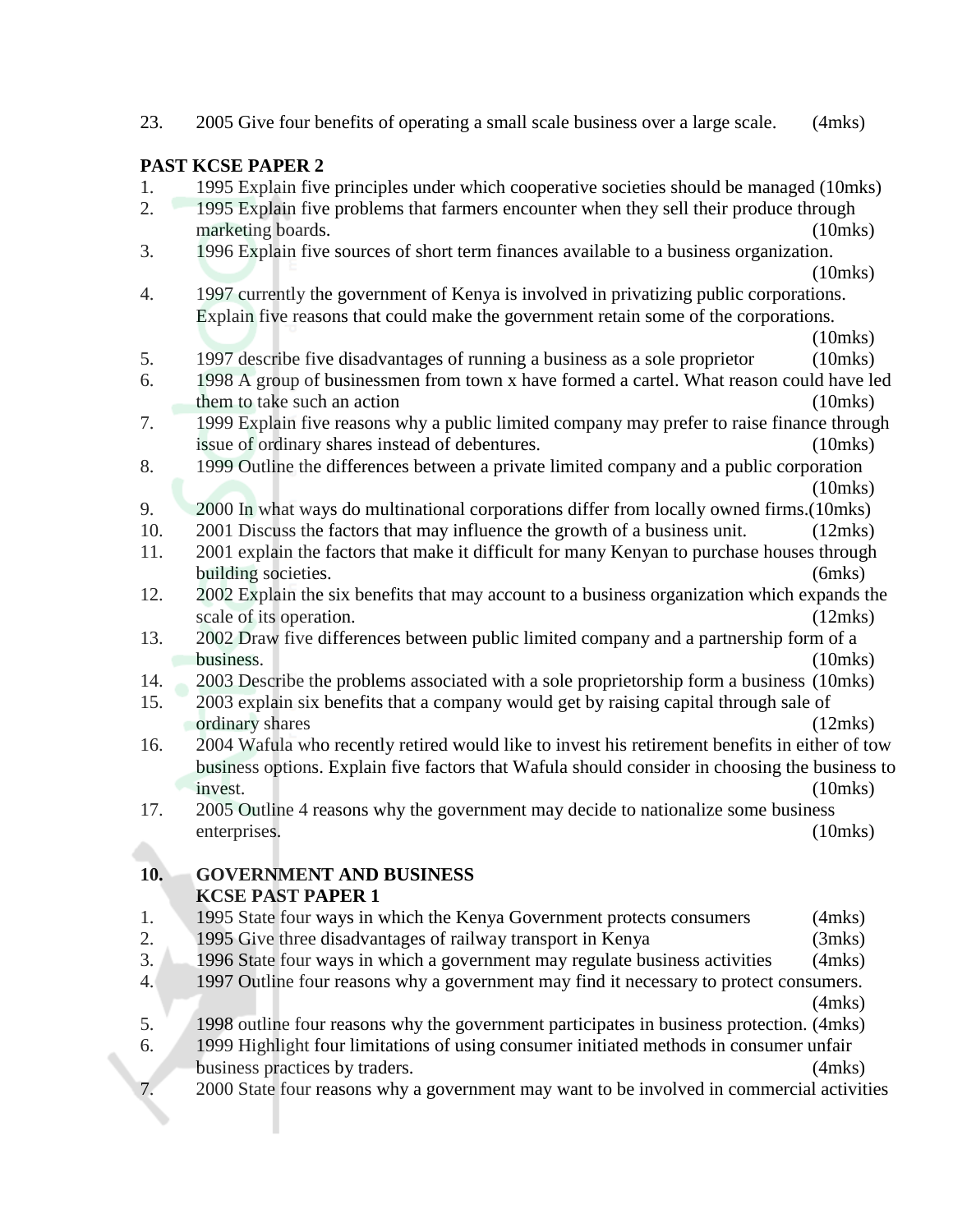$(4m\text{ke})$ 

|     | (4111KS)                                                                                      |  |  |  |  |
|-----|-----------------------------------------------------------------------------------------------|--|--|--|--|
| 8.  | 2004 State four reasons why a government may want to be involved in commercial activities     |  |  |  |  |
|     | $(4$ mks $)$                                                                                  |  |  |  |  |
| 9.  | 2005 Give four functions of the Kenya external trade authority.<br>$(4$ mks $)$               |  |  |  |  |
|     |                                                                                               |  |  |  |  |
|     |                                                                                               |  |  |  |  |
|     | <b>KCSE PAST PAPER 2</b>                                                                      |  |  |  |  |
| 1.  | 1998 Explain in the business malpractice that consumer need to be protected against by the    |  |  |  |  |
|     | $(10$ mks $)$<br>government.                                                                  |  |  |  |  |
| 2.  | 2003 Explains six functions of marketing boards in Kenya<br>(12mks)                           |  |  |  |  |
| 3.  | 2004 Outline five measures that the government of Kenya has put in place to protect           |  |  |  |  |
|     |                                                                                               |  |  |  |  |
|     | consumers from unscrupulous business practices.<br>$(10$ mks $)$                              |  |  |  |  |
| 4.  | 2005 Explain 5 reasons why consumers need protection against malpractices by some             |  |  |  |  |
|     | $(10$ mks $)$<br>traders.                                                                     |  |  |  |  |
| 5.  | 1995 outline 5 circumstances under which the government may find it necessary to              |  |  |  |  |
|     | $(10$ mks $)$<br>nationalize an industry.                                                     |  |  |  |  |
| 6.  | 1997 Explain 5 problems that farmers may face when they sell their produce though             |  |  |  |  |
|     | marketing boards.<br>$(10$ mks $)$                                                            |  |  |  |  |
|     |                                                                                               |  |  |  |  |
| 7.  | 1999 explain how the Kenya national chamber of commerce and Industry (KNCCI)                  |  |  |  |  |
|     | promotes development of businesses activities in Kenya.<br>$(10$ mks $)$                      |  |  |  |  |
| 8.  | 2001 discuss the problems faced by KETA<br>$(10$ mks $)$                                      |  |  |  |  |
|     |                                                                                               |  |  |  |  |
|     |                                                                                               |  |  |  |  |
|     | <b>TRANSPORT</b>                                                                              |  |  |  |  |
| 11. |                                                                                               |  |  |  |  |
|     | <b>KCSE PAST PAER 1</b>                                                                       |  |  |  |  |
| 1.  | 1996 State four circumstances under which a businessman would choose to transport goods       |  |  |  |  |
|     | by air?<br>$(4$ mks $)$                                                                       |  |  |  |  |
| 2.  | 1997 Outline four reasons why a school in Kisumu may prefer to transport its sixty students   |  |  |  |  |
|     | to a music festival in Nairobi by train rather than by bus.<br>$(4$ mks $)$                   |  |  |  |  |
| 3.  |                                                                                               |  |  |  |  |
|     | 1999 Give five reasons why a manufacturing firm would be located in an area well served by    |  |  |  |  |
|     | good road network.<br>$(4$ mks $)$                                                            |  |  |  |  |
| 4.  | 1999 Outline four limitations of containerization.<br>$(4$ mks $)$                            |  |  |  |  |
| 5.  | 2000 State four reasons why road transport is popular in Kenya.<br>$(4$ mks $)$               |  |  |  |  |
| 6.  | 2001 State four ways in which the nature of goods would influence the choice of transport.    |  |  |  |  |
|     | $(4$ mks $)$                                                                                  |  |  |  |  |
| 7.  | 2002 Outline four reasons why a transporter of goods from Mombassa to Nairobi may prefer      |  |  |  |  |
|     | $(4$ mks $)$                                                                                  |  |  |  |  |
|     | rail transport to road transport.                                                             |  |  |  |  |
| 8.  | 2003 State the unit of carriage for each of the following modes of transport.<br>$(5$ mks $)$ |  |  |  |  |
|     |                                                                                               |  |  |  |  |
|     | Mode of transport<br>Units of carriage                                                        |  |  |  |  |
|     | Portage<br>a)<br>b)<br>Sea                                                                    |  |  |  |  |

- c) Road<br>d) Cartag
- d) Cartage
- Air
- 9. 2004 list four ways in which transport promotes growth of trade. (4mks)<br>10. 2000 State four reasons why road transport is popular in Kenya. (4mks)
- 10. 2000 State four reasons why road transport is popular in Kenya. (4mks)<br>11. 1995 Give 3 disadvantages of railway transport in Kenya. (4mks)
- 1. 1995 Give 3 disadvantages of railway transport in Kenya.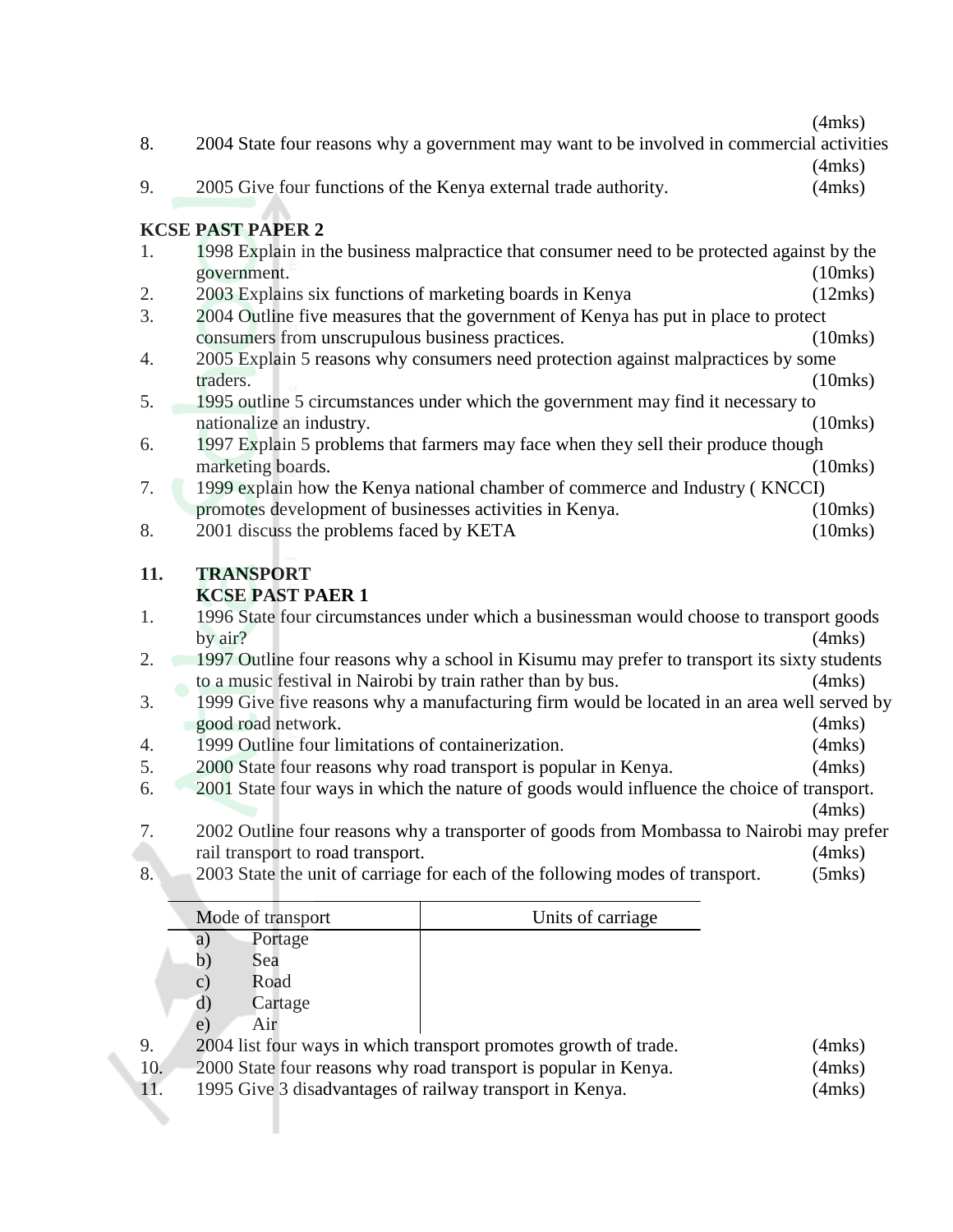| 12. | 1998 List 4 disadvantages of using containers to transport goods.                           | $(4$ mks $)$  |
|-----|---------------------------------------------------------------------------------------------|---------------|
|     | KCSE PAST QUESTIONS PAPER 2                                                                 |               |
| 1.  | 1995 Explain five reasons that may account for continued use of hand carts as a mode of     |               |
|     | transport in Kenya.                                                                         | (12mks)       |
| 2.  | 1996 The oil pipeline has recently been extended from Nairobi to western Kenya. Explain     |               |
|     | five benefits that may be accounted to the country from the extension.                      | $(10$ mks $)$ |
| 3.  | 1997 Explain five ways in which an efficient road transport system may promote trade within |               |
|     |                                                                                             |               |
|     | a country.                                                                                  | $(10$ mks $)$ |
| 4.  | 1998 Discuss five factors that have hindered the expansion of railway transport in Kenya.   |               |
|     |                                                                                             | $(10$ mks $)$ |
| 5.  | 1999 Explain five features of an efficient transport system                                 | $(8$ mks $)$  |
| 6.  | 2000 Explain the advantages of pipeline as a mode of transporting oil products.             | (12mks)       |
| 7.  | 2002 Outline five factors that should be considered when choosing a means of transport.     |               |
|     |                                                                                             | $(10$ mks $)$ |
| 8.  | 2003 Explain six advantages of containerization as a mode of transport.                     | $(10$ mks $)$ |
| 9.  | 2004 Discuss six factors that may discourage the use of pipeline as a means of transporting |               |
|     | petroleum products in a country.                                                            | (12mks)       |
| 10. | 2005 Discuss 5 circumstances under which a trader may choose to transport goods by rail.    |               |
|     |                                                                                             | $(10$ mks $)$ |
| 12. | <b>COMMUNICATION</b>                                                                        |               |
| 1.  | 1996 Outline four reasons why a business person may prefer written communication to         |               |
|     | verbal communication.                                                                       | $(5$ mks $)$  |
| 2.  | 1997 State five services offered by the post office.                                        | $(5$ mks $)$  |
| 3.  | 1998 State four advantages of verbal communication.                                         | $(4$ mks $)$  |
| 4.  | 1999 Highlight four advantages of using telex as a means of communication.                  | $(4$ mks $)$  |
| 5.  | 2000 State four features of effective communication.                                        | $(4$ mks $)$  |
| 6.  | 2001 State four reasons why the post office is still popular as a means of sending letters. |               |
|     |                                                                                             | $(4$ mks $)$  |
| 7.  | 2002 give four reasons why a person would send a message by mail rather than by telephone.  |               |
|     |                                                                                             | $(4$ mks $)$  |
| 8.  | 2003 highlight four factors that may limit the use of telephone as a means of communication |               |
|     | in Kenya.                                                                                   | $(4$ mks $)$  |
| 9.  | 2004 State four problems that may interfere with the effectiveness of face to face          |               |
|     | communication.                                                                              | $(4$ mks $)$  |
|     |                                                                                             |               |
| 13. | <b>WAREHOUSING</b>                                                                          |               |
|     | <b>PAST KCSE QUESTIONS PAPER 1</b>                                                          |               |
| 1.  | 1995 Outline four features of a bonded warehouse                                            | $(4$ mks $)$  |
| 2.  | 1996 Highlight four ways in which a warehouse is useful to a trader.                        | $(4$ mks $)$  |
| 3.  | 1997 List three advantages of warehousing to a manufacturer.                                | (3mks)        |
| 4.  | 1998 Outline four benefits that consumers get from a warehousing                            | $(4$ mks $)$  |
| 5.  | 1999 Outline four factors that a trader would consider in locating a warehouse.             | $(4$ mks $)$  |
| 6.  | 2000 State four benefits that a government gets from a bonded warehouse.                    | $(4$ mks $)$  |
| 7.  | 2001 State four features of a bonded warehouse                                              | $(5$ mks $)$  |
| 8.  | 2002 State four advantages of public warehouse to retailers.                                | $(4$ mks $)$  |
|     |                                                                                             |               |
|     |                                                                                             |               |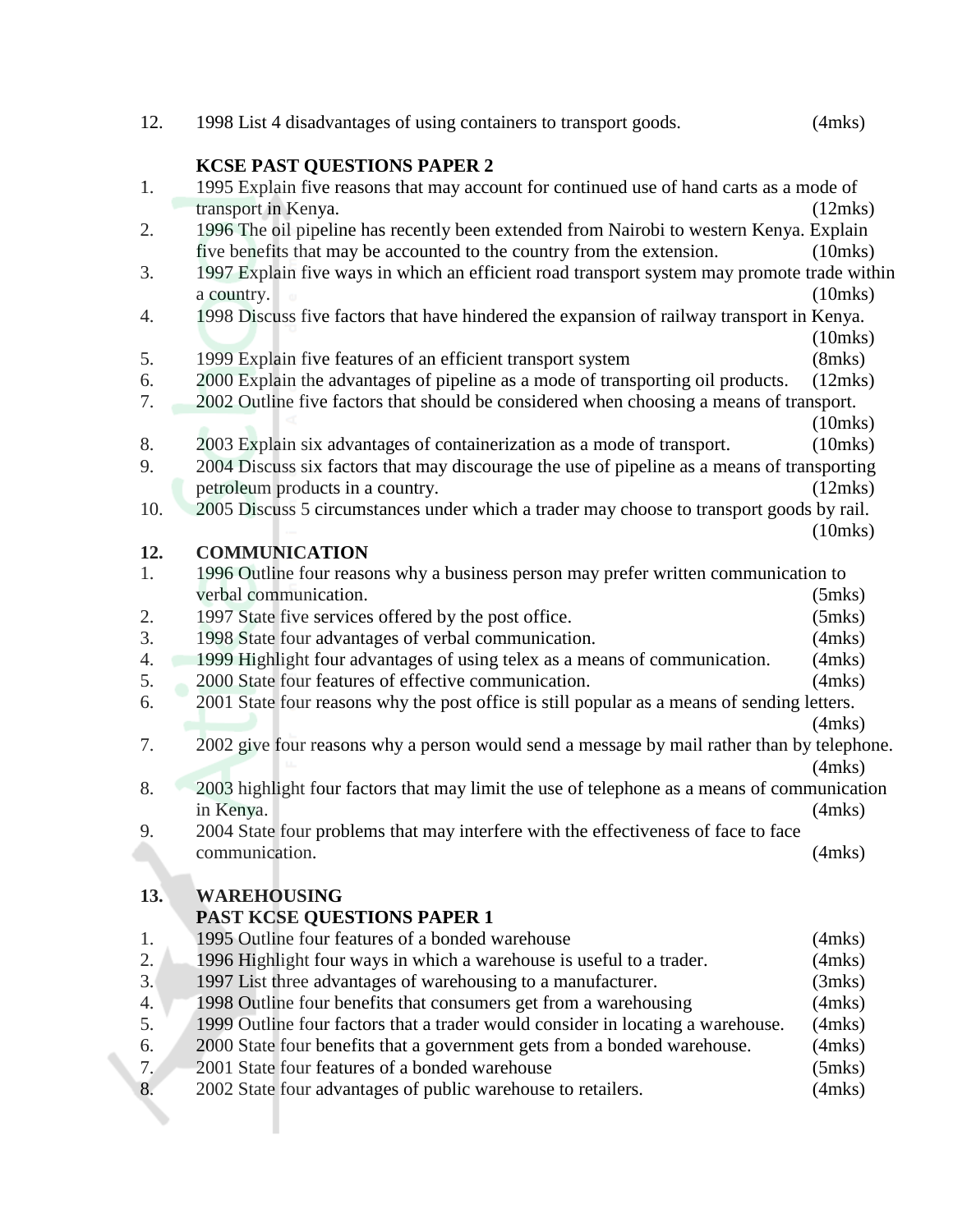9. 2003 the table below contains descriptions relating to some types of warehouse. In the space provided, write the type of warehouse to which each description refers.

| Description |                                                              |  |
|-------------|--------------------------------------------------------------|--|
|             | Used to store exports and imports                            |  |
|             | Apricady can nont encose in it for storing goods temperanily |  |

- b) Anybody can rent spaces in it for storing goods temporarily.
- c) Operated for the owner's exclusion use.
- d) Owned and operated by manufacturers and farmers.
- 10. 2004 In which four ways are consumers likely to suffer in a situation where there is no warehousing?



# **14. INSURANCE**

### **PAST KCSE QUESTONS – PAPER 1**

- 1. 1995 Describe the procedures that should be followed when taking an insurance policy.
- (10mks) 2. 1996 explain four ways in which the insurance industry promotes the growth of business enterprises. (5mks)
- 3. 1997 Explain four ways in which the insurance industry contributes to the development of Kenya's economy. (10mks)
- 4. 1998 Discuss various insurance policies under which an insurance company would not compensate the insured in the event of the loss. (10mks)
- 5. 1999 Discuss various insurance policies that the owner of a supermarket may find it useful for the business. (12mks)
- 6. 2000 Explain four benefits of the 'pooling of risks' to an insurance company. (8mks)
- 7. 2001 Explain the factors that nay make it necessary for an insurance company re-ensure.
- 8. 2002 Explain the meaning of the following terms as used in insurance (10mks)
	- i) Uberrimae fidei
		- ii) Indemnity
		- iii) Third party motor vehicle insurance
	- iv) Contribution.
	- v) Subrogation
- 9. 2003 Discuss four circumstances under which an insurance contract may be terminated.
- (8mks) 10. 2004 Explain five benefits that could be enjoyed by a person who decided to take out an endowment policy. (10mks)

# **15. PRODUCT PROMOTION PAST KCSE QUESTIONS – PAPER 1**

- 1. 1995 the follow are types of advertising
	- Product advertising
	- Competitive advertising
	- -Information advertising
	- Institutional advertising

In the table below, match each type with its appropriate description. (4mks)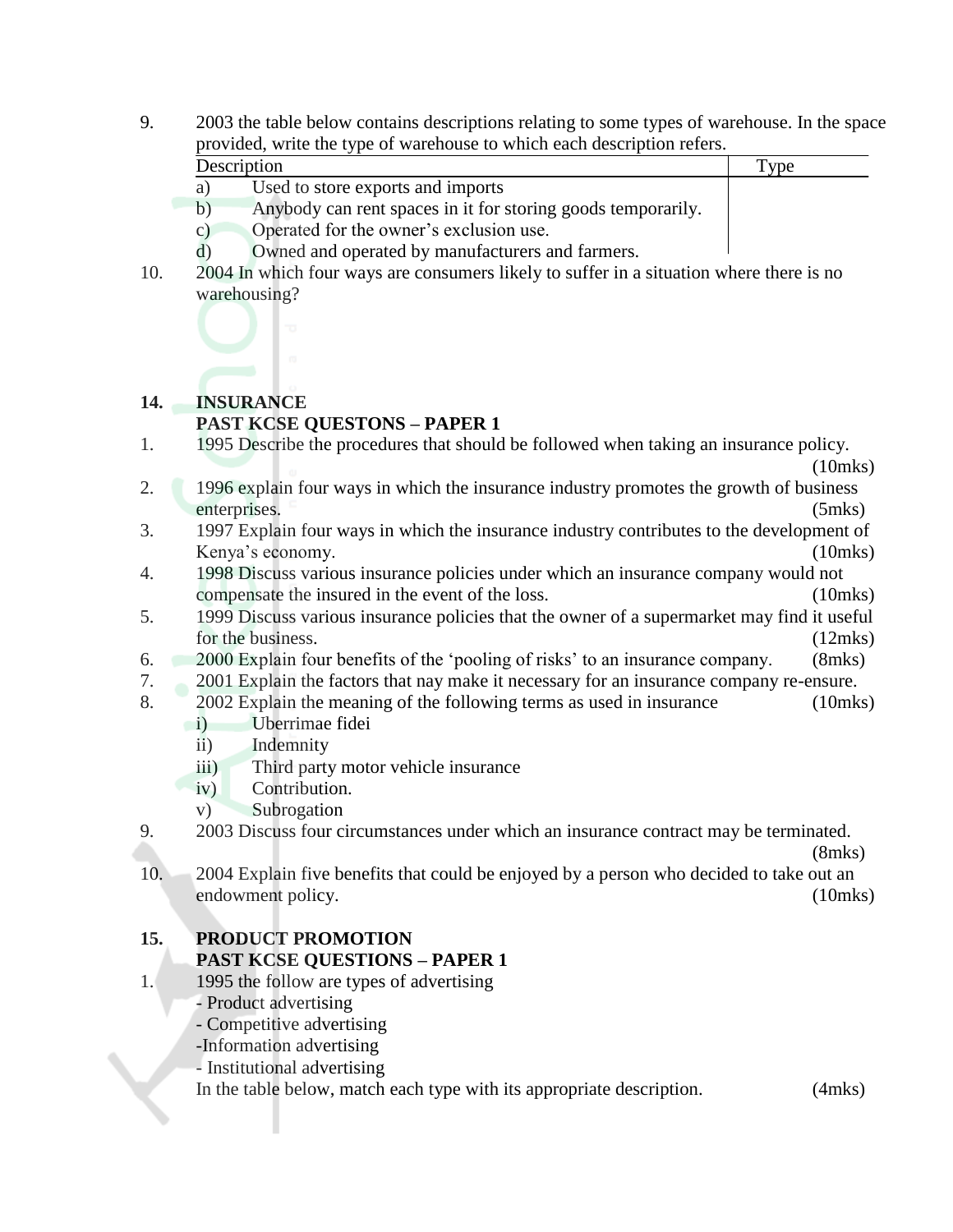### **Description Type**

- a) Create awareness about a product
- b) Promotes the name of the manufacturer
- c) Persuades a particular brand of a product
- d) Promotes a particular brand of a product
- 2. 1996 State four ways in which consumers benefits from advertising by business people.

(4mks)

- 3. 1997 Give three reasons why manufacturer may offer after sales services to his customers.
- (3mks) 4. 1998 Outline four steps involved in personal selling process. (4mks)
- 5. 1999 State four circumstances under which a trader would advertise his products over the radio instead of the television. (4mks)
- 6. 2000 Identify four disadvantages of advertising through television in Kenya. (4mks)
- 7. 2000 List four disadvantages of advertising through television in Kenya. (4mks)
- 8. 2001 Highlight four limitations of after sales services as a method of promoting products.
- 9. 2002 Outline the advantages of after sales services as a method of sales promotion to a customer. (4mks)
- 10. 2003 Highlight three reasons why traders may engage in sales promotion. (3mks)
- 11. 2004 State four advantages of personal selling method of promoting sales. (4mks)

# **PAST KCSE QUESTIONS – PAPER 2**

- 1. 1995 Abdullah, a manufacturer, exhibited his goods in a local trade shows. However his sales did not increase significantly thereafter. Outline five reasons that may have led to lack of significant sales increase. (10mks)
- 2. 1996 Describe the procedures involved in personal selling methods of sales promotion. (10mks)
- 3. 1997 Outline five ways of attracting customers that traders may put into use. (10mks)
- 4. 1998 Explain five benefits that a trader would get by advertising his goods through the radio. (10mks)
- 5. 1999 Explain the reasons why the firms with popular products find it necessary to continually advertise the same products. (10mks)
- 6. 2000 A multinational company is planning to launch its products in the local Kenyan market. Highlight the factors that should be considered by the company when choosing the appropriate media through which to advertise the products. (10mks)
- 7. 2001 Explain the role of a sales department in a business firm (10mks)
- 8. 2001 What are the benefits accruing to a seller who uses personal selling methods to promote her products. (10mks)
- 9. 2004 Advertising in the newspaper is one way of promoting sales of goods. Highlight five limitations of advertising goods in newspapers. (10mks)

# **16. DEMAND AND SUPPLY**

# **PAST KCSE QUESTIONS PAPER 1**

- 1. 1995 Indicate by writing a demand or supply whether each of the following factors influence demand or supply of a commodity. (5mks)
	- a) Changes in the prices of inputs
	- b) Change in tastes and preferences.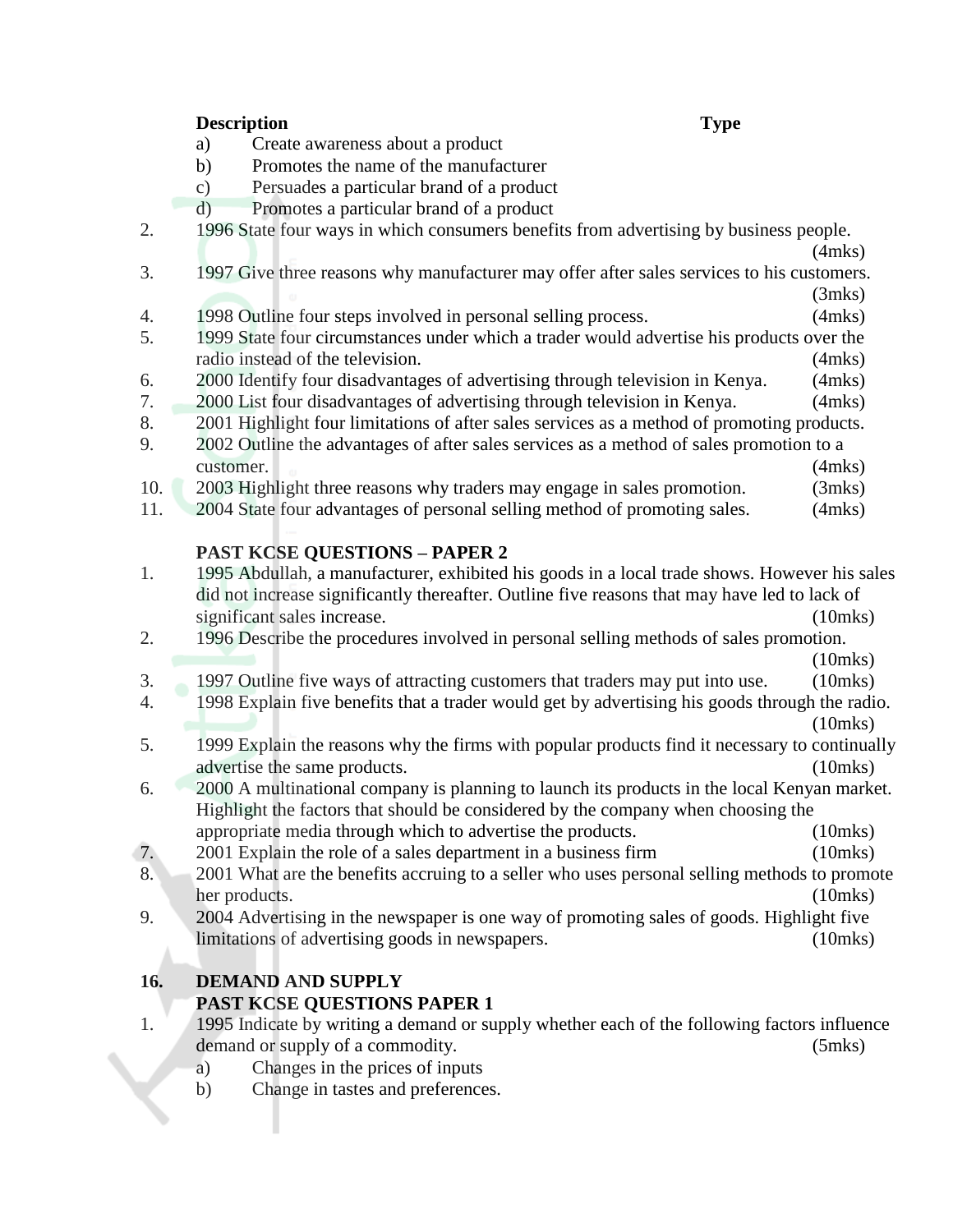- c) Changes in technology
- d) Changes in outcomes
- e) Changes on the price of other related products.
- 2. 1996 State the law relating to each of the following.
	- a) Demand
	- b) Supply
	- c) Demand and supply
- 3. 1998 In each of the following cases, indicate whether the supply will increase, decrease or remain constant.
	- a) If the demand for coffee rises, the supply of tea is likely to
	- b) If the prices of cars fall, the supply of petrol as likely to
	- c) if the demand for beef increases the supply of wool is likely to
- 4. 1999 State four factors that may cause an increase in the supply of a product. (4mks)
- 5. 2000 Outline four factors that may cause a decrease in the quantity demand for a product.

(4mks)

6. 2001 Draw a demand curve based on the demand schedule below

| Price (Sh)                                                                                                                      | Quantity demanded                                                     |        |
|---------------------------------------------------------------------------------------------------------------------------------|-----------------------------------------------------------------------|--------|
|                                                                                                                                 | 100                                                                   |        |
|                                                                                                                                 | 50                                                                    |        |
| 20<br><b>STATE</b>                                                                                                              | 25                                                                    |        |
| 25<br>$\frac{1}{2} \left( \frac{1}{2} \right) \left( \frac{1}{2} \right) \left( \frac{1}{2} \right) \left( \frac{1}{2} \right)$ |                                                                       | (4mks) |
|                                                                                                                                 | 2002 The following diagrams represents demand and supply of a product | (5mks) |

7. 2002 The following diagrams represents demand and supply of a product. (5mks)



- a) Labels the cover (a) and (b)
- b) State what is represented by point (c)
- c) On the diagram, indicate equilibrium price (PE) and equilibrium quantity (QF).
- 8. 2003 State four factors that may lead to an increase in market supply of a product. (4mks)
- 9. The diagram below shows a shift in demand curve from  $d0d0$  to  $d1d1$ .

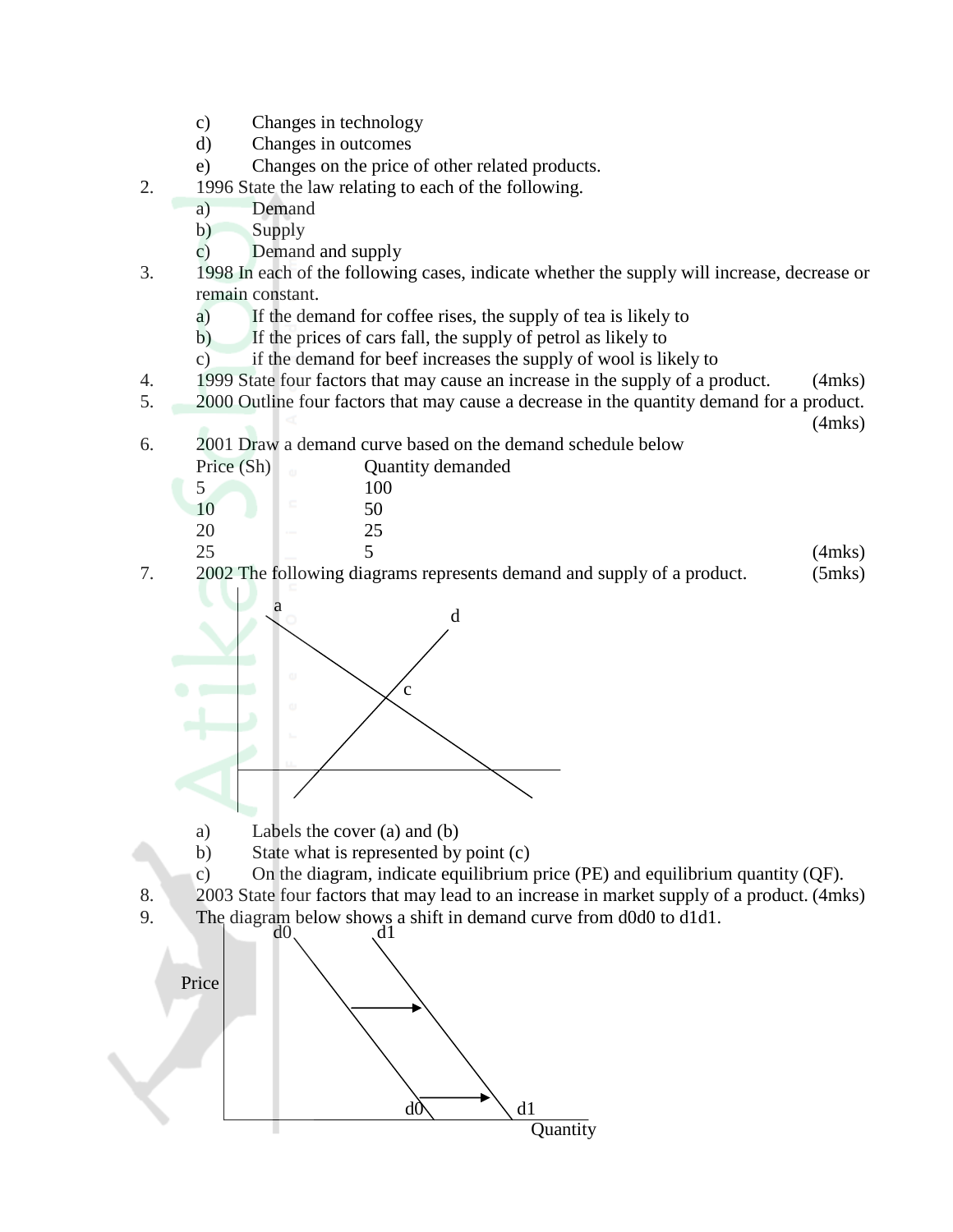|       | 2003 The table below illustrates the demand and supply of commodity. |              |
|-------|----------------------------------------------------------------------|--------------|
| Price | Quantity demanded kg                                                 | Quantity     |
|       | Kg per month                                                         | kg per month |
| 15.00 | 80                                                                   | 20           |
| 20.00 | 70                                                                   | 30           |
| 25.00 | 60                                                                   | 40           |
| 30.00 | ε<br>50                                                              | 50           |
| 35.00 | 40                                                                   | 60           |
| 40.00 | 30                                                                   | 70           |

Identify four factors that have made the demand curve to shift from d0d0 to d1d1 11. 2003 The table below illustrates the demand and supply of commodity.

From the table above, state

- a) The nature of the demand for the commodity
- b) The nature of the supply of the commodity
- c) The equilibrium price
- d) The equilibrium quantity.

# **PAST KCSE QUESTION –PAPER 2**

1. 2003 outline four ways in which the price of goods and services can be determined in the market other than through the forces of demand and supply curve.

### **17. THEORY OF THE FIRM PAST KCSE QUESTIONS PAPER 1**

- 1. 1995 State disadvantages of concentrating industries in one area within a country. (4mks)
- 2. 1996 Highlight four circumstances under which a firm would be located near the market for its product. (4 marks)
- 3. 1997 Outline four ways in which land influences the location of industries. (4 marks)
- 4. 1998 State four circumstances under which a firm would be located near the market for its products. (4 marks)
- 5. 1998 State four advantages of locating a firm near the source of raw materials. (4 marks)
- 6. 1998 Identify four problems that tend to limit the growth of small –scale retail business in rural Kenya. (4 marks)
- 7. 2000 Highlight four measures a government may take to attract firms to an area. (4 marks)
- 8. 2001 state four disadvantages of locating a business away from other related business.

(4 marks)

- 9. 2002 state four disadvantages of delocalization of industries to a country. (4 marks)
- 10. 2003 State four factors which influence the location of business enterprises. (4 marks)
- 11. 2004. State four measures that local authority could take in order to attract investors to locate their industries within its boundaries. (4 marks)

# **PAST K. C. S. E QUESTIONS – PAPER 2**

- 1. 1997 Outline five benefits that country would get by encouraging businessmen to locate new industries in rural areas. (10 marks)
- 2. 1998 discuss the factors that have led to the survival of small scale retailers despite competition from supermarkets. (10 marks)
- 3. 1999 discuss the economic benefits to a community that may result from the concentration of industries in an area. (10 marks)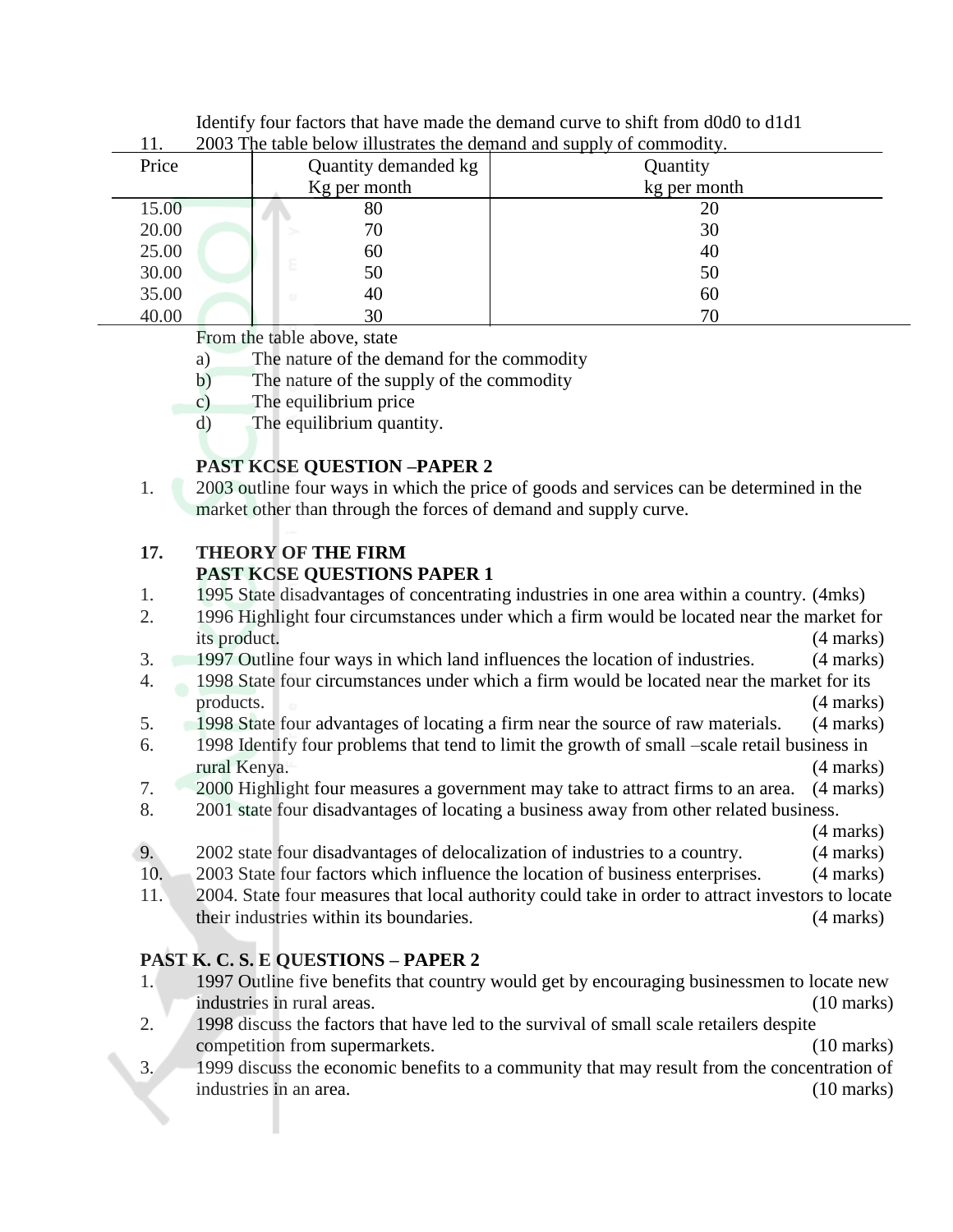- 4. 2002 .Explain five circumstances that may influence a firm to locate its operations near the source of raw materials. (10 marks) (10 marks)
- 5. 2003 explain five measures that a government may take to encourage establishment of industries in rural areas. (10 marks)
- 6. 2004. Highlight five advantages of having a business enterprises located in an area.

(10 marks)

### **18. NET WORTH OF A BUSINESS PAST KCSE QUESTIONS – PAPER 1**

1. 1998 The following table contains information relating to a business A, B, C, and D. Determine the figures represented by W, X and Y.

| <b>Business</b> | ັ | Assets  | Capital | Liabilities |
|-----------------|---|---------|---------|-------------|
|                 |   | 620,000 | W       | 230,000     |
|                 |   |         | 400,000 | 120,000     |
|                 |   | 800,000 | 500,000 |             |

2. 1998 in the spaces provided, indicate with a  $(+)$  or  $(-)$  the effects of each one of the following transactions on the assets, Liabilities or capital (4 marks)

| a Bought furniture on credit                 | Assets   Liabilities Capital |  |
|----------------------------------------------|------------------------------|--|
| b. Paid creditors by cash                    |                              |  |
| c. withdrew cash for personal use            |                              |  |
| d. Converted a personal car for business use |                              |  |

3. 1999 The following relate to business A, B and C. For each of the business determine the missing figures: M, N, and P

| <b>Business</b> | Assets | Capital | Liabilities |
|-----------------|--------|---------|-------------|
|                 | 30,000 | m       | 12,000      |
|                 | п      | 16,000  | 13,000      |
|                 | 60,000 | 48,000  |             |

4. 2000 For each of the following types of accounts, state in the spaces provided whether you debit or credit increase or decrease the account. (3 marks) Type of account To increase To decrease To decrease

- a Asset account
- b Liability account
- c. Capital
- 5. 2003 in the table below, determine the missing fig. X, Y and Z for each of business Q, R and  $S. -$

|    | <b>Business</b> | Assets                                                            | Capital     | Liabilities |           |
|----|-----------------|-------------------------------------------------------------------|-------------|-------------|-----------|
|    |                 | 250,000                                                           | X           | 120,000     |           |
|    | R               |                                                                   | 1,500,000   |             |           |
|    | S               | 600,000                                                           | 100,000     | 400,000     | (3 marks) |
| 6. |                 | 2004 The following information relates to business A, B, C and D. |             |             |           |
|    | <b>Business</b> | Assets                                                            | Liabilities | Capital     |           |
|    | A               | 500,000                                                           | x           | 300,000     |           |
|    | B               |                                                                   | 800,000     | 1,200,000   |           |
|    | $\mathsf{C}$    | 300,000                                                           | 120,000     | z           |           |
|    |                 | 700,000                                                           |             | 500,000     |           |

Determine figure represented by X, Y, Z and T. (4 marks)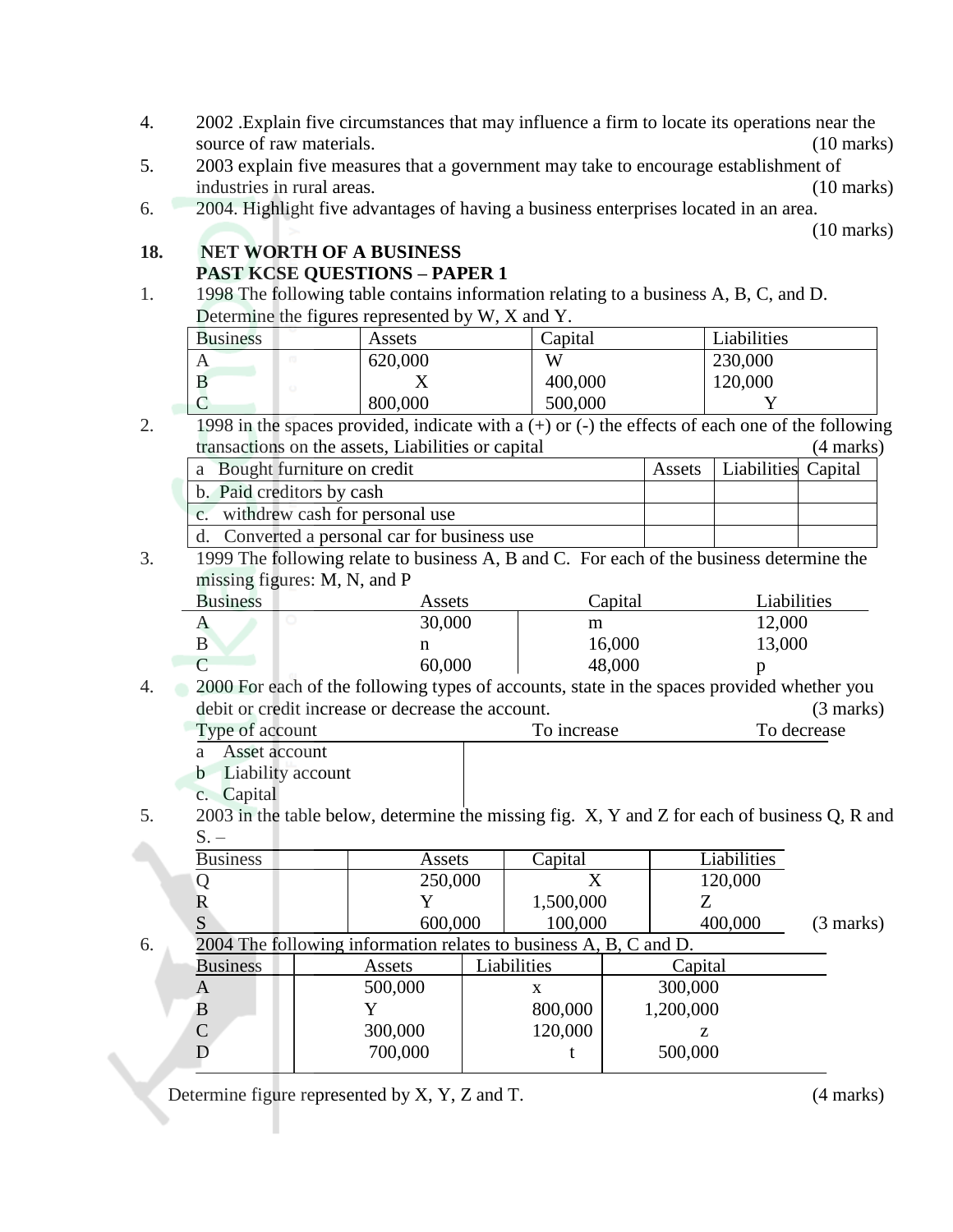### **19. BUSINESS TRANSACTIONS**

### **PAST K.C.S.E QUESTION ON THE TOPIC**

- 1. 2002 State the term that best fit each of the following description
	- i. Money brought into the business by owner
	- ii. Goods bought for resale\_\_\_\_\_\_\_\_
	- iii. Money borrowed by the owner of business. (4mks)

2. 2003 For each of the following transactions, indicate with a tick in the spaces provided whether the following business transaction will increase, decrease or have no effect on the balance sheet total.

| Transaction   |                                     | Effects on the balance Sheet |          |           |  |
|---------------|-------------------------------------|------------------------------|----------|-----------|--|
|               |                                     | Increase                     | Decrease | No effect |  |
| a)            | investing more cash in the business |                              |          |           |  |
| b)            | paying creditors in cash            |                              |          |           |  |
| $\mathcal{C}$ | Buying a piece of furniture in cash |                              |          |           |  |

3. 2004 in the spaces provided, indicate with a  $(x)$  whether each of the following transactions will increase, decrease or have no effect in the balance sheet. (4 marks)

| Transaction               |                                  | Increase | Decrease | No effect |
|---------------------------|----------------------------------|----------|----------|-----------|
|                           | a. buying stock in cash          |          |          |           |
|                           | b. Depositing extra cash into    |          |          |           |
| Business account          |                                  |          |          |           |
|                           | c. Drawing cash for personal use |          |          |           |
| d. Buying stock on credit |                                  |          |          |           |
|                           |                                  |          |          |           |

# **20. THE LEDGER**

# **PAST QUESTIONS – PAPER**

1. 1996 The following trial balance of Onyati was incorrectly prepared in  $30<sup>th</sup>$  June 1995. Prepare the correct Trial Balance.

|                  |                                             | Dr.                                                                                      | Cr.     |
|------------------|---------------------------------------------|------------------------------------------------------------------------------------------|---------|
|                  | ÷.<br>Capital                               | 99,600                                                                                   | 30,520  |
|                  | <b>Debtors</b><br>LL.                       |                                                                                          |         |
|                  | Creditors                                   | 25,670                                                                                   | 80,000  |
|                  | Motor vehicles                              |                                                                                          |         |
|                  | Cash                                        | 2,500                                                                                    |         |
|                  | <b>Stock</b>                                | 140,250                                                                                  | 110,520 |
| $\overline{2}$ . |                                             | 1997 prepare a trial balance from the following balances extracted from the books of San |         |
|                  | enterprises on 30 <sup>th</sup> April, 1995 |                                                                                          |         |

|              | Shs     |           |
|--------------|---------|-----------|
| Capital      | 947,000 |           |
| Cash         | 74,000  |           |
| Premises     | 870,000 |           |
| Debtors      | 36,520  |           |
| Creditors    | 45,300  |           |
| <b>Stock</b> | 12,250  | (4 marks) |
|              |         |           |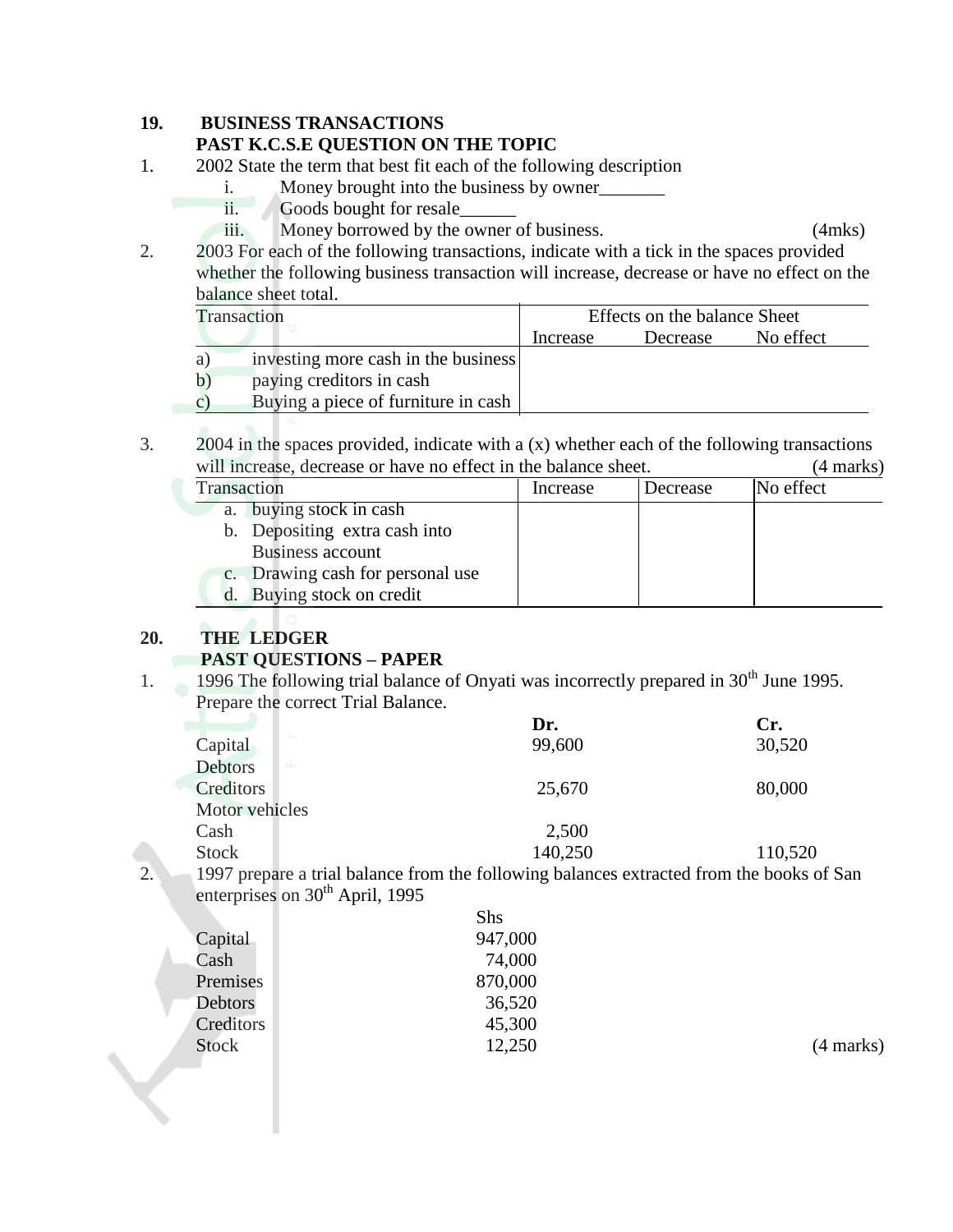| 3. |                                                |                        |                                                                              | 2001 The following account balances were obtained from the books of Kiboko Traders on       |                     |
|----|------------------------------------------------|------------------------|------------------------------------------------------------------------------|---------------------------------------------------------------------------------------------|---------------------|
|    | $30^{th}$ June 1999.                           |                        |                                                                              |                                                                                             |                     |
|    | Motor vehicle                                  |                        | 240,000                                                                      |                                                                                             |                     |
|    | <b>Current liabilities</b>                     |                        | 440,000                                                                      |                                                                                             |                     |
|    | $Land + building$                              |                        | 200,000                                                                      |                                                                                             |                     |
|    | <b>Current assets</b>                          |                        | 420,000                                                                      |                                                                                             |                     |
|    | Furniture                                      |                        | 60,000                                                                       |                                                                                             |                     |
|    | Capital                                        |                        | 480,000                                                                      |                                                                                             |                     |
|    |                                                |                        | Prepare a trial balance for Kiboko traders as at 30 <sup>th</sup> June 1999. |                                                                                             |                     |
| 4. |                                                |                        |                                                                              | 2002 The following balances were extracted from the books of Dipa traders as at $31st$      |                     |
|    | December 2000.                                 |                        |                                                                              |                                                                                             |                     |
|    | <b>Buildings</b>                               |                        | 100,000                                                                      |                                                                                             |                     |
|    | Debtors                                        |                        | 54,000                                                                       |                                                                                             |                     |
|    | Capital                                        |                        | 136,000                                                                      |                                                                                             |                     |
|    | <b><t< b=""><br/><b>Sales</b></t<></b>         |                        | 85,000                                                                       |                                                                                             |                     |
|    | Purchases                                      |                        | 48,000                                                                       |                                                                                             |                     |
|    | Stock Jan 2000                                 |                        | 25,500                                                                       |                                                                                             |                     |
|    | Creditors                                      |                        | 37,500                                                                       |                                                                                             |                     |
|    | General expenses                               |                        | 31,800                                                                       |                                                                                             |                     |
|    | <b>Bank</b> overdrafts                         |                        | 2,500                                                                        |                                                                                             |                     |
|    | Prepare a trial balance as at 31 December 2000 |                        |                                                                              |                                                                                             | $(5$ mks)           |
| 5. |                                                |                        | 2000 The following balances were obtained from the books of Rah Traders      |                                                                                             |                     |
|    |                                                |                        | Shs.                                                                         |                                                                                             |                     |
|    | Opening stock                                  |                        | 50,000                                                                       |                                                                                             |                     |
|    | <b>Sales</b>                                   |                        | 360,000                                                                      |                                                                                             |                     |
|    | Gross profit                                   |                        | 25% of sales                                                                 |                                                                                             |                     |
|    | Closing stock                                  |                        | 70,000                                                                       |                                                                                             |                     |
|    | Calculate                                      |                        |                                                                              |                                                                                             |                     |
|    | Cost of goods sold<br>a)                       |                        |                                                                              |                                                                                             |                     |
|    | b)                                             | Rate of stock turnover |                                                                              |                                                                                             | $(5 \text{ marks})$ |
| 6. |                                                |                        |                                                                              | 1996 Enter each of the following transactions relating to Jokin Traders in the relevant 'T' |                     |
|    | A/c                                            |                        |                                                                              |                                                                                             |                     |
|    | i. Deposited cash in hand shs. 5,000 into bank |                        |                                                                              |                                                                                             |                     |
|    |                                                |                        | ii. Bought a motor vehicle on credit on for 250,000 from Raji Traders        |                                                                                             |                     |
|    | iii. Paid salaries sh. 2, 400 by cheque        |                        |                                                                              |                                                                                             | (3 marks)           |
| 7. | 1998 Balance the following ledger accounts.    |                        |                                                                              |                                                                                             | $(5 \text{ marks})$ |
|    | Dr.                                            |                        | <b>Cash Account</b>                                                          | Cr.                                                                                         |                     |
|    |                                                | <u>Shs</u>             |                                                                              | Shs                                                                                         |                     |
|    | Balance b/d                                    | 45700                  | <b>Salaries</b>                                                              | 4800                                                                                        |                     |
|    | <b>Sales</b>                                   | 35000                  | purchases                                                                    | 2000                                                                                        |                     |
|    | Dr.                                            | <b>Capital Account</b> |                                                                              | Cr.                                                                                         |                     |
|    |                                                | Sh.                    |                                                                              | Shs                                                                                         |                     |
|    |                                                |                        | <b>Balance</b>                                                               | 20700                                                                                       |                     |
|    |                                                |                        |                                                                              |                                                                                             |                     |
|    |                                                |                        |                                                                              |                                                                                             |                     |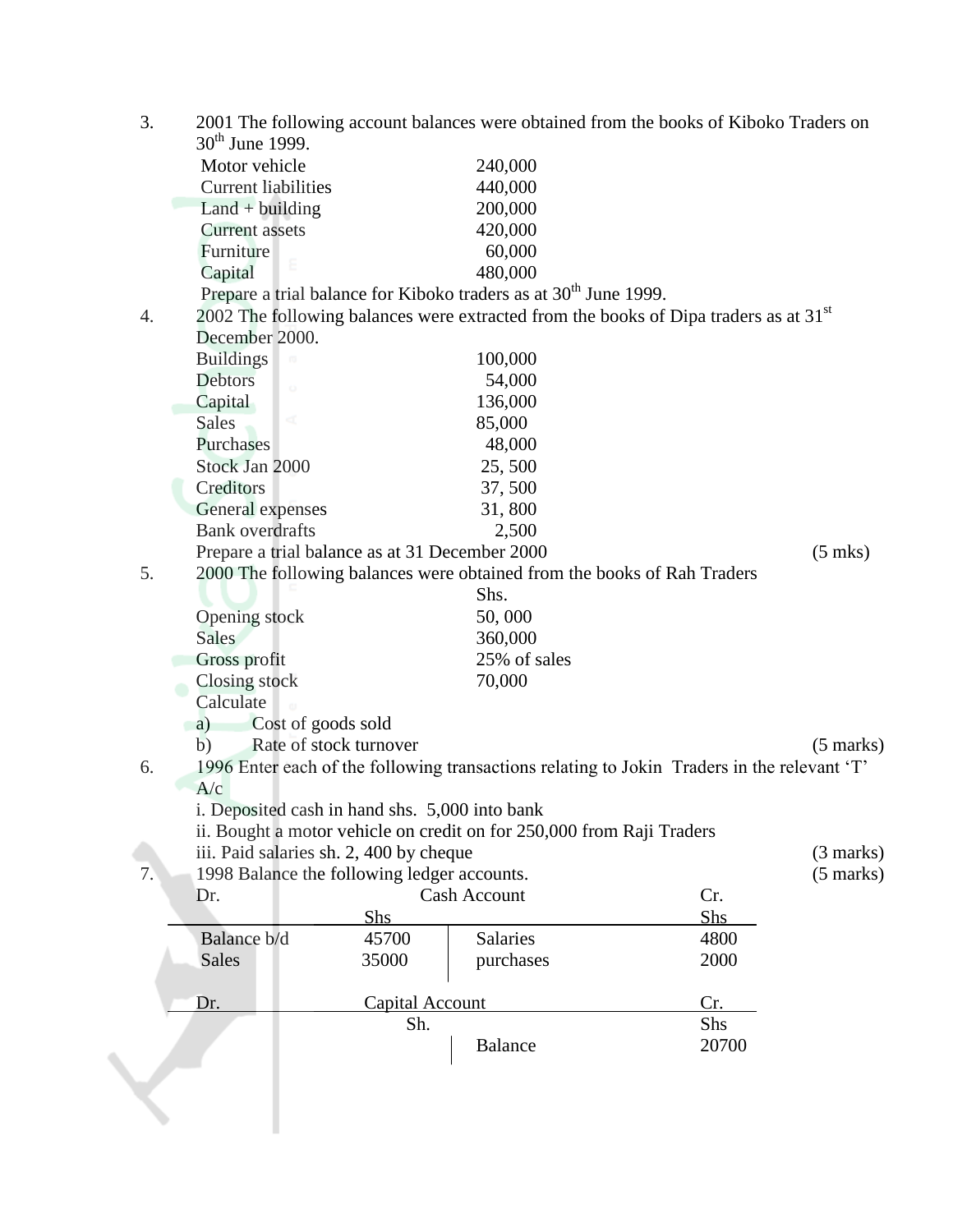| Dr.            | <b>Salaries Account</b>                     |             | Cr.   |
|----------------|---------------------------------------------|-------------|-------|
|                | Sh                                          |             | sh    |
| Cash           | 4800                                        |             |       |
|                |                                             |             |       |
| Dr             | Capital Account                             |             | Cr.   |
|                | Shs                                         |             | Shs   |
| <b>Balance</b> | ⋸<br>2000                                   |             |       |
| Cash           | 2000<br>$\cup$                              |             |       |
|                | 73                                          |             |       |
| Dr.            | <b>Sales Account</b><br>$\overline{\rm 10}$ |             | Cr.   |
|                | Sh.                                         |             | Sh.   |
|                |                                             | Balance b/d | 45700 |
| ÷              | ď                                           | Cash        | 35000 |

8. 2004 For each of the following transactions state the account to be debited and credited.

(4 marks)

**Transactions A/c debited A/c credited**

- a) paid a creditor from private source
- b) proprietorship brought in cash from private sources
- c) Bought goods and paid by cheque
- d) Proprietor withdrew cash for personal use
- 9. 2004 Record the following transactions in ledger accounts.
	- a) Received Ksh. 20,000 cash in respect of rent paid
	- b) Purchased goods worth 30,000 on credit from crown traders.

# **21. THE CASH BOOK**

# **PAST KCSE QUESTIONS**

- 1. 1995 State the meaning of the following terms used in a cash book
	- a) Contra entry
	- b) Folio column
- 2. 1996 The following is an extract of a cash book from Ramo traders

| Date | Particulars  | Cash | Bank | Date                     | Particulars | $\alpha$ sh | <b>Bank</b> |
|------|--------------|------|------|--------------------------|-------------|-------------|-------------|
|      | Balc/d       | 2500 | 4500 | $\mathcal{D}$ /1<br>21 I | stat        | 520         |             |
| 5/1  | <b>Sales</b> | .200 |      | 3/1                      | Wages       |             | 2400        |
| 10/1 | `ash         |      | 1500 | 10/1                     | Bank        | 1500        |             |

i. Determine the balances carried down on  $10^{th}$  Jan 1996 (1 mk)

ii. Give the name of the transaction on  $10^{th}$  Jan 1996 (1 mk)

3. 1997 Enter the following transactions as in the cash Book of Temple Traders Below

(4 mks)

March 5 Cash 30,000

March 10 paid a creditor Kshs 7,500 by cheque

March 20 received 5,000 in cash

March 15 deposited 12,500into bank

March 28 Paid wages 2,400 in cash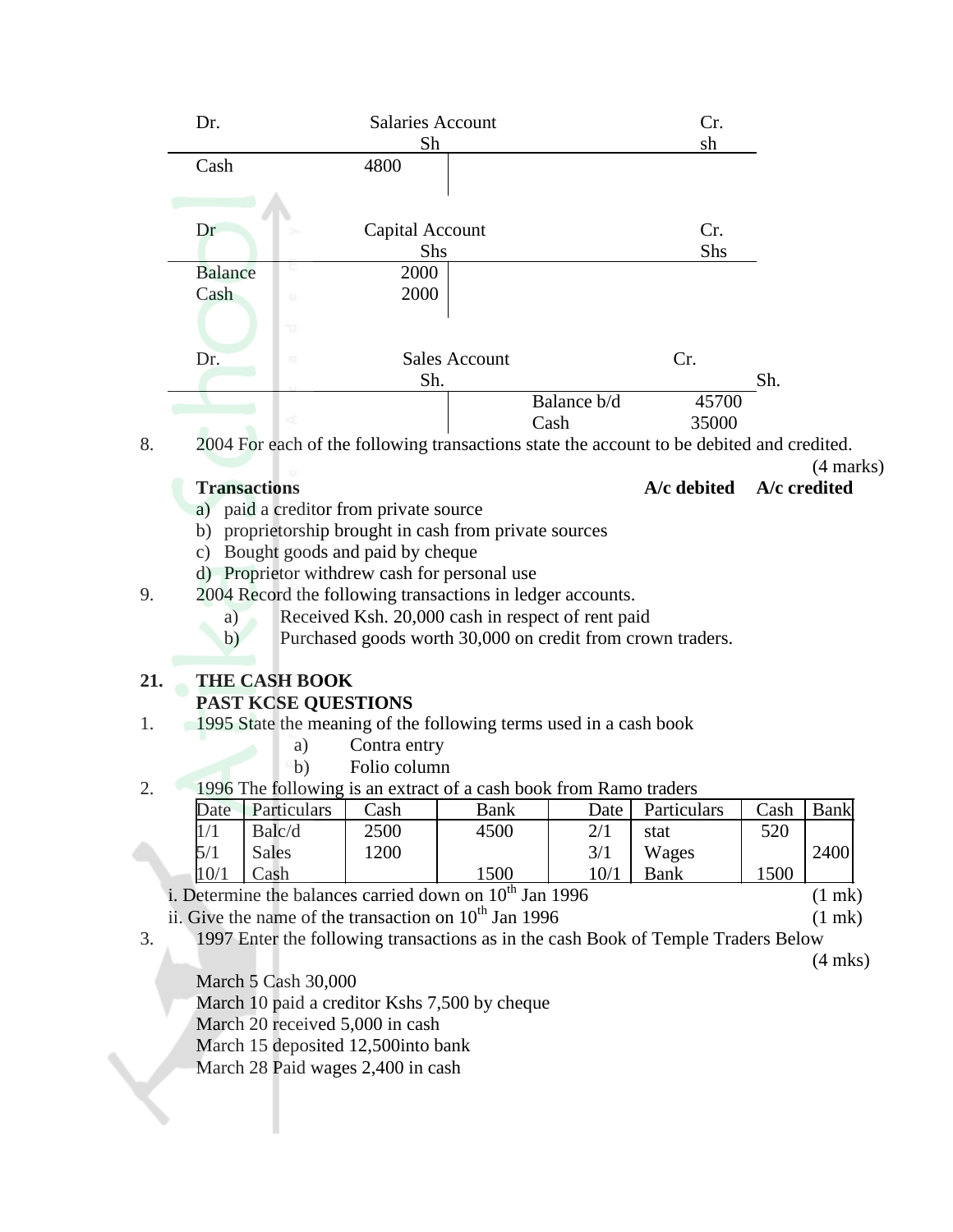| Date | particulars Cash | Bank | Date | Particulars   Cash | Bank |
|------|------------------|------|------|--------------------|------|
|      |                  |      |      |                    |      |
|      |                  |      |      |                    |      |
|      |                  |      |      |                    |      |
|      |                  |      |      |                    |      |
|      |                  |      |      |                    |      |

4. 1998 state four uses of two column cash book (4 mks)

5. 1999 For each of the following types of account indicate by writing Dr. or Cr. The side of record for increase and decrease

| Type of $A/c$ | Increase | Decrease |
|---------------|----------|----------|
| ю<br>Asset    |          |          |
| Capital       |          |          |
| Revenue       |          |          |
| Expense       |          |          |

6. 2000 the following is an extract of a cashbook of Maisha traders

|     | Date 1998 Particulars Cash |      | <b>Bank</b> |      | Date 1998 Particulars Cash |       | Bank  |
|-----|----------------------------|------|-------------|------|----------------------------|-------|-------|
| 1/7 | Bal b/d                    |      |             | 2/7  | Salary                     |       | 20000 |
|     | <b>Sales</b>               | 8000 |             | 10/7 | Purchases                  |       | 19000 |
|     | Kamau                      |      | 16000       | 12/7 | Rent                       | 5000  |       |
|     | <b>Sales</b>               |      | 20000       | 12/7 | Stationary 6000            |       |       |
|     |                            |      |             | 30/7 | Bal $c/d$                  | 11000 | 43000 |

Determine the opening balances on 1.7..98

- 7. 2001 on July 1999 Kahawa Traders has Kshs 6,000 cash in hand, a bank overdraft of Kshs 2,000. During the month the following transactions took place
	- a) Received cheque from debtors totaling to Kshs 80,000
	- b) Paid telephone bills 1,200 cash
		- c) Withdrew Kshs 16,000 from bank for office use. Enter the above information in Kahawa traders cashbook given below and balance it off

| Kahawa Traders |  |
|----------------|--|
| Cash Book      |  |

# For the month of July 1999

| Cash | Bank        | Date | Cash        | <b>Bank</b> |
|------|-------------|------|-------------|-------------|
|      |             |      |             |             |
|      |             |      |             |             |
|      |             |      |             |             |
| Date | Particulars |      | Particulars |             |

8. 2002 On 1 Match, 2001, Mingi traders had Ksh. 13,200 in cash and bank balances of Sh 56,000. The following transaction took place during the month.

2001 2 Cash sales sh. 12,000

12 paid a creditor sh. 8,200

27 received a cheque for sh. 4,500 from debtors

31 paid rent 7,500 in cash

Record the above information in a two column cash book and balance it off. (4 mks) 9. 2003 Outline the uses of two column cash book (4 mks)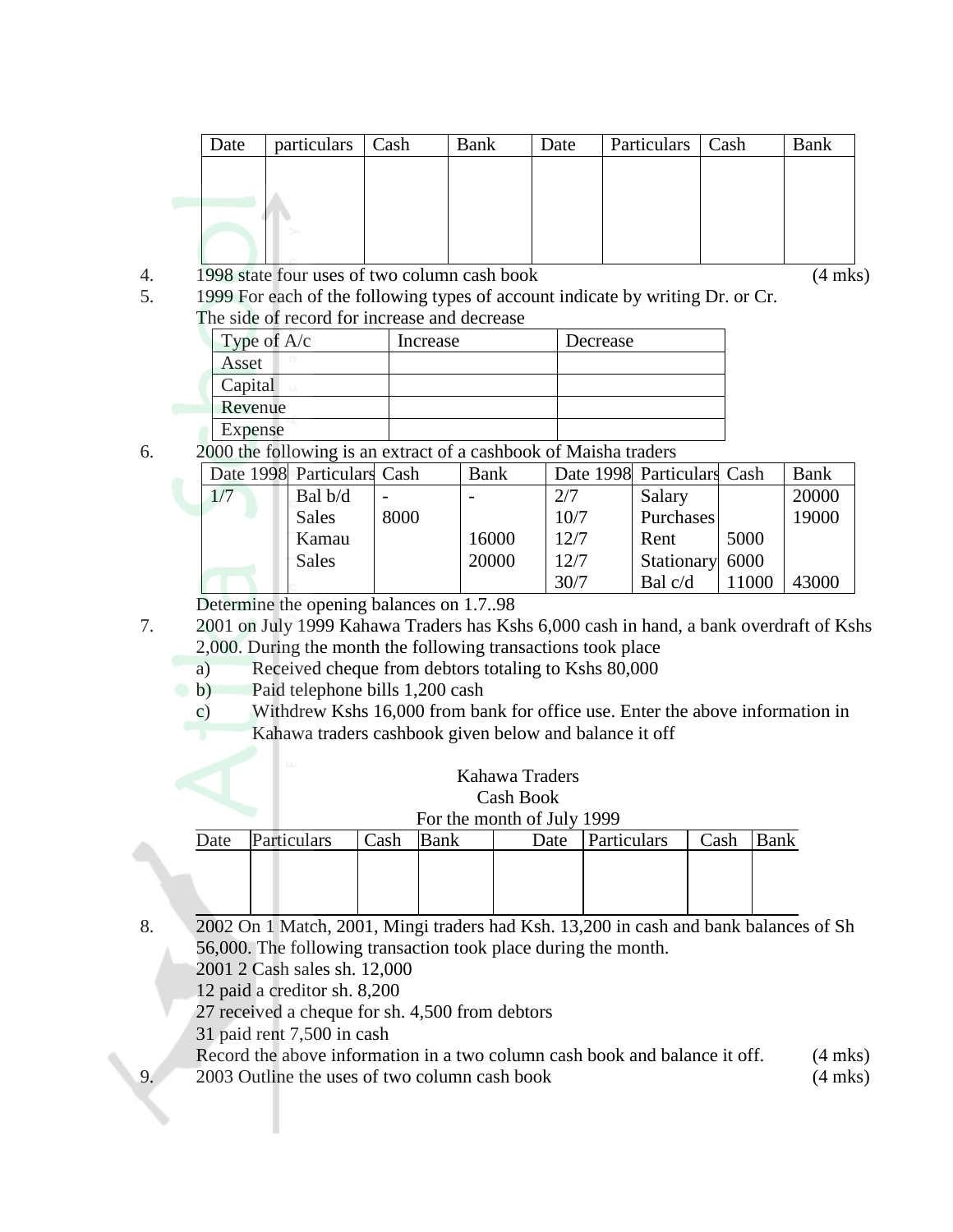10. 2004 The following is an extract of a cash book.

|      | Date 2002 Particulars Cash |       | Bank   | Date | Particulars Cash |      | Bank   |
|------|----------------------------|-------|--------|------|------------------|------|--------|
| 2/5  | Bal                        | W     |        | 6/5  | Wages            |      | 60000  |
| 12/5 | <b>Sales</b>               | 20000 |        | 18/5 | Purchases        |      | 30000  |
| 20/5 |                            | 50000 |        | 22/5 | Rent             | 6000 | 150000 |
| 28/5 | <b>Sales</b>               |       | 120000 | 30/5 | Bal $c/d$        |      |        |

Determine the figures represented by  $W, X, Y, Z$  (4 mks)

# **CHAIN OF DISTRIBUTION PAST QUESTIONS – PAPER 1**

- 1. 1995 Outline four benefits that customers get from small scale retailers. (4 mks)
- 2. 1996 Highlight four benefits that accrue to a customer who buys directly from a manufacturer (4 mks)
- 3. 1997 Name four channels the a manufacturer would use to distribute his goods to the Customer (4 mks)
- 4. 1998 highlight four factors that should be considered in choosing a method of distributing agricultural produce (4 mks)
- 5. 2000 give disadvantages of long chain of distribution of goods to a buyer (4 mks)
- 6. 2001 State four benefits to a large consumer who buys directly from the producer. (4 mks)
- 7. 2002 Outline four benefits to a large consumer who buys directly from the producer.

(4 mks)

8. 2003 highlight four circumstances under which a manufacturer may prefer to sell goods directly to the consumers (4 mks)

# **PAST KCSE QUESTIONS – PAPER 2**

- 1. 1996 Describe five circumstances under which a producer would sell his goods to his consumers (10 mks) 2. 1997 Zango manufacturers who have been selling their products directly as retailers
- have decided to distribute the products through wholesalers. Explain five benefits that Zango manufacturers may get from this new arrangements. (10 mks)
- 3. 2000 Describe five channels that can be used to distribute locally manufactured goods

(10 mks)

- 4. 1999 explain four factors that may be considered in determining the appropriate channel for distributing goods (10 mks)
- 5. 2001 discuss circumstances under which a wholesaler becomes essential in the chain of distribution (10 mks)
- 6. 2001 explain the channel of distribution for imported goods (10 mks)
- 7. 2004 Kabu manufacturers have decided to distribute their goods through wholesalers. Discuss five benefits that would account to Kabu manufacturers (10 mks)

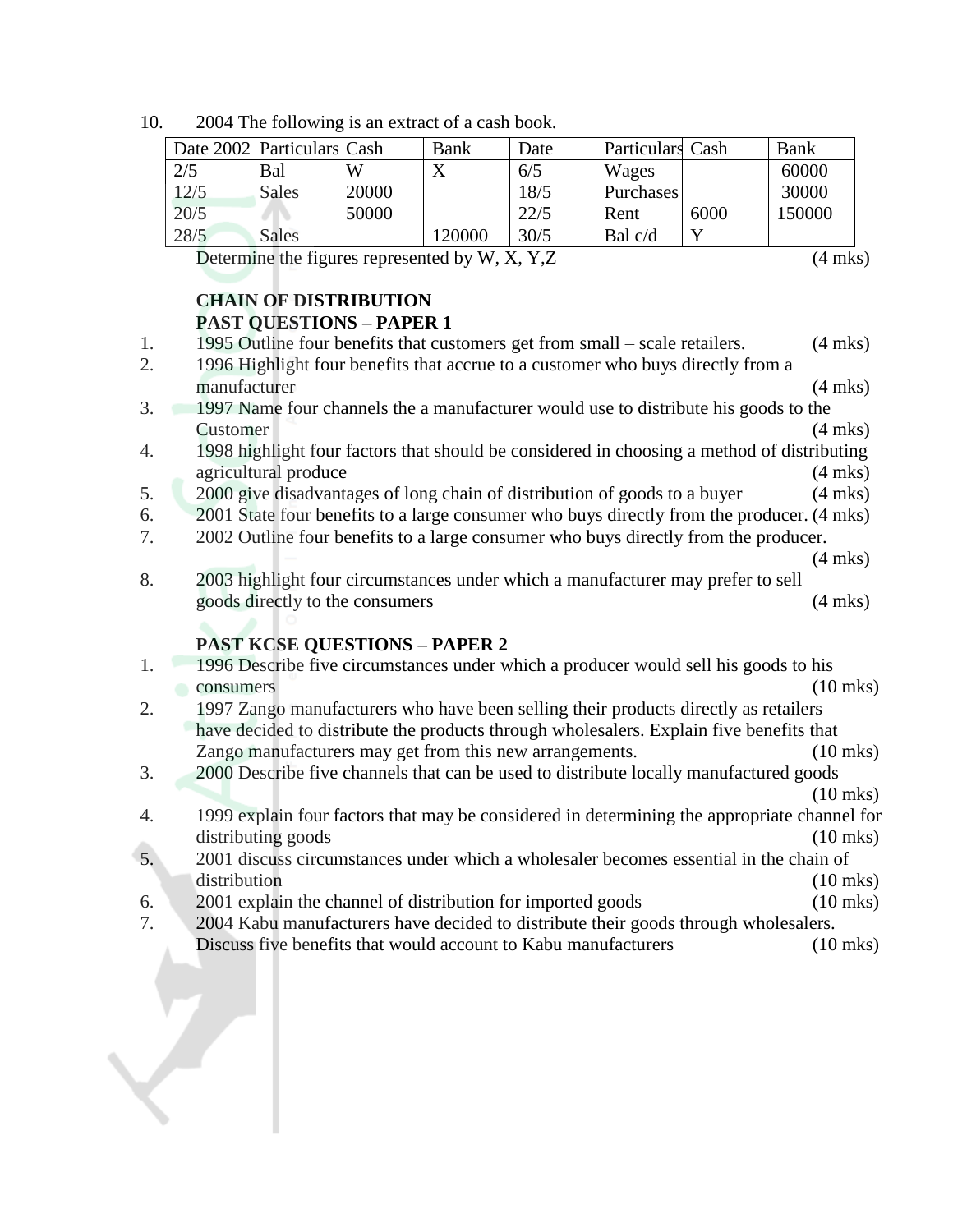#### **27. FINANCIAL STATEMENTS PAST KCSE QUESTIONS – PAPER 1**

1. (a) 1995 the following is an extract of balances from the books of Otwa traders as at  $31<sup>st</sup>$ October 1994

| 4,000 |
|-------|
| 7,500 |
| 3,000 |
| 4,000 |
| 6,000 |
| 1,400 |
| 2,600 |
|       |

Prepare a statement showing working capital (5 mks)

b) The capital account of Nyota traders showed a balance of Kshs 50,000 as at 1<sup>st</sup> July 1994. For the year  $30<sup>th</sup>$  June 1995, the following information was available.

- i) Proprietor brought in a personal car worth 80,000 for the business use
- ii) Net profit amounted Kshs 64, 000. The proprietor withdrew 32,000 from the business for personal use. Prepare the capital account at  $30<sup>th</sup>$  June 1995
- 2. 1996 the following account balances were extracted from the books of Sawato traders on 30<sup>th</sup> September 1995.

| $\mathcal{O}$ |                    |           |
|---------------|--------------------|-----------|
| Purchases     | 190,550            |           |
| Opening stock | 35,500             |           |
| Closing stock | 25,000             |           |
| Sales         | 256,050            |           |
| Sales return  | 4,800              |           |
| Calculate     |                    |           |
|               | Cost of goods sold | $(5$ mks) |
|               |                    |           |

- ii) Percentage of gross profit and net profit
- 3. 1996 the following account balances were extracted from the books of Kitu traders on  $30<sup>th</sup>$ November 1995

| Machinery     | 250,000                                                   |
|---------------|-----------------------------------------------------------|
| LL.<br>Debtor | 62,000                                                    |
| Creditors     | 46,000                                                    |
| <b>Stock</b>  | 12,680                                                    |
| Cash in hand  | 1,500                                                     |
| Cash at bank  | 15,000                                                    |
|               | Determine the capital as at 30 <sup>th</sup> November1995 |
|               |                                                           |

4. 1996 The following balances sheet relates to Jambo Traders Jambo traders balance sheet as at  $30<sup>th</sup>$  June 1995

|                    | <u>Jamo uagus balance sneet as at 50 ° June 1775.</u> |                |         |                   |
|--------------------|-------------------------------------------------------|----------------|---------|-------------------|
|                    | Calculate Jambo Traders current ration                |                |         | $(5 \text{ mks})$ |
| <b>LIABILITIES</b> |                                                       | <b>ASSETS</b>  |         |                   |
| Capital            | 127,000                                               | Machines       | 90,000  |                   |
| <b>Bank</b>        |                                                       | <b>Stock</b>   | 20,000  |                   |
| <b>Overdrafts</b>  | 12,000                                                | <b>Debtors</b> | 32,000  |                   |
| Creditors          | 25,000                                                | Cash in hand   | 22,000  |                   |
|                    | 164,000                                               |                | 164,000 |                   |
|                    |                                                       |                |         |                   |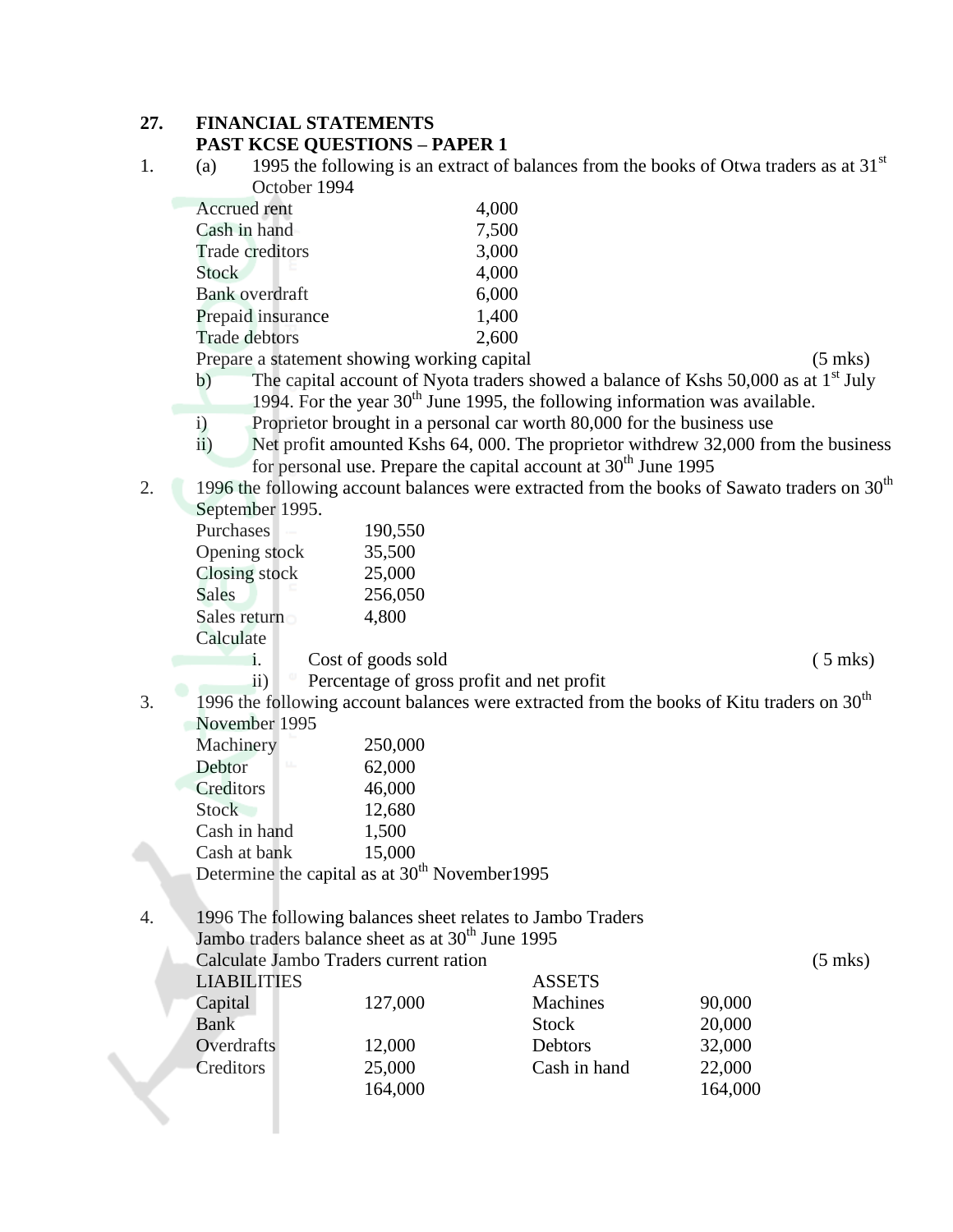- 5. 1997 During the month of July 1995 Kungu made sales worth Kshs.60,000. His margin on sales was 20%, calculate;
	- a) The cost of goods sold
	- b) The gross profit
- 6. 1997 for each of the following transactions indicate with a tick the effect on capital. (4 mks)

|    | Transaction         |                                                                                                   |           | Increase | Decrease | No Effects          |                     |
|----|---------------------|---------------------------------------------------------------------------------------------------|-----------|----------|----------|---------------------|---------------------|
|    |                     | (i) Withdrew cash for personal use                                                                |           |          |          |                     |                     |
|    |                     | (ii) Used personal savings to buy stock                                                           |           |          |          |                     |                     |
|    |                     | (iii) Paid a creditor by cheque                                                                   |           |          |          |                     |                     |
|    |                     | (iv) Bought office furniture in cash                                                              |           |          |          |                     |                     |
| 7. |                     | 1997 The following balances were extracted from the books of Waso traders on $30th$ October       |           |          |          |                     |                     |
|    | 1995.               |                                                                                                   |           |          |          |                     |                     |
|    | Cash                | 20, 520<br>$\circ$                                                                                |           |          |          |                     |                     |
|    | <b>Bank</b>         | 160,230                                                                                           |           |          |          |                     |                     |
|    | Premises            | <b>d</b><br>800,000                                                                               |           |          |          |                     |                     |
|    | <b>Debtors</b>      | 40,000                                                                                            |           |          |          |                     |                     |
|    | Creditors           | 62,000<br>$\alpha$                                                                                |           |          |          |                     |                     |
|    | 2 year loan         | 40,000                                                                                            |           |          |          |                     |                     |
|    | Stock               |                                                                                                   | 2,500     |          |          |                     |                     |
|    |                     | Prepare a balance sheet                                                                           |           |          |          | $(5 \text{ marks})$ |                     |
| 8. |                     | 1998 The following information was extracted from the books of Kwaso traders on 31 <sup>st</sup>  |           |          |          |                     |                     |
|    | <b>August 1997.</b> |                                                                                                   |           |          |          |                     |                     |
|    | Gross profit        |                                                                                                   | 130,800   |          |          |                     |                     |
|    | Carriage of sales   |                                                                                                   | 4,700     |          |          |                     |                     |
|    | Commission received |                                                                                                   | 8,000     |          |          |                     |                     |
|    | General expenses    |                                                                                                   | 18,200    |          |          |                     |                     |
|    | Insurance           |                                                                                                   | 4,000     |          |          |                     |                     |
|    |                     | Prepare a profit and loss A/C                                                                     |           |          |          | $(5 \text{ marks})$ |                     |
| 9. |                     | 1998 The balance sheet of Moba Enterprises for the year ended 30 <sup>th</sup> June 1996 is given |           |          |          |                     |                     |
|    |                     | below. Moba enterprises sheet as at 30 <sup>th</sup> June 1996.                                   |           |          |          |                     |                     |
|    |                     | Calculate the return on                                                                           |           |          |          |                     |                     |
|    |                     | a. Capital invested                                                                               |           |          |          |                     |                     |
|    |                     | Sh                                                                                                | sh        |          |          | sh                  |                     |
|    | Capital             | 1,200,000                                                                                         |           |          |          |                     |                     |
|    | N.p                 | 240,000                                                                                           | 1,440,000 |          |          |                     |                     |
|    |                     |                                                                                                   | F.A       |          |          | 1,400,000           |                     |
|    |                     |                                                                                                   |           |          |          | 74,000              |                     |
|    | C.A                 |                                                                                                   |           |          |          |                     |                     |
|    | CL                  |                                                                                                   |           |          |          |                     |                     |
|    | Creditors           | 3,400                                                                                             |           |          |          |                     |                     |
|    |                     | 1,474,000                                                                                         |           |          |          | 1,474,000           |                     |
|    |                     |                                                                                                   |           |          |          |                     | $(5 \text{ marks})$ |
|    |                     |                                                                                                   |           |          |          |                     |                     |
|    |                     |                                                                                                   |           |          |          |                     |                     |
|    |                     |                                                                                                   |           |          |          |                     |                     |
|    |                     |                                                                                                   |           |          |          |                     |                     |
|    |                     |                                                                                                   |           |          |          |                     |                     |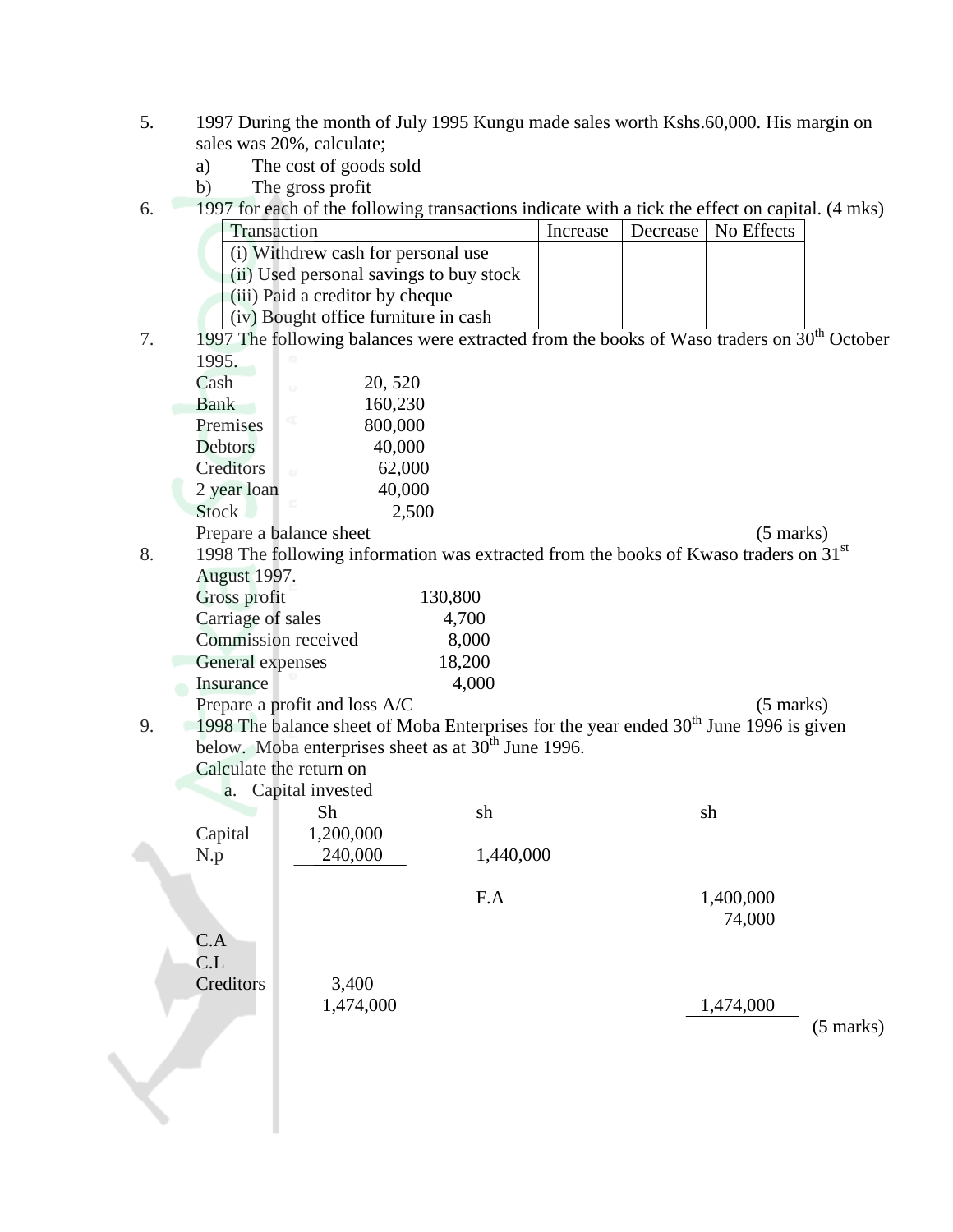| 10. | 1999 The following account balances were extracted from the books of Kiboko enterprises              |                     |
|-----|------------------------------------------------------------------------------------------------------|---------------------|
|     | on $30th$ June 1997.                                                                                 |                     |
|     | Opening stock<br>65,000                                                                              |                     |
|     | 280,000<br><b>Sales</b>                                                                              |                     |
|     | Purchases<br>190,000                                                                                 |                     |
|     | Purchases returns<br>10,000                                                                          |                     |
|     | 4,200<br>Sales returns                                                                               |                     |
|     | Closing stock was Kshs. 70,000 as at $30th$ June 1997. Prepare the trading a/c for period            |                     |
|     | ended 30 <sup>th</sup> June 1997.                                                                    | $(4 \text{ marks})$ |
| 11. | 1999 The following information was extracted from the books of Peshau Traders as at April            |                     |
|     | 1998                                                                                                 |                     |
|     | Cost of goods sold<br>65,000                                                                         |                     |
|     | General expenses<br>280,000                                                                          |                     |
|     | Capital for the period was 20% 10,000                                                                |                     |
|     | Calculate rate of net profit to capital                                                              | $(5 \text{ marks})$ |
| 12. | 2000 State four uses of balance sheet for business organizations.                                    | (4 marks)           |
| 13. | 2000 The following information relates to Mali traders for the year ended 31 <sup>st</sup> Dec 1998. |                     |
|     | Capital 1.198<br>250,000                                                                             |                     |
|     | <b>Additional investment</b><br>68,000                                                               |                     |
|     | 92,000<br>Drawing                                                                                    |                     |
|     | Profit<br>180,000                                                                                    |                     |
|     | Calculate the capital of Mali traders as at 31 <sup>st</sup> Dec 1998                                | $(4 \text{ marks})$ |
| 14. | 2000 The following information was obtained from the books of Kina Traders on 30 <sup>th</sup> June  |                     |
|     | 1998                                                                                                 |                     |
|     | 8,000<br>Opening stock                                                                               |                     |
|     | Purchases bank<br>53,000                                                                             |                     |
|     | 62,900<br><b>Sales</b>                                                                               |                     |
|     | Return outwards<br>2,700                                                                             |                     |
|     | Closing stock<br>12,700                                                                              |                     |
|     | Prepare Kina Traders balance $a/c$ for the year ended $30th$ June 1998                               | $(5 \text{ marks})$ |
| 15. | 2000 The following balances were obtained from the books of Rah traders                              |                     |
|     | Opening stock<br>50,000                                                                              |                     |
|     | 360,000<br><b>Sales</b>                                                                              |                     |
|     | 25% of sales<br>Gross profit                                                                         |                     |
|     | Calculate                                                                                            |                     |
|     | Cost of goods<br>a)                                                                                  |                     |
|     | Rate of stock turnover<br>b)                                                                         | $(5 \text{ marks})$ |
| 16. | 2001 Cumvi Traders had a capital of sh 180,000 as at 31.12.1998                                      |                     |
|     | <b>Additional information</b>                                                                        |                     |
|     | during the year the owner converted her private car worth 90,000 for business use<br>a)              |                     |
|     | Goods worth sh. 50,000 were taken from the business for her own use<br>b)                            |                     |
|     | Net profit for the year was sh 140,000<br>$\mathbf{c})$                                              |                     |
|     | Calculate capital as at 31 Dec. 1999                                                                 | (3 marks)           |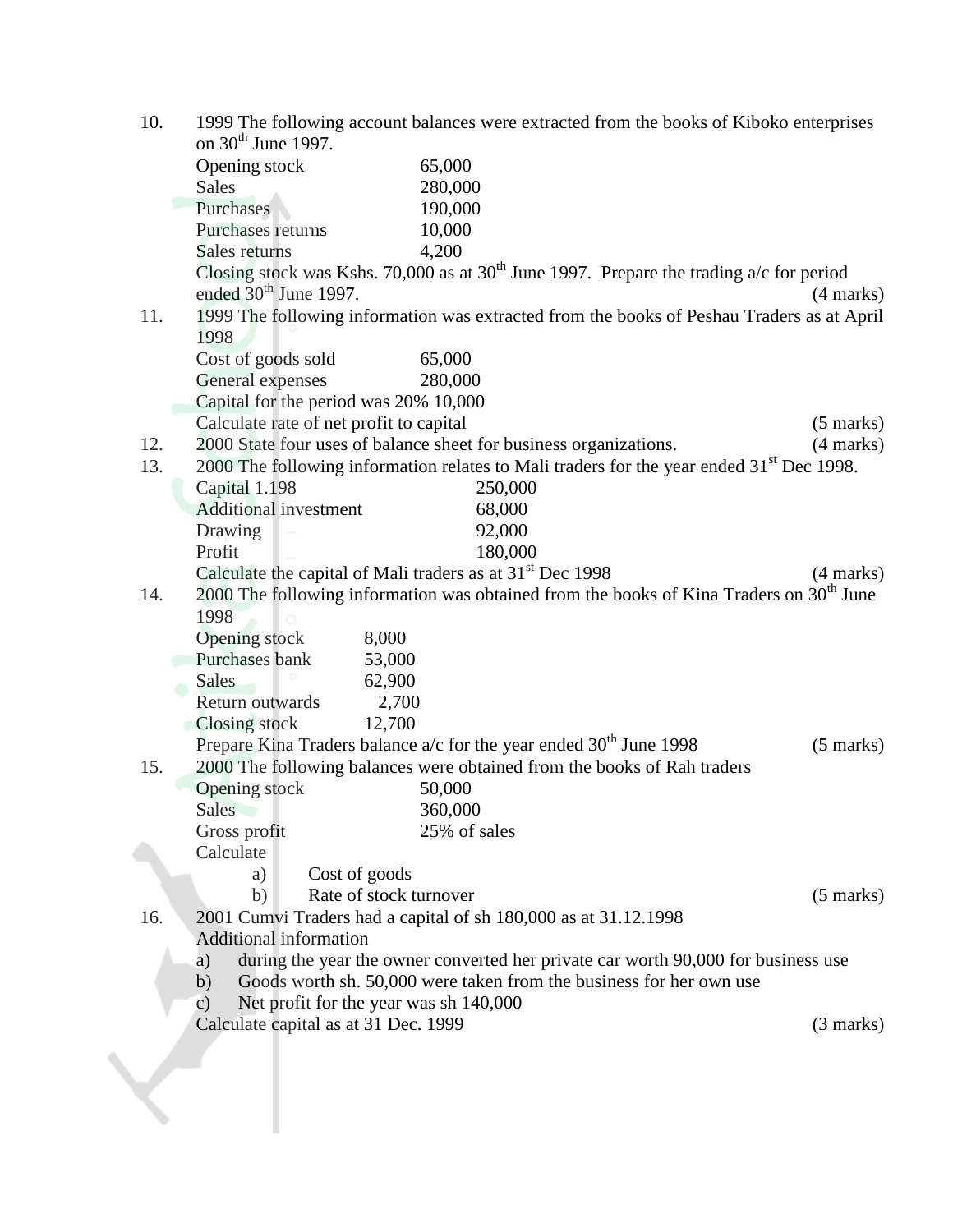| 17. | $30th$ June 2000                  |                                                             |                   | 2002 The following figures obtained from the records of Buka Enterprises for the year ended |         |         |                     |
|-----|-----------------------------------|-------------------------------------------------------------|-------------------|---------------------------------------------------------------------------------------------|---------|---------|---------------------|
|     | <b>Sales</b>                      |                                                             |                   | 500,000                                                                                     |         |         |                     |
|     | Cost of goods sold                |                                                             |                   | 280,000                                                                                     |         |         |                     |
|     |                                   | Calculate the gross margin                                  |                   |                                                                                             |         |         |                     |
| 18. |                                   |                                                             |                   | 2002 the following transactions relates to Tajira Traders for the month of January 2001     |         |         | $(4 \text{ marks})$ |
|     |                                   | Jan 1 started business with Kshs. 20,000 in cash            |                   |                                                                                             |         |         |                     |
|     |                                   |                                                             |                   |                                                                                             |         |         |                     |
|     |                                   |                                                             |                   | Deposited 15,000 from cash till into a business Bank account                                |         |         |                     |
|     |                                   | Bought goods on credit from Wema traders for 6,000          |                   |                                                                                             |         |         |                     |
|     |                                   | Bought furniture by cheque sh 3,000                         |                   |                                                                                             |         |         |                     |
|     |                                   | Prepare a balance sheet as at 31 <sup>st</sup> January 2001 |                   |                                                                                             |         |         |                     |
| 19. |                                   |                                                             |                   | 2002 The following balances were extracted from the books of Vuno Traders for the           |         |         |                     |
|     |                                   | year ended 31 <sup>st</sup> March 2001                      |                   |                                                                                             |         |         |                     |
|     | Gross profit                      |                                                             |                   | 186,200                                                                                     |         |         |                     |
|     | Carriage outwards                 |                                                             |                   | 13,500                                                                                      |         |         |                     |
|     | Rent received                     |                                                             |                   | 34,300                                                                                      |         |         |                     |
|     | Office expenses                   |                                                             |                   | 19,600                                                                                      |         |         |                     |
|     | Salaries                          |                                                             |                   | 57,000                                                                                      |         |         |                     |
|     |                                   |                                                             |                   | Prepare a profit and loss for the year ended 31 <sup>st</sup> March 2001                    |         |         | $(5 \text{ marks})$ |
| 20. |                                   | 2003 Ngoma traders had the following transactions           |                   |                                                                                             |         |         |                     |
|     |                                   |                                                             |                   | Feb. 2 bought goods costing sh 400,000 from Maiyo traders sh. 650,000 by cheque as a part   |         |         |                     |
|     |                                   |                                                             |                   | of payment for goods received. Received the above transaction in the account below and      |         |         |                     |
|     | balance it off.                   |                                                             |                   |                                                                                             |         |         | $(5 \text{ marks})$ |
|     | Dr                                |                                                             | Maiyo traders A/C |                                                                                             |         | Cr      |                     |
|     | Date                              | Details                                                     | Kshs              | Date                                                                                        | Details | Kshs    |                     |
|     |                                   |                                                             |                   |                                                                                             |         |         |                     |
|     |                                   |                                                             |                   |                                                                                             |         |         |                     |
|     |                                   |                                                             |                   |                                                                                             |         |         |                     |
| 21. |                                   |                                                             |                   | 2003 the following information was extracted from the books of Mutua for the period         |         |         |                     |
|     | ended 30 <sup>th</sup> June 2001. |                                                             |                   |                                                                                             |         |         |                     |
|     | Opening stock                     |                                                             |                   | 2,000                                                                                       |         |         |                     |
|     | Purchases                         |                                                             |                   | 8,500                                                                                       |         |         |                     |
|     | Closing stock.                    |                                                             |                   | 2,500                                                                                       |         |         |                     |
|     | <b>Sales</b>                      |                                                             |                   | 10,000                                                                                      |         |         |                     |
|     | Required:                         |                                                             |                   |                                                                                             |         |         |                     |
|     | a)                                |                                                             |                   | The trading Account for the period ended $30th$ June 2001                                   |         |         |                     |
|     |                                   | b) Calculation of the mark up                               |                   |                                                                                             |         |         | $(5 \text{ marks})$ |
| 22. |                                   |                                                             |                   | 2003. Below is a balance sheet of Lela Traders as at 31 <sup>st</sup> Dec 2001              |         |         |                     |
|     | Lela traders.                     | Balance sheet as at 31 <sup>st</sup> Dec 2001               |                   |                                                                                             |         |         |                     |
|     |                                   |                                                             |                   | 78,000                                                                                      | F.A     | 87,800  |                     |
|     | Capital 1.1 2001                  |                                                             |                   | 42,000                                                                                      | C.A     |         |                     |
|     | Add net profit                    |                                                             |                   |                                                                                             |         | 55,200  |                     |
|     |                                   |                                                             |                   | 120,000                                                                                     | C.L     | 23,000  |                     |
|     | Calculate                         |                                                             |                   | 143,000                                                                                     |         | 143,000 |                     |
|     | a)                                | Correct ratio                                               |                   |                                                                                             |         |         |                     |
|     |                                   |                                                             | b)                | Return on capital                                                                           |         |         |                     |
|     |                                   |                                                             |                   |                                                                                             |         |         |                     |
|     |                                   |                                                             |                   |                                                                                             |         |         |                     |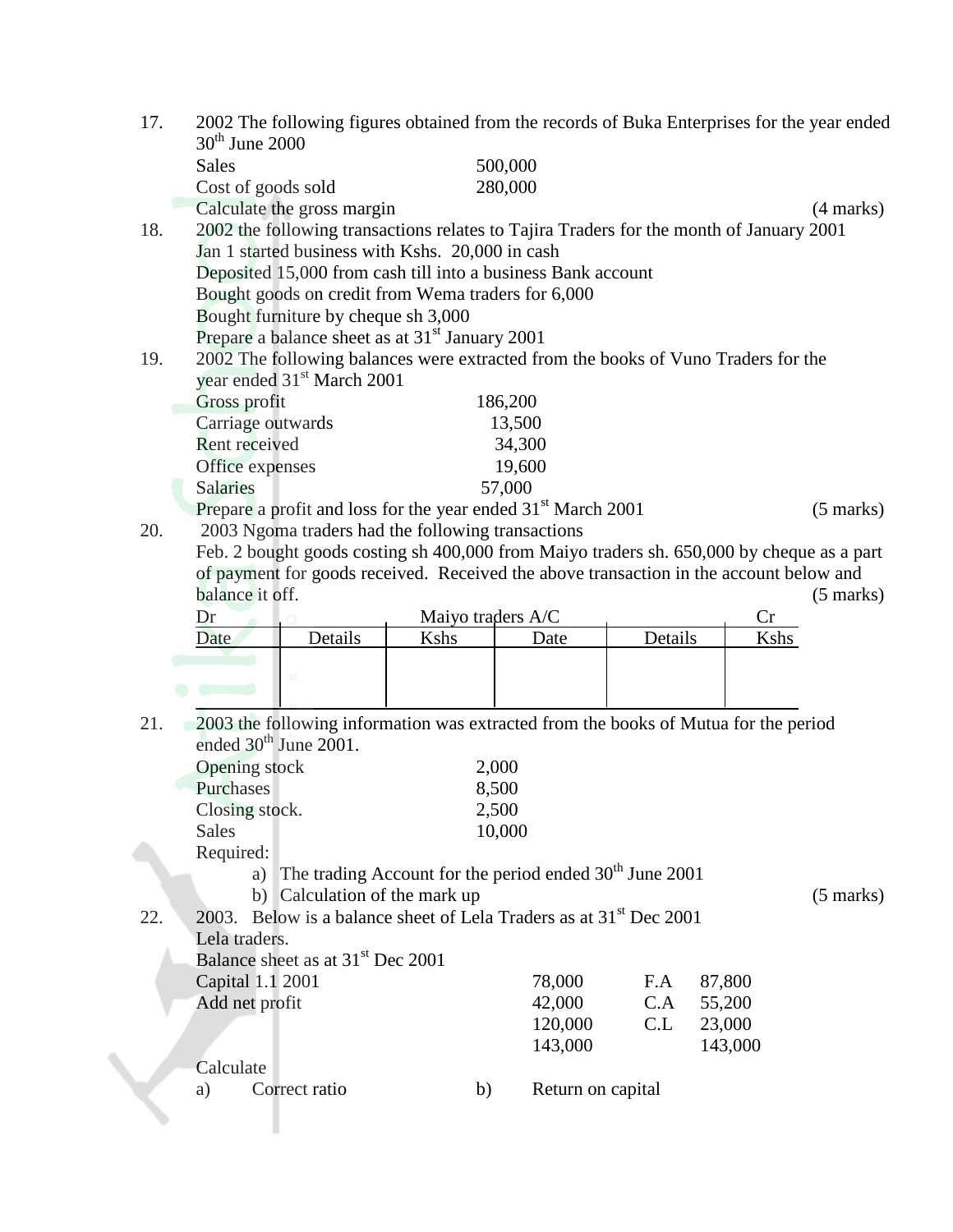### **PAST KCSE QUESTIONS-PAPER 2**

1. 1997 The following Trial balance was prepared from the books of Paka Traders as at  $31<sup>st</sup>$ December 1995.

Trial balance December 31st 1995

|                   | Dr.       | Cr.       |
|-------------------|-----------|-----------|
|                   | Kshs      | Kshs      |
| Sales             |           | 900,000   |
| Purchases         | 600,000   |           |
| Returns inwards   | 80,000    |           |
| Returns outwards  |           | 20,000    |
| Carriage in       |           | 40,000    |
| Carriage out      | 3,000     |           |
| Stock (Jan)       | 100,000   |           |
| Rent              | 60,000    |           |
| Creditors         | 170,000   |           |
| Debtors           | 120,000   |           |
| Interest expenses | 18,000    |           |
| General expenses  | 7,000     |           |
| Capital           | 178,000   |           |
|                   | 1,268,000 |           |
| Creditors         |           | 240,000   |
|                   | 6,226,000 | 6,226,000 |
|                   |           |           |

Additional information

Stock as at  $31<sup>st</sup>$  December was 100,000

- i. prepare Trading, profit and Loss account for the period ended 31 December 1999
	- ii. calculate return on capital, current ratio and debtor's ratio (10 marks)
- 5. 2002 The following is a balance sheet of Bambu traders as at 31st December 2000 Bambu Traders

Balance sheet as at 31<sup>st</sup> December 2000

- a) Sales during the year amounted to Kshs 2,000,000
- b) Stock on 1 January 2000 was Kshs. 100,000
- c) Gross profit margin was 20% Calculate
	- - i) Current ratio
		- ii) Gross profit mark up
		- iii) Rate of stock turnover

6. 2003 the following trial balance was extracted from the books of Maringo traders on 31 $^{\rm st}$ December 2001

Maringo traders Trial Balance as at 31<sup>st</sup> December 2001

| <b>Gross Profit</b> |         | 380,000 |
|---------------------|---------|---------|
| Closing stock       | 274,000 |         |
| Capital             |         | 259,000 |
| Drawings            | 83,000  |         |
| Creditors           |         | 93,000  |
| Premises            | 103,000 |         |
|                     |         |         |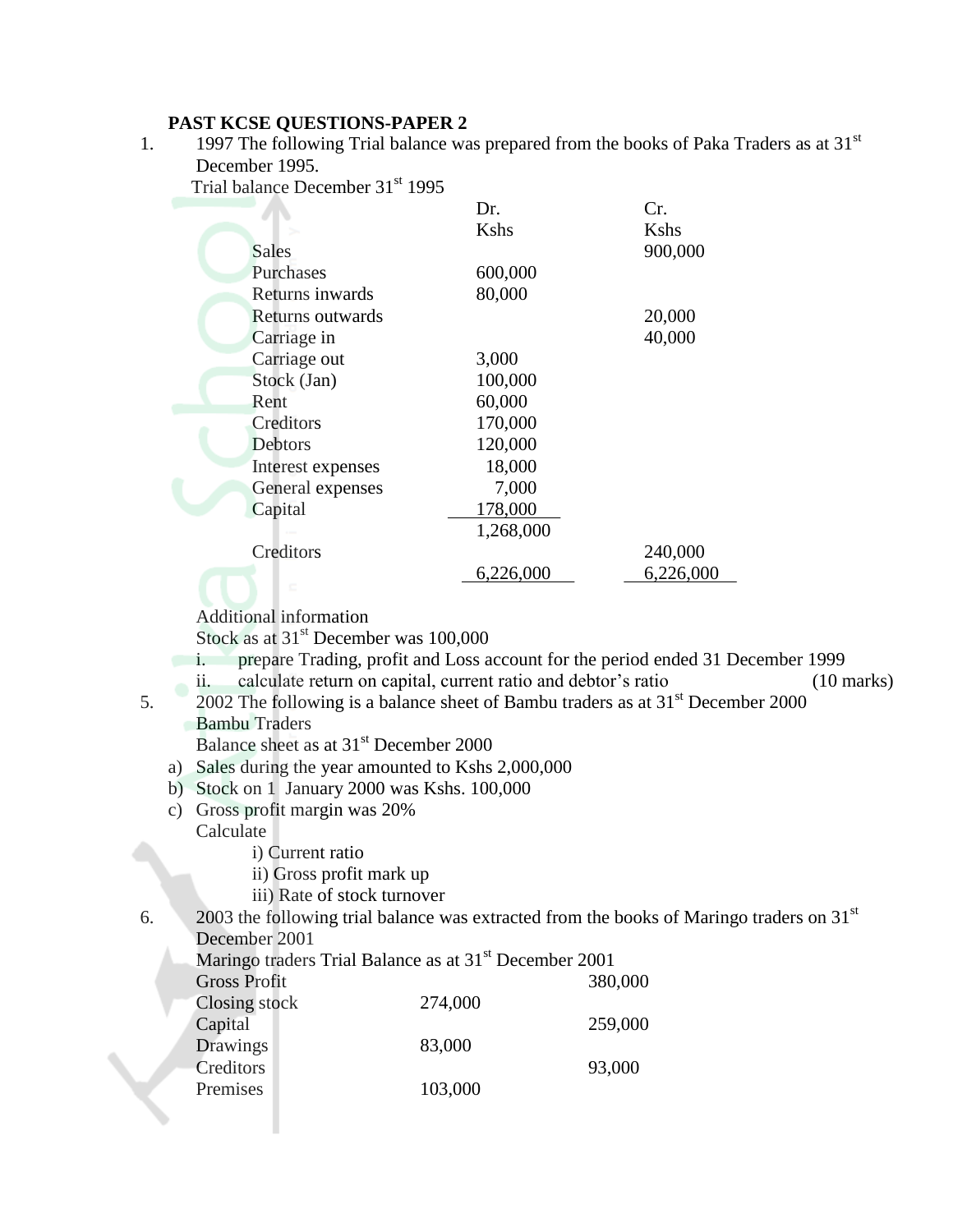|     | Debtors                                                                        | 123,000                                                                   |                                                                                                   |                    |
|-----|--------------------------------------------------------------------------------|---------------------------------------------------------------------------|---------------------------------------------------------------------------------------------------|--------------------|
|     | Cash at bank                                                                   | 33,000                                                                    |                                                                                                   |                    |
|     | Bank loan (1 yr)                                                               |                                                                           | 50,000                                                                                            |                    |
|     | General expenses                                                               | 54,000                                                                    |                                                                                                   |                    |
|     | Commission received                                                            |                                                                           | 20,000                                                                                            |                    |
|     | Wages and salaries                                                             | 132,000                                                                   |                                                                                                   |                    |
|     |                                                                                | 802,000                                                                   | 802,000                                                                                           |                    |
|     | Prepare                                                                        |                                                                           |                                                                                                   |                    |
|     | a)                                                                             | Profit and loss Account for the year ended 31 <sup>st</sup> December 2001 |                                                                                                   |                    |
|     | Balance Sheet as at 31 <sup>st</sup> December 2001<br>b)                       |                                                                           |                                                                                                   | $(12 \text{ mks})$ |
| 7.  |                                                                                |                                                                           | 2004 the following information was extracted from the books of Sarai Traders for the year         |                    |
|     | ended 30 April 2003                                                            |                                                                           |                                                                                                   |                    |
|     | <b>Sales</b>                                                                   | 480,000                                                                   |                                                                                                   |                    |
|     | Opening stock $(1.5.02)$                                                       | 80,000                                                                    |                                                                                                   |                    |
|     | Gross profit is calculated at 25%                                              |                                                                           |                                                                                                   |                    |
|     | i) Prepare a trading account for the period ended 30 April 2003                |                                                                           |                                                                                                   |                    |
|     | ii) Calculate the rate of stock turn over                                      |                                                                           |                                                                                                   | $(10 \text{ mks})$ |
| 8.  |                                                                                |                                                                           | The following balances were extracted from the Tango traders as at 31 <sup>st</sup> December 2004 |                    |
|     | Motor vehicle                                                                  | 80,000                                                                    |                                                                                                   |                    |
|     | Plant and machinery                                                            | 70,000                                                                    |                                                                                                   |                    |
|     | Loan from Bank                                                                 | 60,000                                                                    |                                                                                                   |                    |
|     | <b>Stock</b>                                                                   | 25,000                                                                    |                                                                                                   |                    |
|     | <b>Debtors</b>                                                                 | 30,000                                                                    |                                                                                                   |                    |
|     | Creditors<br>$\circ$                                                           | 15,000                                                                    |                                                                                                   |                    |
|     | <b>Bank</b>                                                                    | 20,000                                                                    |                                                                                                   |                    |
|     | Prepare a balance sheet for Tango Traders as at 1 <sup>st</sup> December 2004. |                                                                           |                                                                                                   | $(5$ mks)          |
| 9.  |                                                                                |                                                                           | 2005 the following information refers to tea traders for the year ended 31/12/04                  |                    |
|     | <b>Sales</b><br>O.                                                             | 800,000                                                                   |                                                                                                   |                    |
|     | <b>Expenses</b>                                                                | 10,000                                                                    |                                                                                                   |                    |
|     | Commission received                                                            | 15,000                                                                    |                                                                                                   |                    |
|     | Purchases                                                                      | 700,000                                                                   |                                                                                                   |                    |
|     | Opening stock                                                                  | 250,000                                                                   |                                                                                                   |                    |
|     | Margin                                                                         | 20%                                                                       |                                                                                                   |                    |
|     | Prepare trading, profit & loss $a/c$ for the year ended $31/12/04$             |                                                                           |                                                                                                   |                    |
| 10. |                                                                                |                                                                           | 2005 (1) The following balances were extracted from books of Motop Traders for the year           |                    |
|     | ended 31/12/2004                                                               |                                                                           |                                                                                                   |                    |
|     | Rent                                                                           | 48,000                                                                    |                                                                                                   |                    |
|     | Lighting                                                                       | 7,200                                                                     |                                                                                                   |                    |
|     | Water                                                                          | 9,220                                                                     |                                                                                                   |                    |
|     | <b>Salaries</b>                                                                | 75,000                                                                    |                                                                                                   |                    |
|     | Commission received                                                            | 8,500                                                                     |                                                                                                   |                    |
|     | Discount allowed                                                               | 4,600                                                                     |                                                                                                   |                    |
|     | Discount received                                                              | 8,500                                                                     |                                                                                                   |                    |
|     | Gross profit                                                                   | 320,000<br>98,000                                                         |                                                                                                   |                    |
|     | <b>General Expenses</b><br><b>Stock</b>                                        | 5,250                                                                     |                                                                                                   |                    |
|     |                                                                                |                                                                           |                                                                                                   |                    |
|     |                                                                                |                                                                           |                                                                                                   |                    |
|     |                                                                                |                                                                           |                                                                                                   |                    |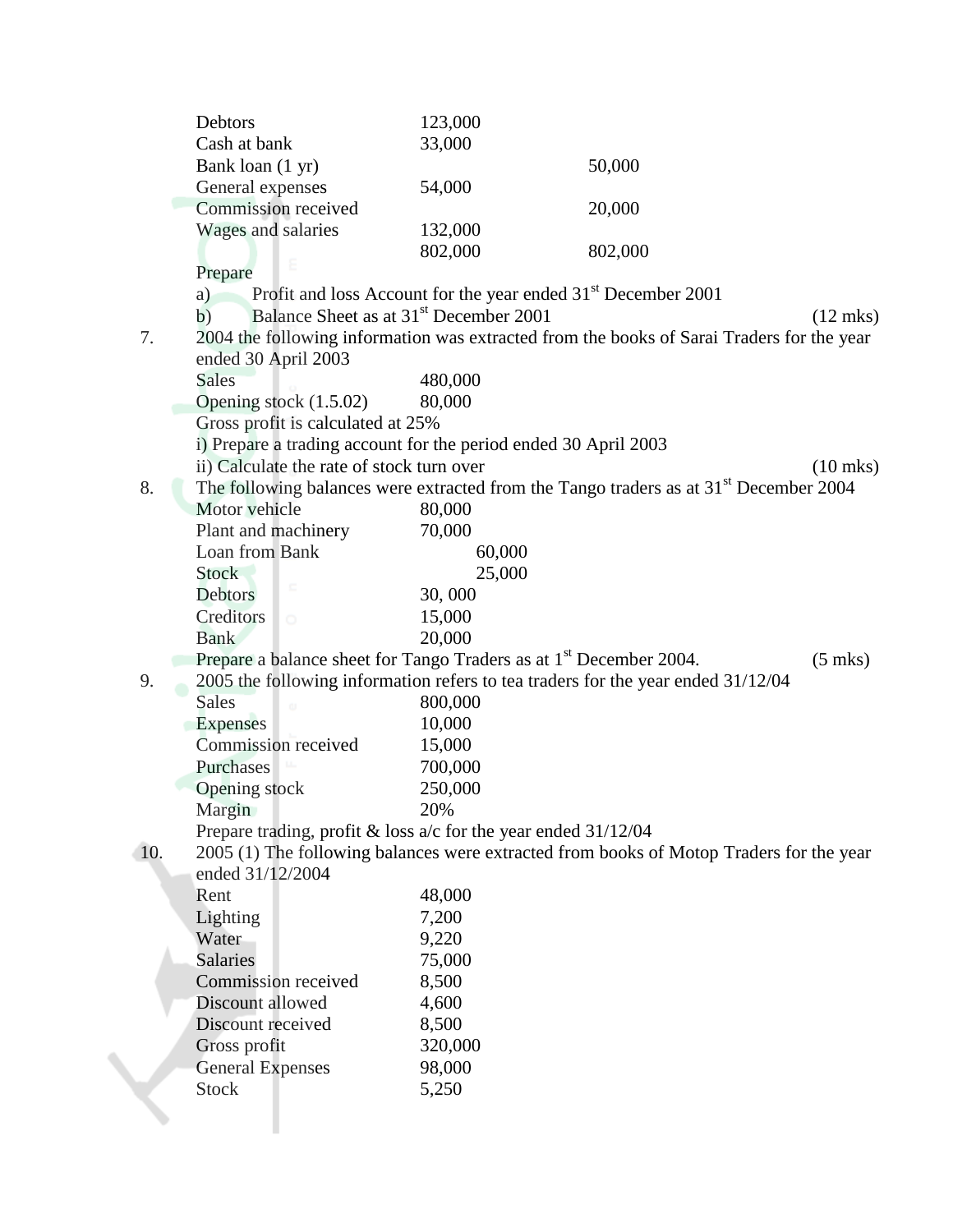|                                  | Motor Vehicle<br>Furniture & equipment<br>Debtors<br>Creditors<br><b>Bank</b><br>Cash<br>Capital<br>Prepare:                                                                                                          | 2,300,000<br>650,000<br>270,000<br>396,400<br>200,000<br>50,000<br>3,000,000                                                                                                     |      |       |                                                                                                |
|----------------------------------|-----------------------------------------------------------------------------------------------------------------------------------------------------------------------------------------------------------------------|----------------------------------------------------------------------------------------------------------------------------------------------------------------------------------|------|-------|------------------------------------------------------------------------------------------------|
|                                  | Profit and loss $a/c$ for the year ended $31/12/2004$<br>Balance sheet as at 31/12/2003                                                                                                                               |                                                                                                                                                                                  |      |       | $(4\frac{1}{2}$ mks)                                                                           |
| 30.<br>1.                        | <b>PUBLIC FINANCE</b><br><b>KCSE PAST QUESTIONS- PAPER 2</b>                                                                                                                                                          | 1995 Highlight five reasons why budgeting is important to a business organization                                                                                                |      |       |                                                                                                |
| 2.<br>3.<br>4.<br>5.<br>6.<br>7. | Discuss the various classes of taxes<br>Outline the disadvantages of direct taxes<br>Explain any 5 principles of public expenditures<br>Discuss the importance of a budget as a toll of control<br>system             | 2000 Discuss the reasons why a business organization may prepare a budget<br>Highlight any five features that a government should consider when deciding on a good tax           |      |       | $(10$ mks)<br>$(10$ mks)<br>$(10$ mks)<br>$(10$ mks)<br>$(10$ mks)<br>$(10$ mks)<br>$(10$ mks) |
| 33.<br>A.                        | <b>MONEY AND BANKING</b><br><b>PAST KCSE QUESTIONS PAPER 1</b><br>commercial banks                                                                                                                                    | 1995 sate how a credit transfer is used as a means of transferring money through the                                                                                             |      |       | $(3$ mks)                                                                                      |
| <b>B.</b><br>C.<br>D.            | money though the post office.<br>1996 state four limitations of barter trade<br>statements is true or false about commercial banks                                                                                    | 1995 Highlight four advantages of using a telegraphic money order as a means of remitting<br>1997 in the spaces provide below indicate with a tick whether each of the following |      |       | $(4$ mks)<br>$(4$ mks)<br>$(5 \text{ marks})$                                                  |
|                                  | - Accept deposits from the members of the public<br>- Provides safe custody for the valuables<br>- Issues currency for the use in the country<br>- Controls money supply in the country<br>- Lends more to the public |                                                                                                                                                                                  | True | False |                                                                                                |
| Ε.<br>F.<br>G.<br>Η.             | 1998 list four characteristics of money<br>2000 list four functions of development<br>appeal to many people                                                                                                           | 1999 state four methods that central bank may use to control credit<br>2001 highlight four reasons why loans advanced by commercial bank in Kenya may not                        |      |       | $(4$ mks)<br>$(4$ mks)<br>$(4$ mks)<br>$(4$ mks)                                               |
| Ι.<br>J.                         | 2002 Give four disadvantages of barter trade                                                                                                                                                                          | 2003 State four banking services that the central bank of Kenya provides to the government                                                                                       |      |       | $(4$ mks $)$<br>$(4$ mks)                                                                      |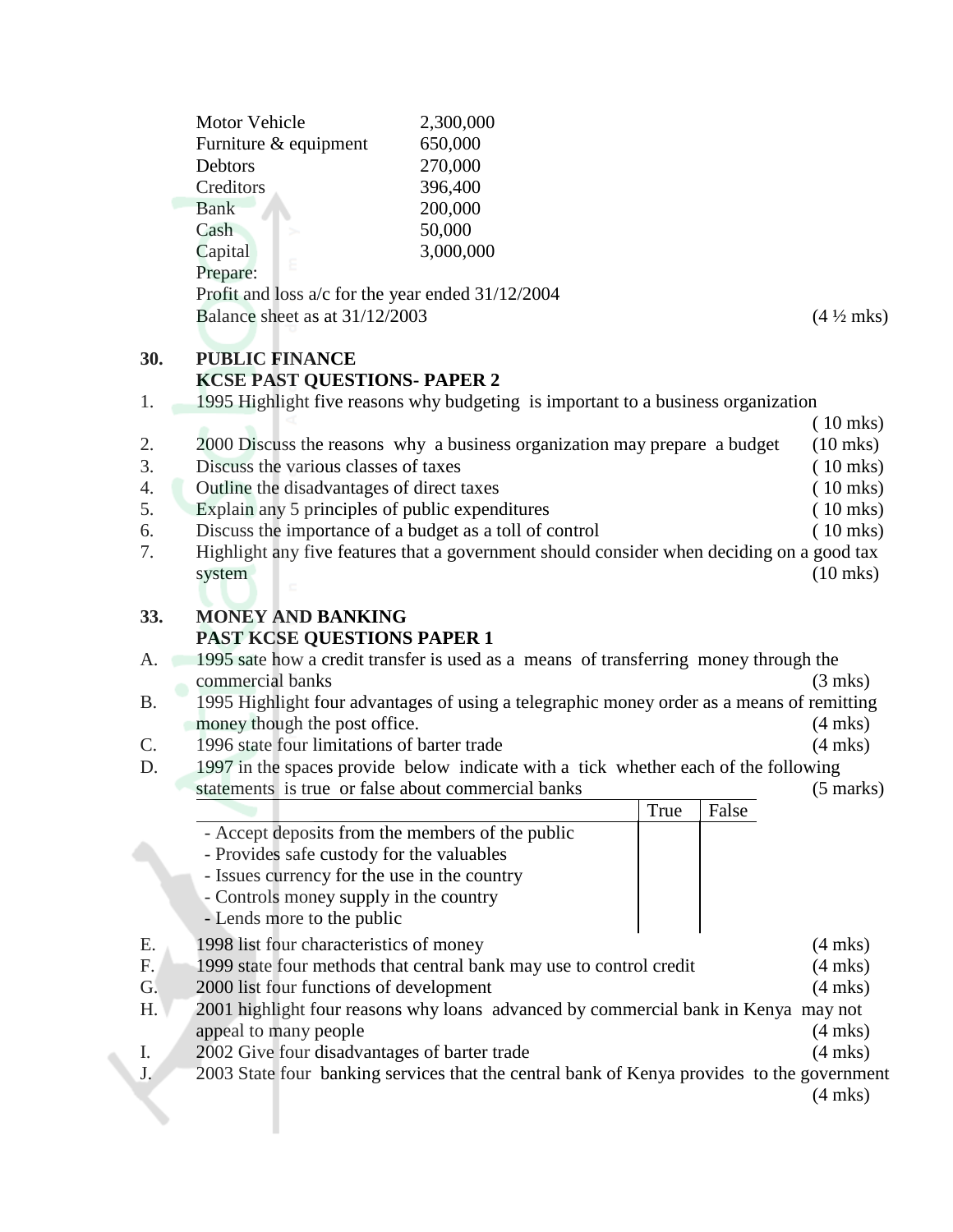- K. 2004 Wambua intends to import a car from Dubai which costs Kshs. 20, 0000 Dirams. If 4 Dirams  $= 1$  Us Dollar and Kshs  $70 = 1$  Dollar, calculate the amount in Kenya shillings that Wambua will pay for the car.
- L. 2004 highlight 4 functions of the Central Bank of Kenya
- M. 2005 given below is the first stage in the historical development of money list the next four stages in their order of occurrence (4 mks)

### **PAST KCSE QUESTIONS – PAER 2**

- 1. 1995 Explain five in which banks contribute to the development of Kenya (10 mks)
- 2. 1996 outline five reasons why banks currently account is popular with traders (10 mks)
- 3. !997 Explain service offered to commercial banks by the central bank of Kenya (10 mks)
- 4. 1998 in what ways of the functions of commercial bank differ with those of non- bank financial institutions (10 mks)
- 5. 1998 explain five ways in which central bank of Kenya may control the supply of money in the country (10 mks)
- 6. 1999 Describe methods which may be used by commercial banks to advance money to Customers.
- 7. 2000 A businessman wishes to obtain a loan from a commercial bank. Highlight the conditions that he should satisfy before the bank can grant him the loan (10 mks)
- 8. 2002 explain five services that the central bank of Kenya offers to commercial banks (10 mks)
- 9. 2002 Explain four disadvantages of using a bank overdraft as a source of finances
- (8 mks) 10. Describe four ways in which a non- bank financial institutions differ from the commercial banks (8 mks)
- 11. 2003 Discuss five reasons why business people prefer to operate bank current accounts
- 12. 2004 outline the benefits that bank customer gets from operating a current account
- (10 mks) 13. 2005 Explain the 5 services offered by a commercial banks to their customers (10 mks)

### **34. INTERNATIONAL TRADE PAST KCSE QUESTIONS PAPER 1**

- 1. 1995 outline four benefits that Kenya derives by being a member of preferential Trade Area PTA (4 mks)
- 2. 1996 Give four reasons why it may be necessary for a country to control imports (4 mks)
- 3. 1997 state four benefits that a country may derive from participating in international trade
	- (4 mks)
- 4. 1998 State four methods of controlling imports (4 mks)
- 5. 1999 state four measures that Kenya may take to promote her exports (4 mks)
- 6. 2000 State four factors that may limit the success of trade agreements among African countries (4 mks)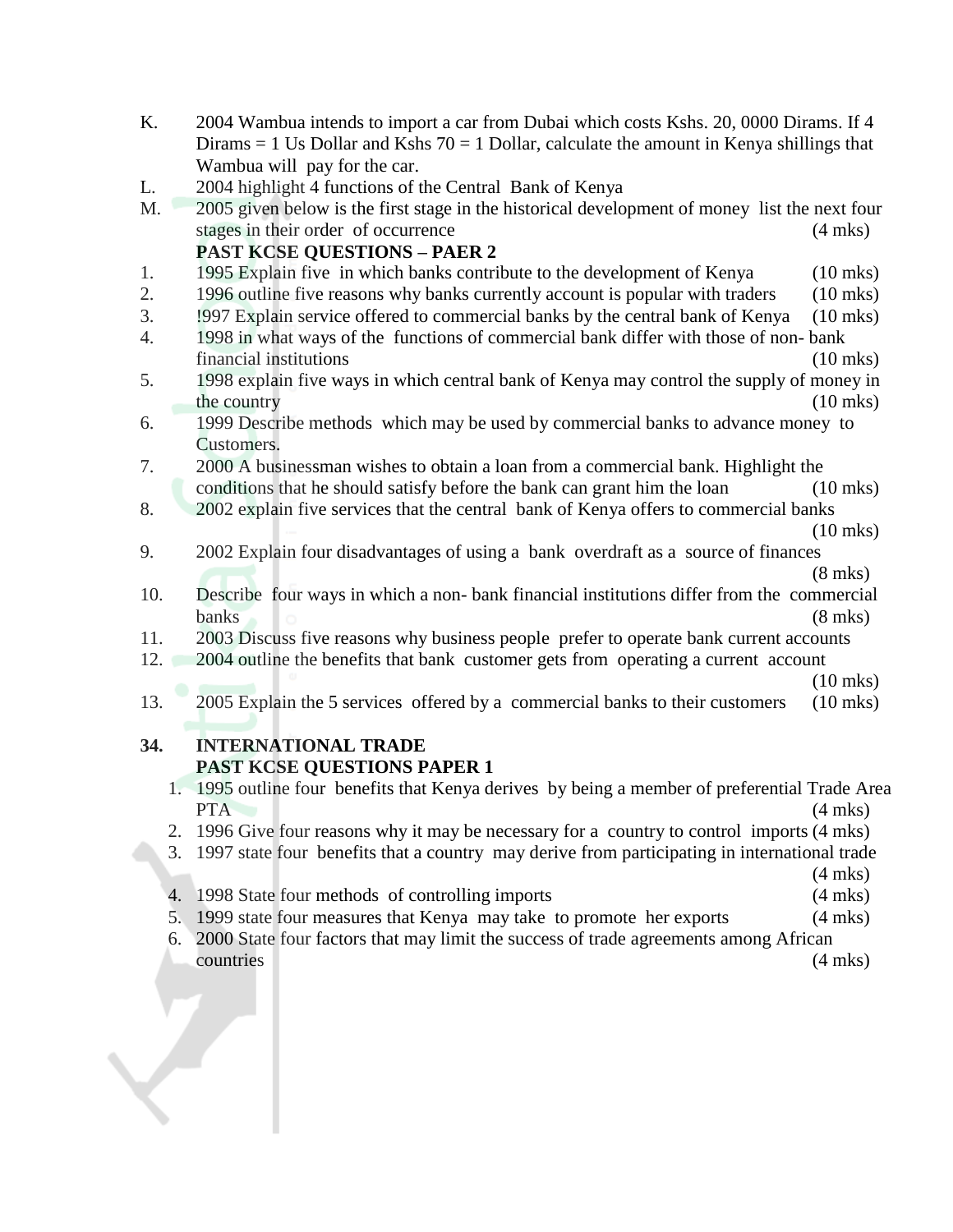7. 2000 sate in the spaces provided below, state the business document to which each of the following statements relates (4 mks)

| $\frac{1}{2}$ of $\frac{1}{2}$ statements related                                                | $\left($ . Thus $\left($ |
|--------------------------------------------------------------------------------------------------|--------------------------|
| <b>Statement</b>                                                                                 | Document                 |
| A. Informs the buyer when goods were dispatched and by what means                                |                          |
| B. A request by seller for payment in advance                                                    |                          |
| C. Used to correct under undercharge in an invoice                                               |                          |
| D. Shows details of the transactions between seller and buyer during a                           |                          |
| given period                                                                                     |                          |
| 2001 Highlights four problems a country by participating in international trade<br>8.            | $(4$ mks)                |
| 2001 outline four circumstances under which a proforma invoice may be used<br>9.                 | $(4$ mks)                |
| 10. Explain the following terms as used in international trade                                   |                          |
| a. LOCO                                                                                          |                          |
| b. F.O.R                                                                                         |                          |
| c. F.A.S                                                                                         |                          |
| d. Bill of Landing                                                                               |                          |
| 11. 2003 state three functions of departments of international trade in the ministry of commerce |                          |
| and industry                                                                                     | $(3 \text{ mks})$        |
| 12. 2003 Country X has recorded a surplus balance of payments from its foreign trade. Outline    |                          |
| four ways in which the country can spend these surplus earnings                                  | $(4$ mks)                |
| 13. 2005 List four benefits that a country derive from engaging in international trade (4 mks)   |                          |

#### **KCSE QUESTIONS – PAPER 2**

- 1. 1995 Explain five ways in which a country benefits by participating in international trade (10 mks) 2. 1996 outline five transactions which are recorded in balance of payment account of a country (10 mks)
- 3. 1997 Explain five measures that a country may take to promote her exports (10 mks)
- 4. 1998 Explain the meaning and significance in each of the following terms as used of the following terms as used in foreign trade. Terms of trade, balance of payment, exchange rate, balance of trade and common market. (10 mks)
- 5. 1999 Explain the significance of each of the following documents as used international trade. Bill of lading, proforma invoice, indent, letter of credit
- 6. 2000 country X has obtained a surplus in its balance of payment. Explain the factors that could have contributed to this surplus (10 mks)
- 7. 2001 Explain six problems being faced by the Kenya External Trade Authority (KETA) (12 mks)
- 8. 2001 Explain the factors that may lead to deteriorating terms of terms of trade for a country (10 mks)
- 9. 2002 outline five functions of Kenya external Trade Authority (KETA)

(10 mks)

10. 2002 highlight five benefit that Kenya gets from trading with other countries

(10 mks)

- 11. 2003 the domestic currency of a certain country has been depreciating over time. Highlight five disadvantages of the depreciation of the country (10 mks)
- 12. 2000 Highlight five ways in which a bill of lading is useful to an importer of goods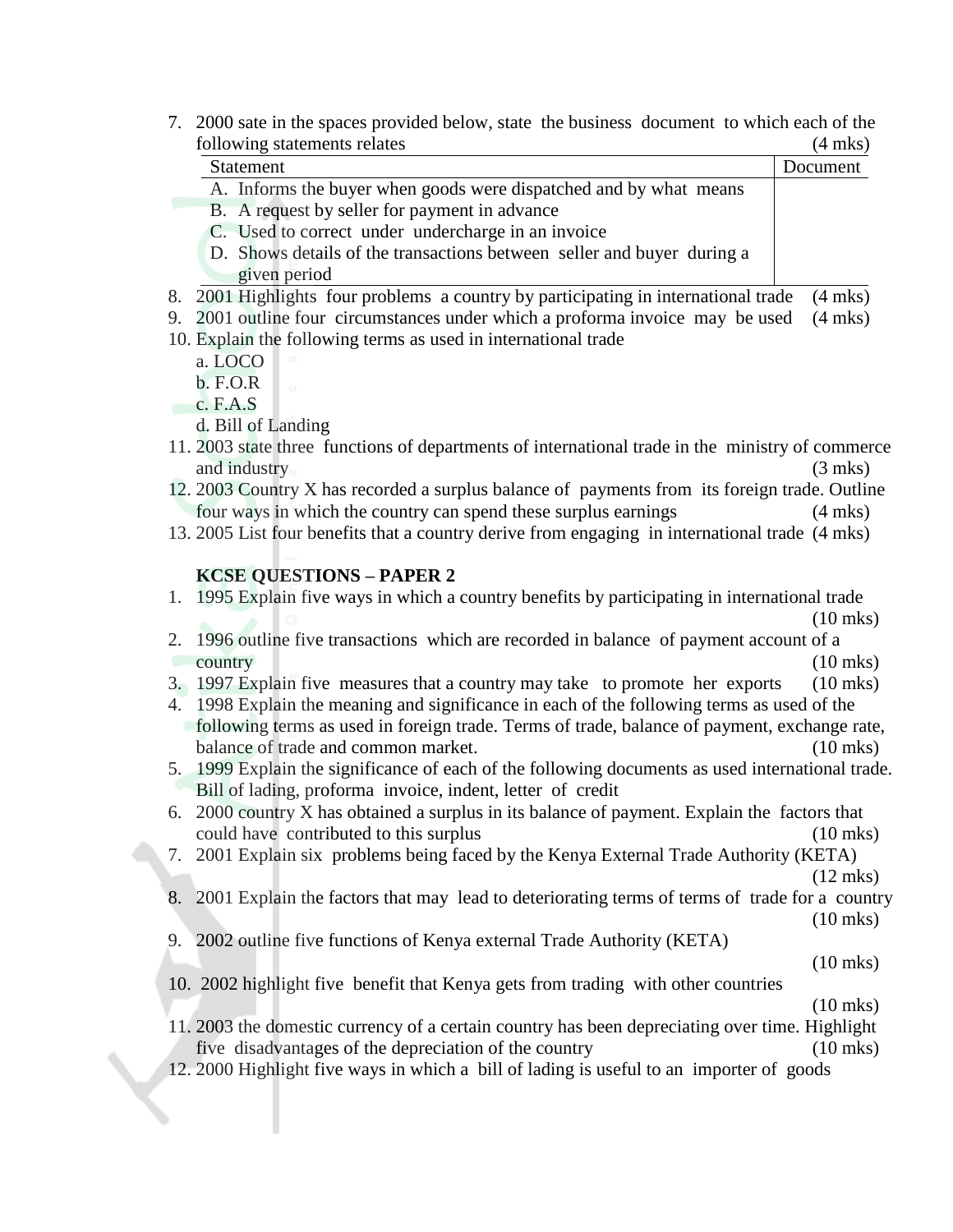| 1.                  | State four advantages of operating a partnership form of business.                                                                                                                       |              | $(4$ mks $)$ |
|---------------------|------------------------------------------------------------------------------------------------------------------------------------------------------------------------------------------|--------------|--------------|
|                     |                                                                                                                                                                                          |              |              |
|                     |                                                                                                                                                                                          |              |              |
| 2.                  | d)<br>Outline four risks against which a shopkeeper may insure.                                                                                                                          |              | (4mks)       |
|                     | a)                                                                                                                                                                                       |              |              |
|                     |                                                                                                                                                                                          |              |              |
|                     | c) and the commutation of the commutation of the commutation of the commutation of the commutation of the commutation of $\mathcal{C}$                                                   |              |              |
| 3.                  | Give four ways in which a government may participate in the operations of a state<br>corporation.                                                                                        |              | $(4$ mks $)$ |
|                     |                                                                                                                                                                                          |              |              |
|                     | b)<br>$\mathbf{c})$                                                                                                                                                                      |              |              |
|                     | d)                                                                                                                                                                                       |              |              |
| $\overline{4}$ .    | Outline four considerations that a seller should take into account before giving credit to<br>a new customer.                                                                            |              | $(4$ mks $)$ |
|                     |                                                                                                                                                                                          |              |              |
|                     |                                                                                                                                                                                          |              |              |
|                     |                                                                                                                                                                                          |              |              |
| 5.                  | The table below shows some of the occupations in production. Indicate the level of<br>production associated with each of the occupations.                                                | $(4$ mks $)$ |              |
|                     | Occupation<br>Level of production                                                                                                                                                        |              |              |
| a)                  | Mining                                                                                                                                                                                   |              |              |
| b)<br>$\mathbf{c})$ | Oil refining<br>Insurance                                                                                                                                                                |              |              |
| $\rm d$             | Teaching                                                                                                                                                                                 |              |              |
| 6.                  | What are the advantages of personal selling as a method of sales promotion? (4mks)                                                                                                       |              |              |
|                     | b)                                                                                                                                                                                       |              |              |
|                     | $\mathbf{c})$                                                                                                                                                                            |              |              |
| 7.                  | $\rm d$<br>The diagram below shows the demand and supply curves of a certain commodity and the                                                                                           |              |              |
|                     | corresponding equilibrium price $(P_0)$ and quantity $(Q_0)$ . On the diagram, show the new<br>equilibrium quantity and price as a result of an increase in the supply of the commodity. |              | $(4$ mks $)$ |
|                     |                                                                                                                                                                                          |              |              |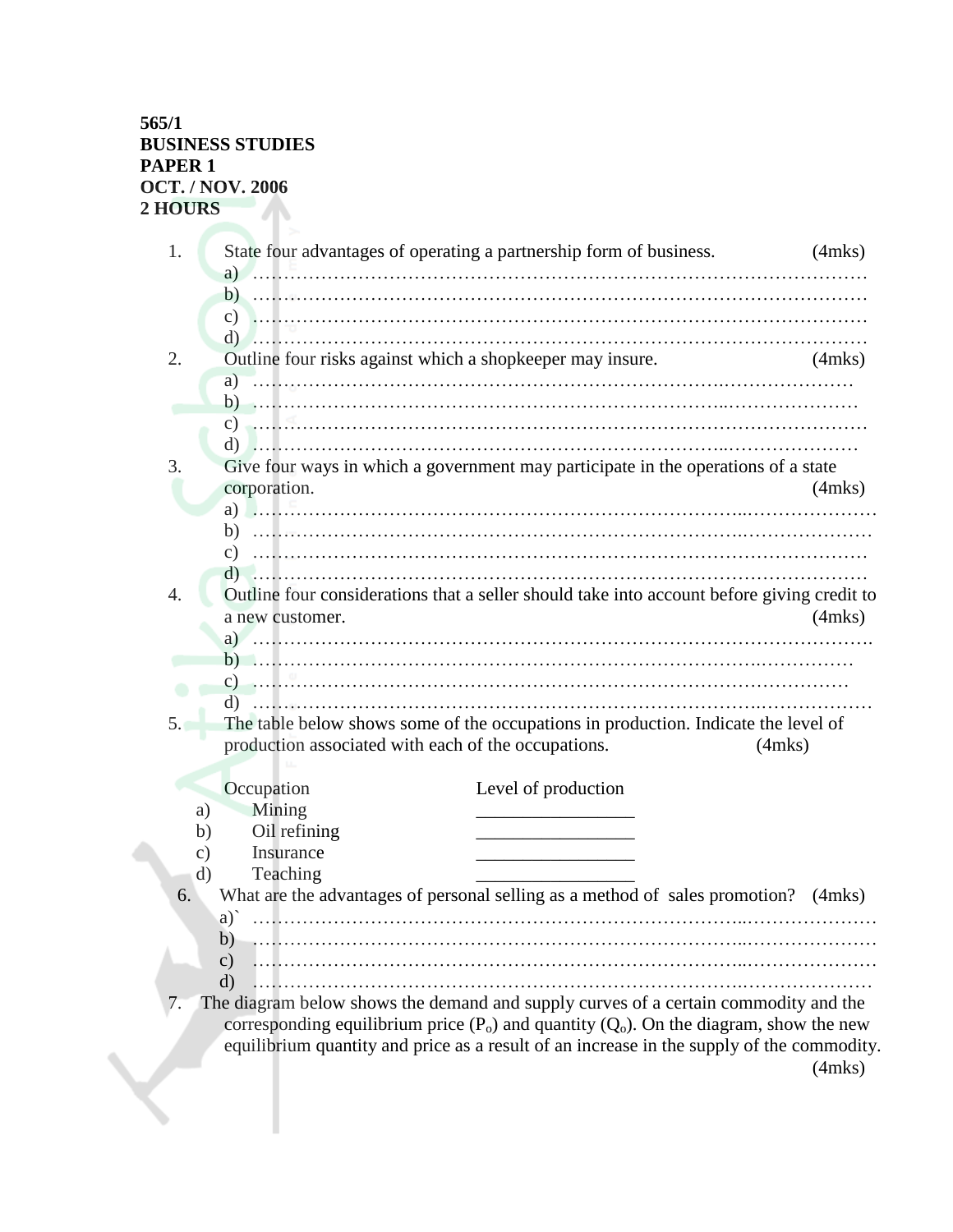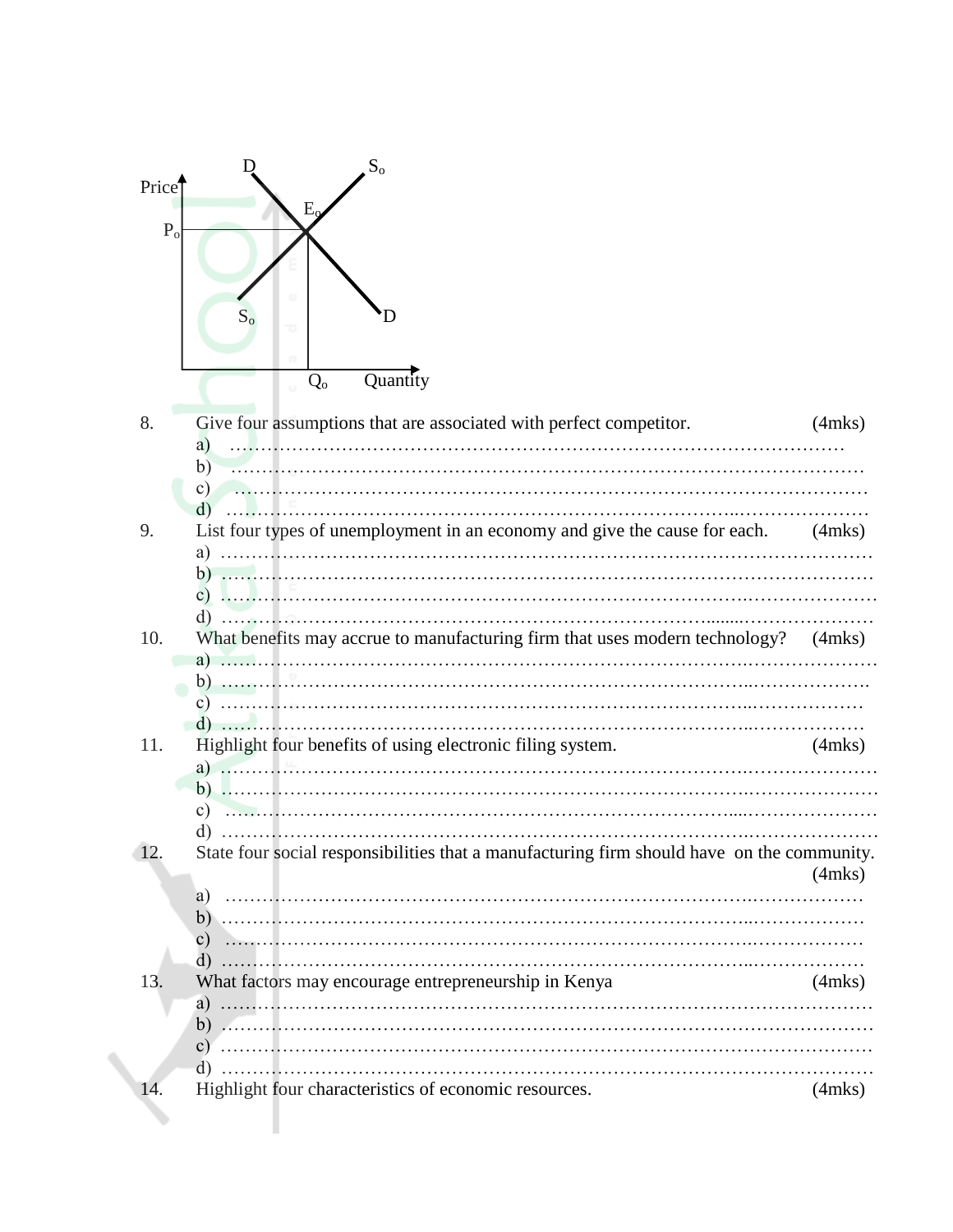|     | a)                                                                                       |               |
|-----|------------------------------------------------------------------------------------------|---------------|
|     | b)                                                                                       |               |
|     | $\mathbf{c}$                                                                             |               |
|     | d)                                                                                       |               |
| 15. | Give four reasons why one would prefer a letter to a telephone to send a message. (4mks) |               |
|     |                                                                                          |               |
|     | a)                                                                                       |               |
|     | b)                                                                                       |               |
|     |                                                                                          |               |
|     | d)                                                                                       |               |
| 16. | State the effect of each of the following transactions on the balance sheet by writing   |               |
|     | increase, or decrease or no effect in each case.                                         |               |
|     | <b>Transaction</b>                                                                       | <b>Effect</b> |
|     | Bought machinery on credit<br>$\mathbf{a}$                                               |               |
|     | b)<br>With drew cash from the business for person use                                    |               |
|     | Purchased stock in cash<br>$\mathbf{C}$                                                  |               |
|     | Paid outstanding loan by cheque.<br>ď                                                    |               |

17. The following balances were extracted from the books of Chebi Traders for the month ended 31 March 2005.

|                                               |        | Sh.                           |
|-----------------------------------------------|--------|-------------------------------|
| <b>Sales</b><br>Purchases<br><b>Motor Van</b> | c<br>Ó | 420,000<br>240,000<br>300,000 |
| Equipment<br>Debtors                          | ω      | 120,000<br>80,000             |
| Creditors                                     | Ō.     | 40,000                        |
| <b>Expenses</b><br>Capital                    | t.     | 160,000<br>440,000            |

Prepare trial balance of Chebi Traders for the month ended 31 March 2005. (4mks)

18. The following balances were extracted from the books of Chombo Wholesalers for the year ended 31 Dec 2005.

Shs.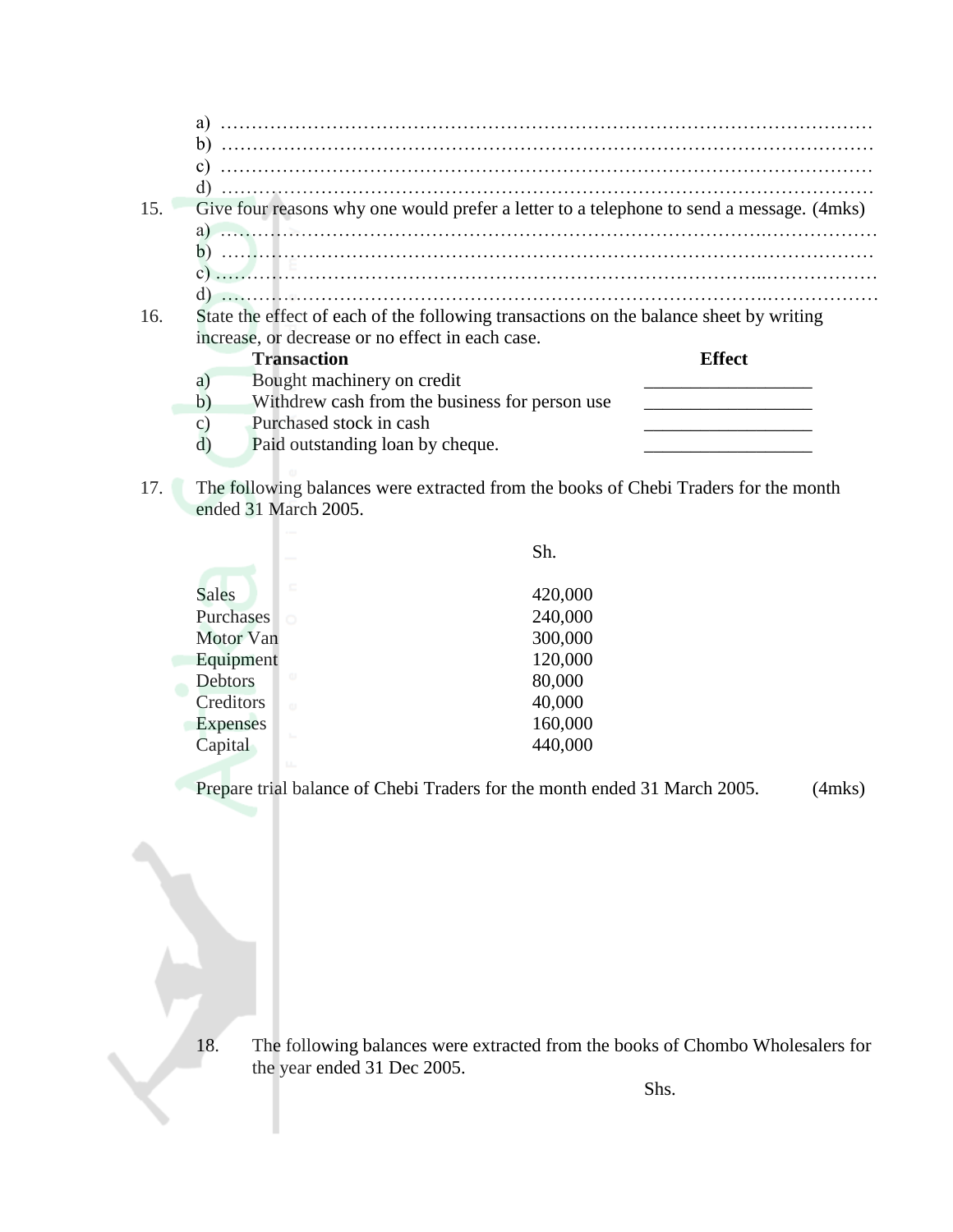| <b>Sales</b>                                                                           | 500,000 |              |
|----------------------------------------------------------------------------------------|---------|--------------|
| Purchases                                                                              | 320,000 |              |
| Opening stock(1.1.2005)                                                                | 80,000  |              |
| Closing 31.12.2005                                                                     | 40,000  |              |
| Debtors                                                                                | 140,000 |              |
| Creditors                                                                              | 90,000  |              |
| Calculate                                                                              |         |              |
| margin<br>a)                                                                           |         |              |
| Current ratio<br>$\mathbf{b}$                                                          |         |              |
| Rate of stock turnover<br>$\mathbf{c})$                                                |         | $(4$ mks $)$ |
| 19.<br>Outline four benefits of direct taxation to the government.                     |         | $(4$ mks $)$ |
|                                                                                        |         |              |
|                                                                                        |         |              |
| C)                                                                                     |         |              |
| $d)$                                                                                   |         |              |
|                                                                                        |         |              |
| 20.<br>State four factors that may cause inflation in an economy.                      |         | $(4$ mks).   |
|                                                                                        |         |              |
| a)                                                                                     |         |              |
|                                                                                        |         |              |
| $\vert c \rangle$                                                                      |         |              |
| $\rm d)$                                                                               |         |              |
| Outline four ways that the World Bank may use to assist developing countries to<br>21. |         |              |
| improve their economy.                                                                 |         | $(4$ mks $)$ |
|                                                                                        |         |              |
|                                                                                        |         |              |
|                                                                                        |         |              |
| d)                                                                                     |         |              |
| State four problems that a planner may encounter in development planning. (4mks)       |         |              |
| a)                                                                                     |         |              |
|                                                                                        |         |              |
|                                                                                        |         |              |
| $d$ ).                                                                                 |         |              |
|                                                                                        |         |              |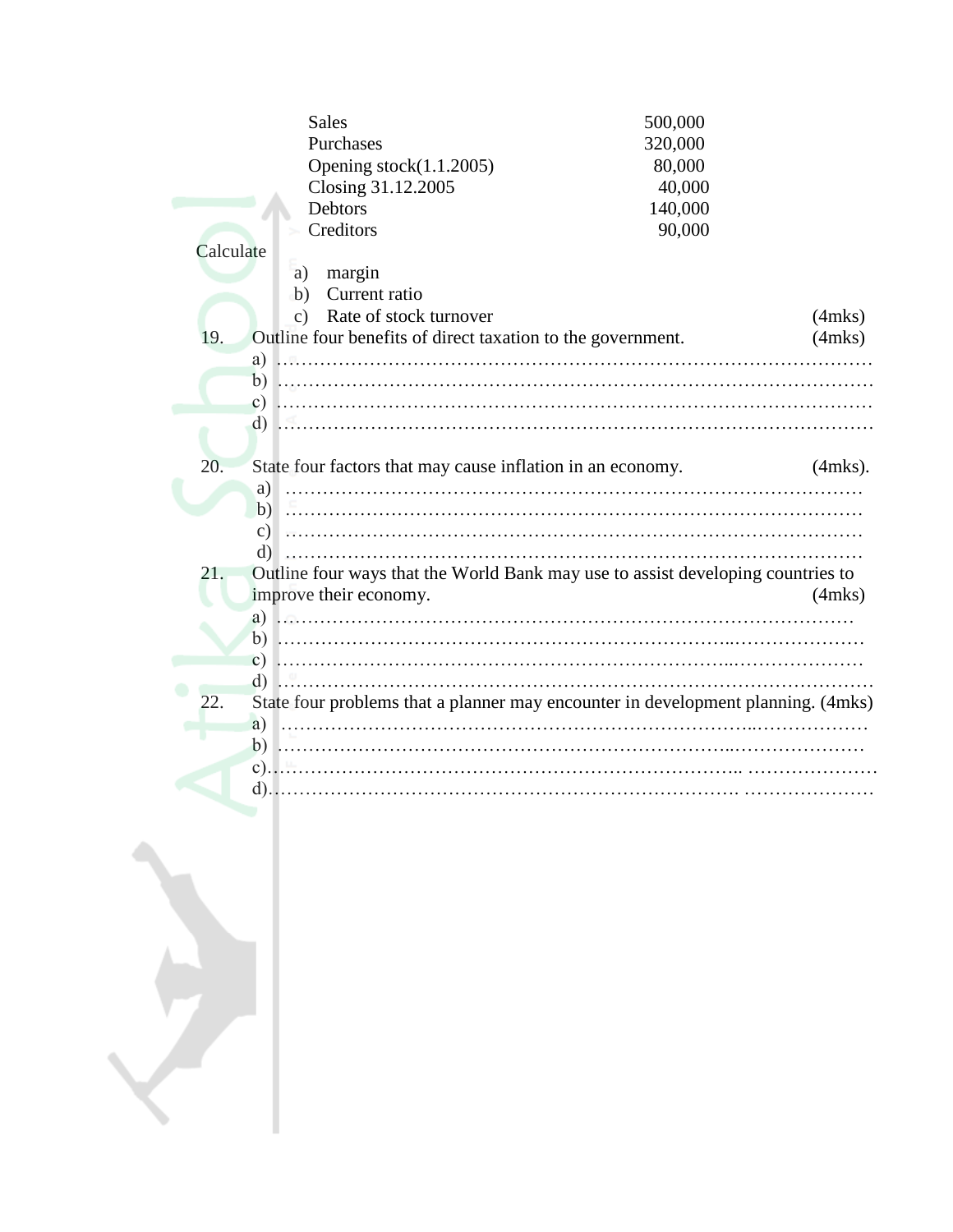### **565/2 BUSINESS STUDIES Paper 2 Oct./ Nov. 2006 2 ½ hours**

1. a) Explain five factors that may influence the level of national income of a country . (10 marks) b) Over the years southern Star has grown into a large business enterprise. Explain five diseconomies of scale which it may experience. (10 marks)

2. a) Explain four ways that a government can use to finance a budget deficit.

(b) The following trial balance was extracted from the books of Fula Traders on  $31<sup>st</sup>$ December 2005.

| ω<br>c                     | <b>Fula Traders</b><br><b>Trial Balance</b><br>as at 31.12. 2005 |           |
|----------------------------|------------------------------------------------------------------|-----------|
| $\blacksquare$             | Dr.                                                              | Cr.       |
|                            | Sh.                                                              | Sh.       |
| <b>Sales</b><br>Ö          |                                                                  | 600,000   |
| <b>General Expenses</b>    | 60,000                                                           |           |
| Rent expense               | 10,000                                                           |           |
| <b>Commission Received</b> |                                                                  | 20,000    |
| <b>Motor Vehicle</b>       | 600,000                                                          |           |
| Furniture                  | 240,000                                                          |           |
| Cash                       | 50,000                                                           |           |
| $1.1 -$<br>Creditors       |                                                                  | 180,000   |
| Debtors                    | 120,000                                                          |           |
| Purchases                  | 400.000                                                          |           |
| <b>Sales Returns</b>       | 20,000                                                           |           |
| Capital                    |                                                                  | 700,000   |
|                            | 1,500,000                                                        | 1,500,000 |

Additional information

- Stock on 31 December 2005 was valued at sh. 60,000

- Depreciation to be provided for as follows:

Motor Vehicle 20% p.a on Cost

Furniture 10% p.a on cost

Prepare:

i) Trading, profit and Loss Account for the year ended 31 December 2005.

ii) Balance Sheet as at 31 December 2005. (12 marks)

<sup>( 8</sup> marks)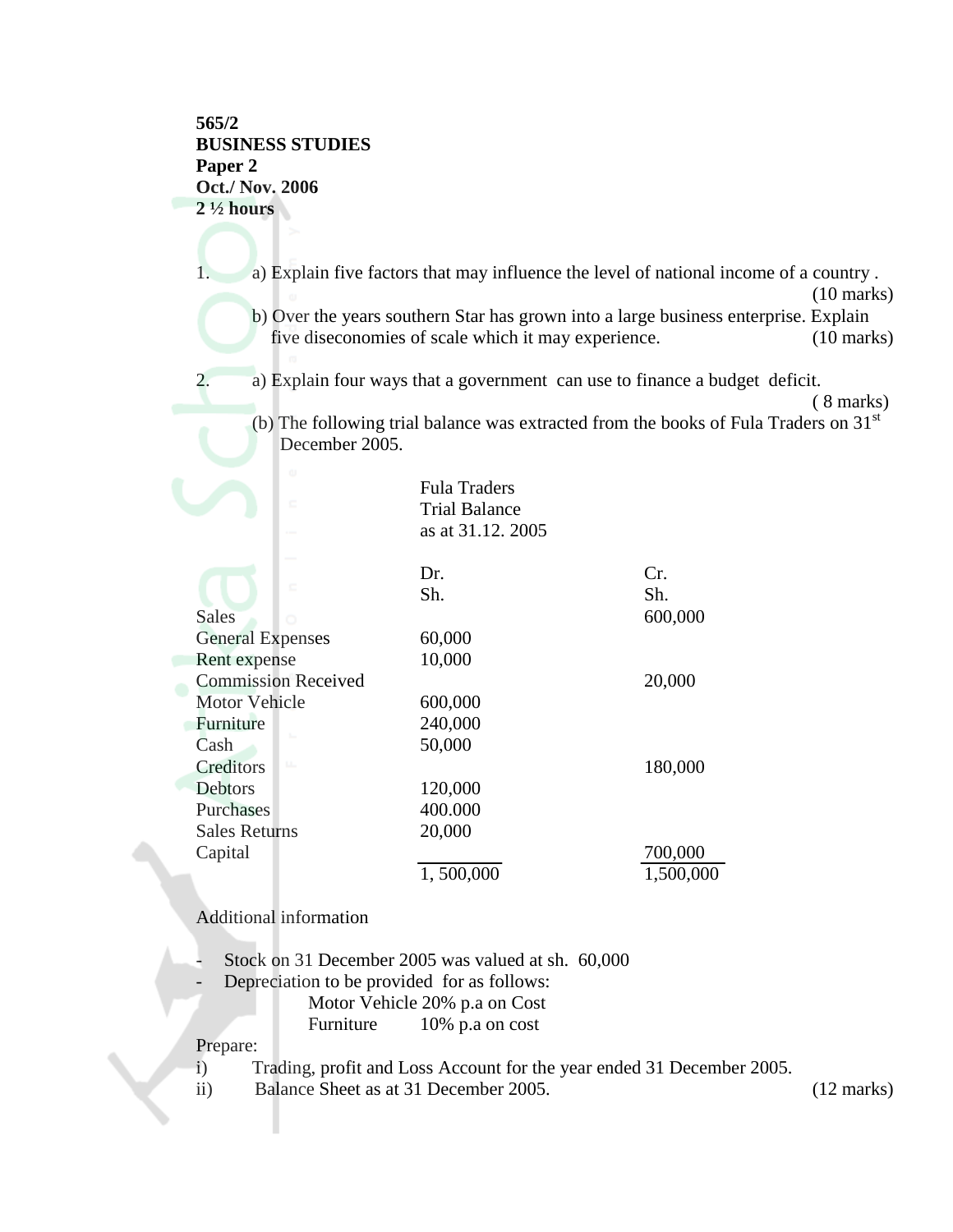- 3 a) Explain five benefits that may accrue to a community that is involved in trading activities. (10 marks)
	- b) Outline five benefits that a Savings and Credit Co-operative society (SACCO) provides to its members. (10 marks)
- 4 a) Musi Enterprises are considering to market their imported products direct to consumers. Outline five reasons that may be influencing them to make this decision. (10 marks)
	- b) Explain five disadvantages that a country may experience from imposing trade restrictions on trading partners. (10 marks)
- 5. a) Outline five factors that may limit the use of containers as a method of transporting goods in a developing country. (10 marks)
	- b) Using a diagram, explain how a monopolist firm determines its output. (10 marks)
- 6. a) Explain four functions of money. (8 marks)
	- b) Cheru Traders does not keep a complete set of books of accounts. The following information was extracted from her books of accounts.

| 1.1.05                  | 31.12.05  |
|-------------------------|-----------|
| $\Box$<br>Sh.           | Sh.       |
| 920,000<br><b>STATE</b> | 1,200,000 |
| 400,000                 | 540,000   |
| 800,000                 | 950,000   |
|                         |           |

During the year, cash received from debtors was sh. 1,400,000 while cash paid to creditors amounted to sh. 2,000,000. Cash sales were for Sh. 250,000 while cash purchases amounted to sh. 320,000. Carriage inwards was for sh. 46,000.

Other relevant information.

Returns inwards were Sh. 42,000.

Cheru had taken goods amounting to sh. 50,000 for personal use.

i) Determine total sales.

- ii) Determine total purchases.
- iii) Prepare Trading Account for the period ended 31 December 2005.

(12 marks)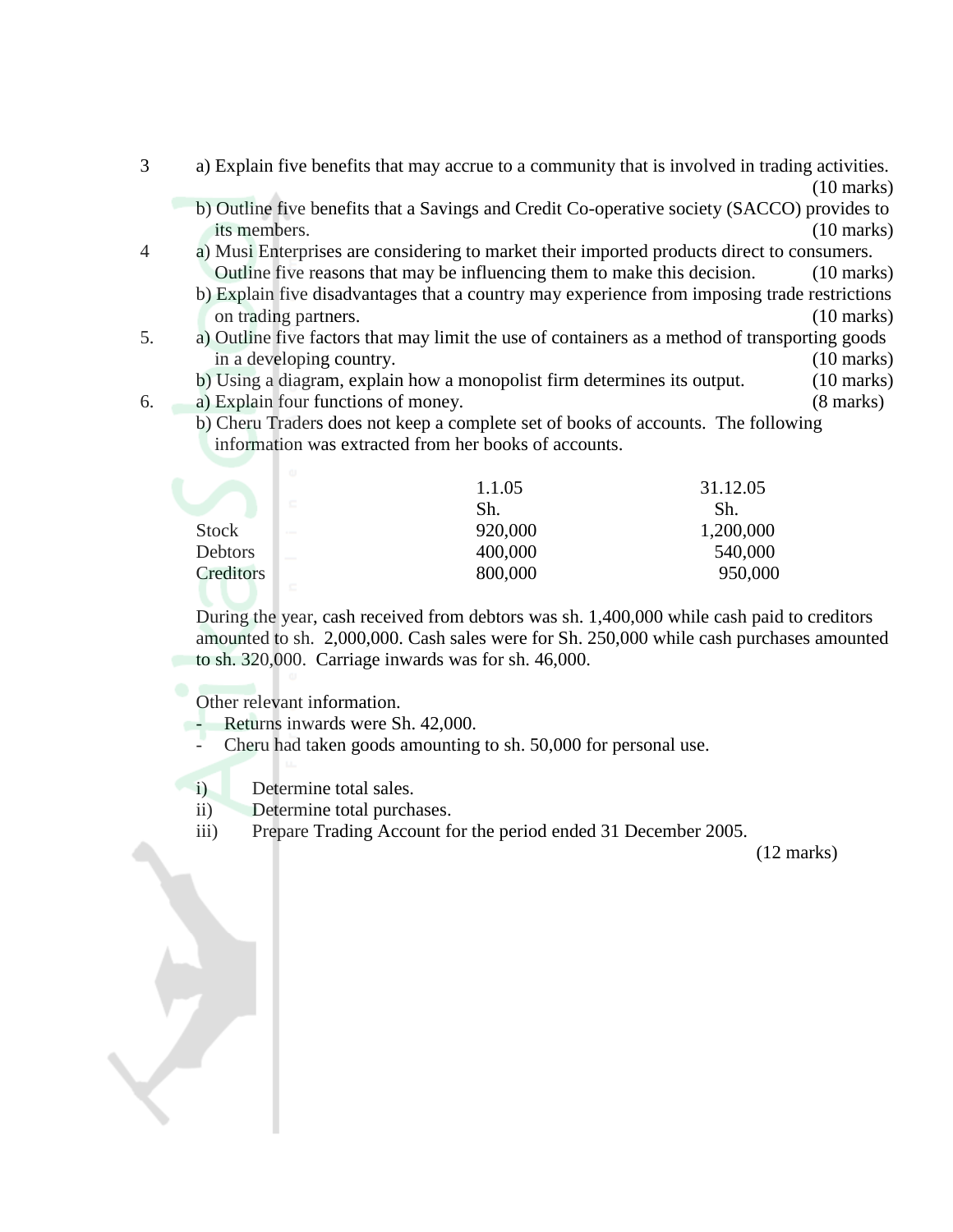### **565/1 BUSINESS STUDIES PAPER 1 OCT. /.2007**

#### **2 HOURS**

- 1. State four types of complaints that a consumer organization may receive from consumers.
- (4 marks) (a) ……………………………………………………………………………….
- (b) …………………………………………………………………………………
- (c) ………………………………………………………………………………..
- (d) ………………………………………………………………………………
- 2. The following terms relate to mommunitaction: vertical, horizontal, formal and informal. Write the appriate term of communication associated with each of the following statements.

|     | <b>Statement</b>                                 | Terms |
|-----|--------------------------------------------------|-------|
| (a) | A manager gives instructions to a supervisor in  |       |
|     | division                                         |       |
| (b) | Rumours going around that the most disciplined   |       |
|     | workers will be rewarded.                        |       |
| (c) | A manager issues a general circular to the emple |       |
| (d) | Prefects discussing discipline in their school   |       |

3. Outline three features of a Re – insurance company

4. A firm wishes to introduce a new product into the market. Outline four factors that should be considered in choosing an appropriate medium for promotion.

| a             |  |
|---------------|--|
| $\mathbf{b}$  |  |
| $\mathcal{C}$ |  |
|               |  |

5. The diagram below shows the current demand for petrol.

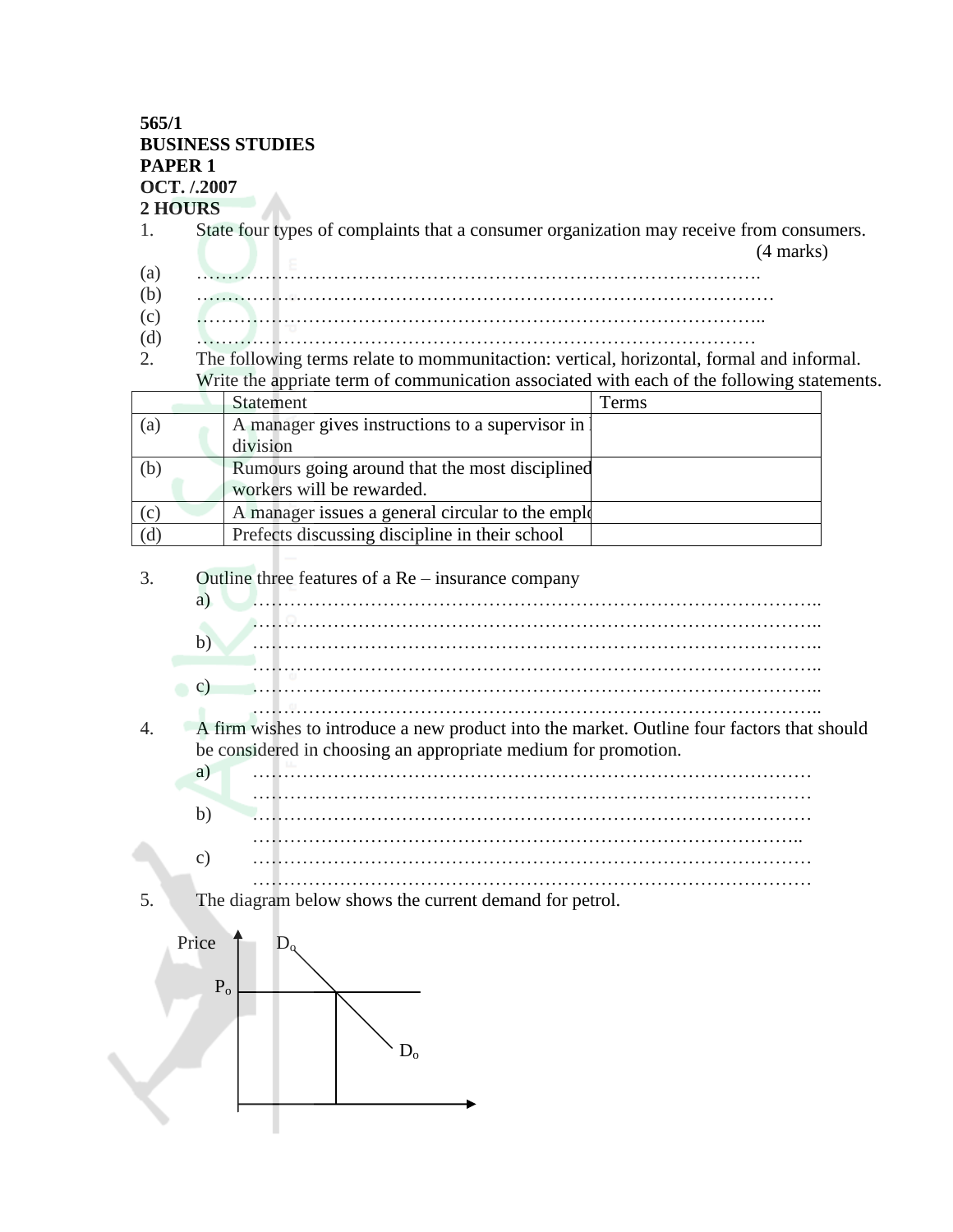| 0 | $Q_{o}$ | Quantity |
|---|---------|----------|
|   |         |          |

|    | What is the effect of a fall in the price of cars on demand for petrol?<br>a)                                                                                                                                                                  | $2$ mks $)$  |
|----|------------------------------------------------------------------------------------------------------------------------------------------------------------------------------------------------------------------------------------------------|--------------|
|    |                                                                                                                                                                                                                                                |              |
|    | Draw a new demand curve on the diagram above to show the effect of a fall in price<br>b)<br>or cars.                                                                                                                                           | (2mks)       |
| 6. | State four ways in which production activities may negatively impact on community health.                                                                                                                                                      |              |
|    | a)                                                                                                                                                                                                                                             |              |
|    | b)                                                                                                                                                                                                                                             |              |
|    | $\mathcal{C}$ )                                                                                                                                                                                                                                |              |
|    | d)                                                                                                                                                                                                                                             |              |
| 7. | Outline four negative effects of an ageing population to an economy.<br>a)                                                                                                                                                                     | $(4$ mks $)$ |
|    | b)                                                                                                                                                                                                                                             |              |
|    | C)                                                                                                                                                                                                                                             |              |
|    | $\mathcal{C}$ , and the contract of the contract of the contract of the contract of the contract of the contract of the contract of the contract of the contract of the contract of the contract of the contract of the contract o<br>$C_{11}$ |              |

8. The following are some of the accounts available to customers in the Kenyan banking industry: Current account, savings account and Fixed deposit account. Give the account that corresponds to each of the descriptions given below. (4mks)

|     | <b>Description</b>                                     | <b>Type of Account</b> |
|-----|--------------------------------------------------------|------------------------|
| (a) | Account holders require to deposit a specific initial  |                        |
|     | amount as well as maintain a minimum balance           |                        |
| (b) | Account holder may deposit and withdraw money          |                        |
|     | whenever they want without maintaining a minim         |                        |
|     | balance                                                |                        |
|     | (c) Banks pay interest on the deposit at comparatively |                        |
|     | rates.                                                 |                        |
|     | (d) Money may be deposited at any time and interest    |                        |
|     | earned if a specified balance is maintained            |                        |

9. The following are some of the documents used in home trade: Cash sale receipt, catalogue, invoice and statement of account. Match each document with the appropriate description provided in the table below.

|     | <b>Description</b>                               | <b>Document</b> |
|-----|--------------------------------------------------|-----------------|
| (a) | Shows details of goods offered for sale.         |                 |
| (b) | Give quantity, unit price and total amount to b  |                 |
| (c) | Shows transactions since the date of last stater |                 |
| (d) | Shows description of goods bought, prices and    |                 |
|     | amount paid.                                     |                 |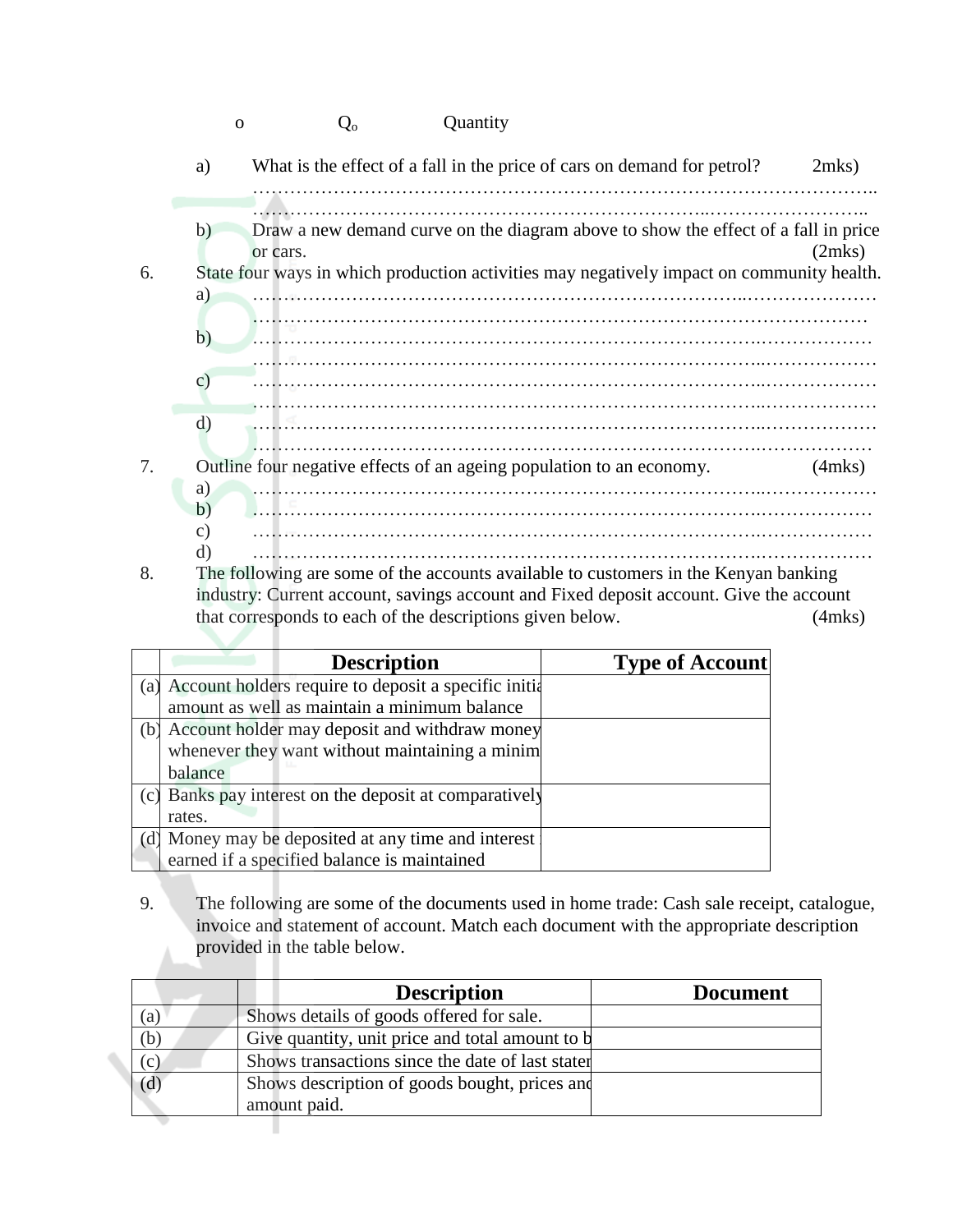



| <b>DR</b> |                        |     |      | <b>CASH BOOK EXTRACT</b> |                        | CR  |      |
|-----------|------------------------|-----|------|--------------------------|------------------------|-----|------|
| Date      | particula Discoun cash |     | Bank | Date                     | Particul: Discoun Cash |     | Bank |
|           | allowed                |     |      |                          | received               |     |      |
|           | Sh.                    | Sh. | Sh.  |                          | Sh.                    | Sh. |      |
|           |                        |     |      |                          |                        |     |      |
|           |                        |     |      |                          |                        |     |      |
|           |                        |     |      |                          |                        |     |      |
|           |                        |     |      |                          |                        |     |      |
|           |                        |     |      |                          |                        |     |      |
|           |                        |     |      |                          |                        |     |      |
|           |                        |     |      |                          |                        |     |      |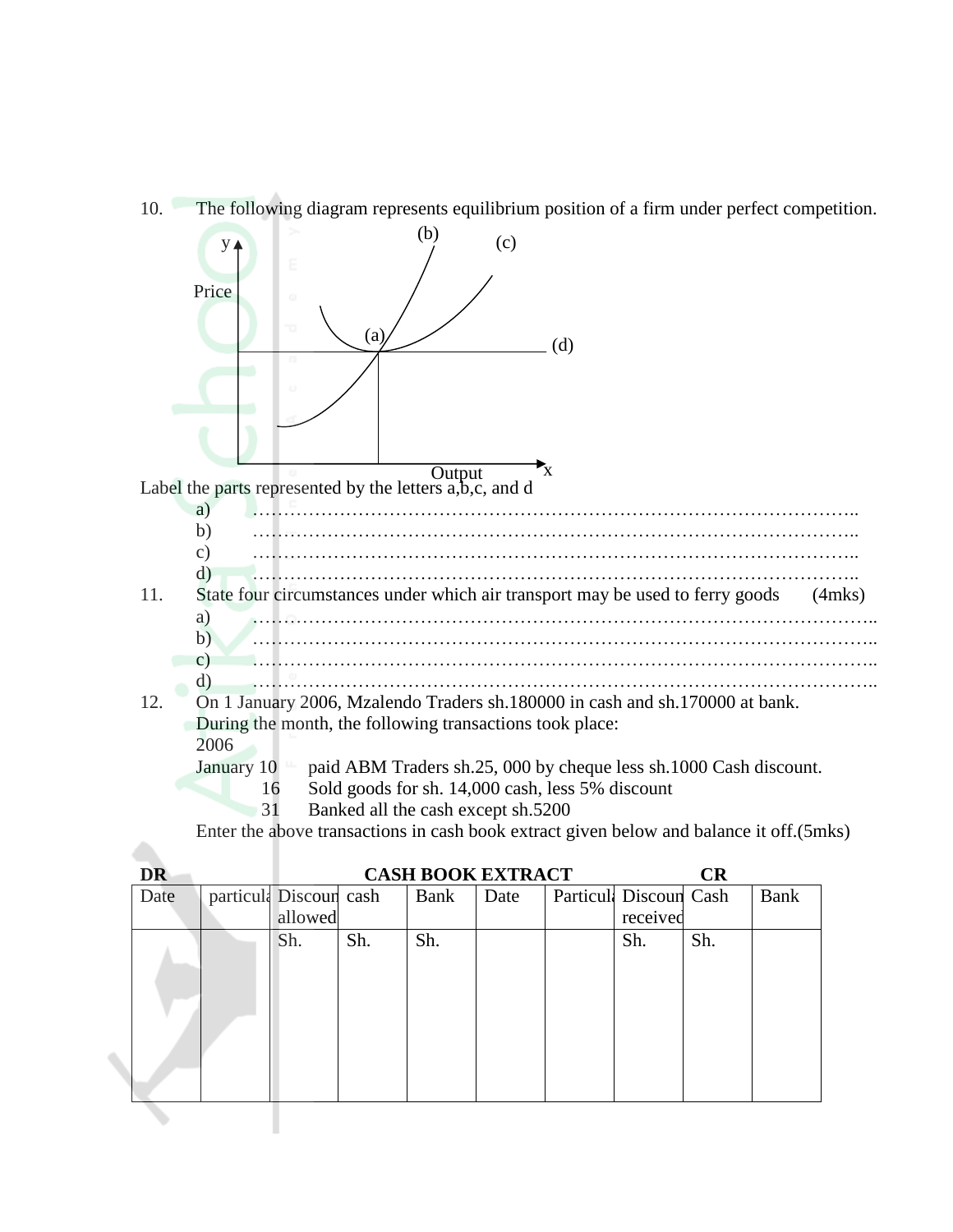- 13. Outline four benefits to abusiness that uses its own warehouse. (4mks) a) …………………………………………………………….…………………….. b) …………………………………………………………….…………………….. c) …………………………………………………………….……………………..
- d) ………………………………………………………………………………….. 14. Identify the book of original entry used in recording each of the following transactions of Soya Traders. (4mks)

|     | <b>Transaction</b>                             | <b>Book of original entry</b> |
|-----|------------------------------------------------|-------------------------------|
| (a) | Sold goods on credit to Wanjau for sh.20,000   |                               |
| (b) | Bought goods on credit from Saipei Traders for |                               |
|     | 1000.                                          |                               |
| (c) | A chieng returned goods worth sh.6000          |                               |
| (d) | Soya returned goods worth sh.11000 to Nzome    |                               |

### 15. The following information related to Kerubo Traders for the year ended 31 December, 2006.

|                   | Sh.     |
|-------------------|---------|
| Opening stock     | 24,000  |
| Carriage on sales | 12,000  |
| Purchases         | 370,000 |
| Sales             | 442,500 |
| Closing stock     | 40,000  |

Other expenses 10% on Gross profit.

………………………………

Prepare Trading profit and Loss Account for the year ended 31 December, 2006. (5mks)

……………………………………………………………………………………………… ……………………………………………………………………………………………… ……………………………………………………………………………………………… ……………………………………………………………………………………………… ……………………………………………………………………………………………… ………………………………………………………………………………………………

16. The average consumer price for a500g container of cooking fat for various years is shown in the table below.

| year         | Consumer price | Consumer price           |
|--------------|----------------|--------------------------|
|              | Kshs.          | Index                    |
| 2000         | 47             | 100                      |
|              | 53             |                          |
| 2001<br>2002 | 62             |                          |
| 2003         | 74             | $\overline{\phantom{0}}$ |
|              |                |                          |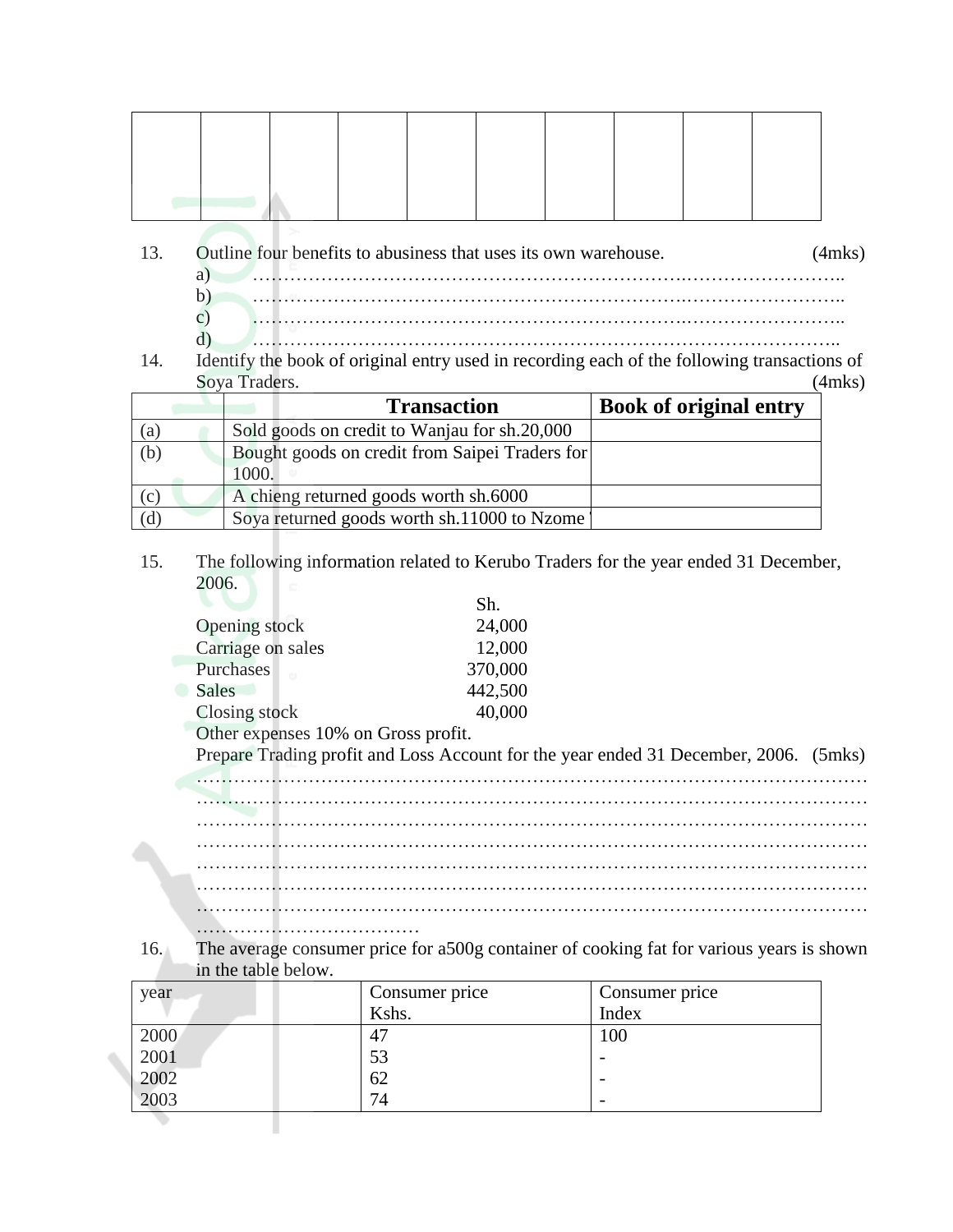| 17. | State four ways that may be used to control the amount of money in circulation by the<br>central Bank of Kenya.<br>a)     |              |
|-----|---------------------------------------------------------------------------------------------------------------------------|--------------|
|     | b)                                                                                                                        |              |
|     | $\mathbf{c})$<br>$\rm d)$                                                                                                 |              |
| 18. | Outline four differences between a good and a service.                                                                    | $(4$ mks $)$ |
|     | a)<br>b)<br>$\mathbf{c})$<br>d)                                                                                           |              |
| 19. | Highlight four factors that could influence mobility of capital as a factor of production.<br>a)<br>b)<br>C)              | $(4$ mks $)$ |
| 20. | $\rm d)$<br>State four advantages of an open office layout to an organization.<br>a)<br>b)<br>$\mathcal{C}$ )<br>d)       | $(4$ mks $)$ |
| 21. | Highlight four ways in which the running of public corporations may be improved. (4mks)<br>a)<br>b)<br>$\mathbf{c})$<br>. |              |
| 22. | State four reasons why countries may decide to trade with each other.<br>a)<br>b)<br>$\mathbf{c})$<br>d)                  | $(4$ mks $)$ |
| 23. | Outline four benefits that accrue to a customer who uses automated teller machine (ATM)<br>banking service.<br>a)         | $(4$ mks $)$ |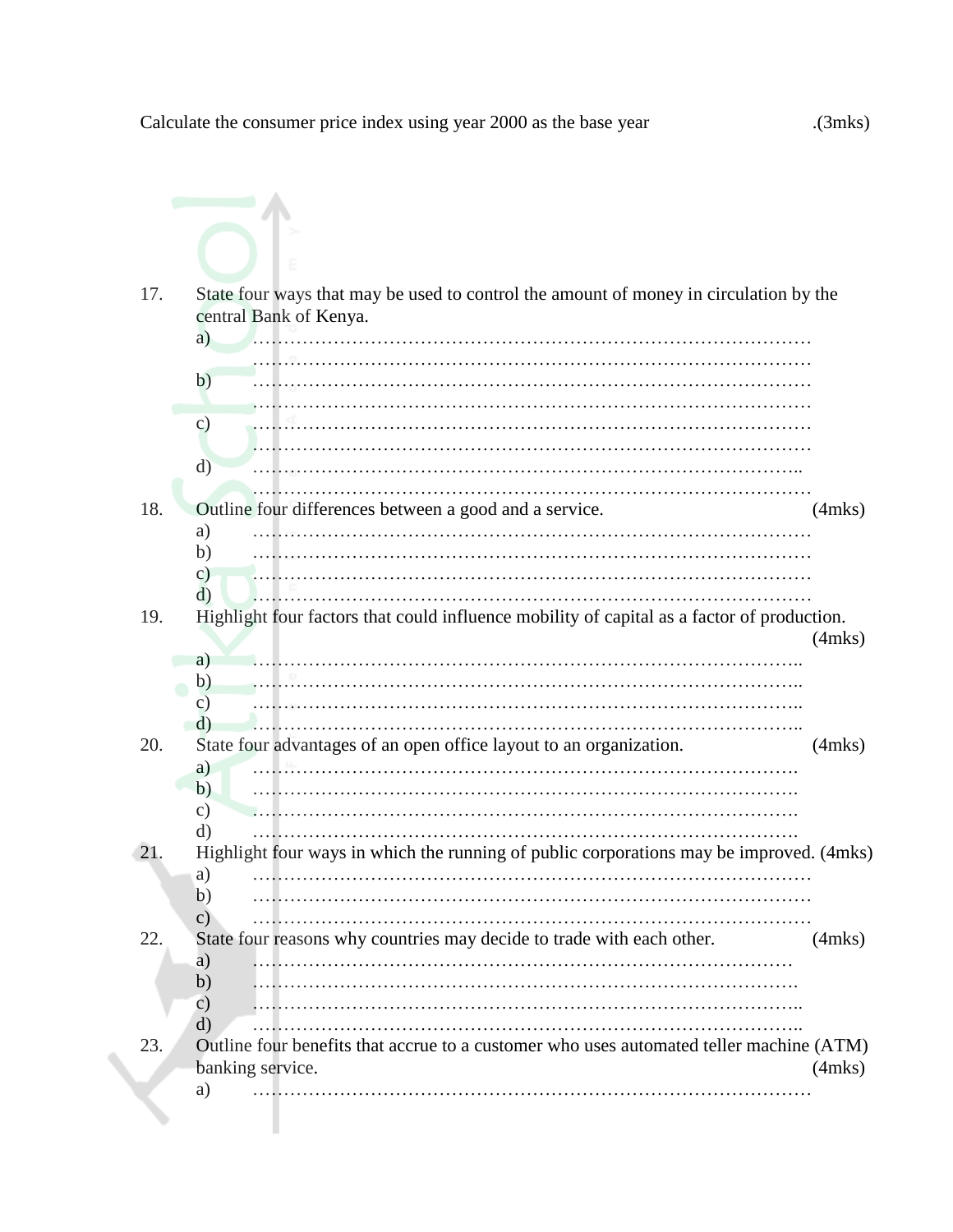|     | $\mathcal{C}$                                                                               |  |
|-----|---------------------------------------------------------------------------------------------|--|
|     | d)                                                                                          |  |
| 24. | State four factors that could hasten the economic development of a country.<br>$(4$ mks $)$ |  |
|     | a)                                                                                          |  |
|     | b)                                                                                          |  |
| 25. | Outline four elements that may comprise the external environment of a business. (4mks)      |  |
|     | a)                                                                                          |  |

b) …………………………………………………………………………….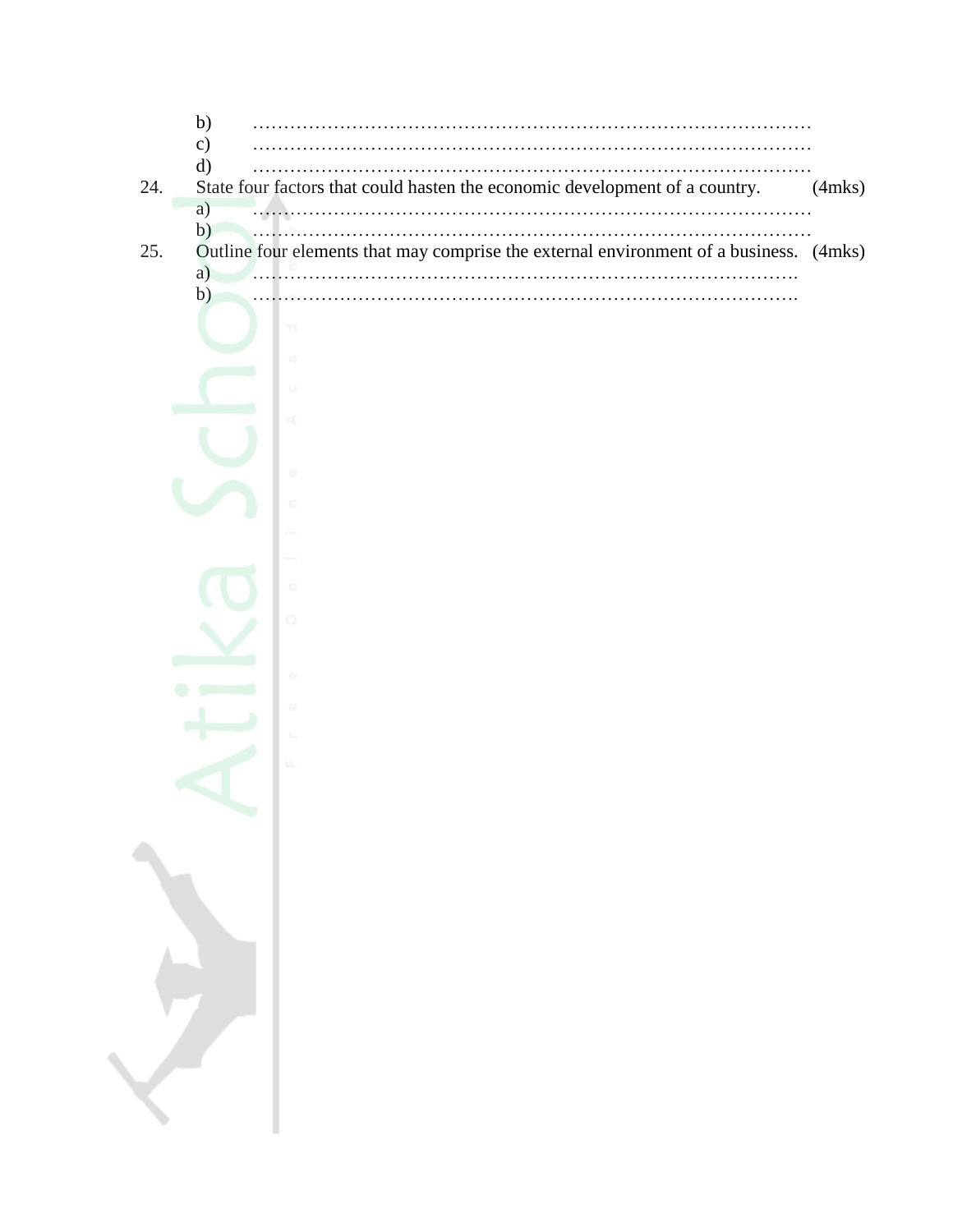# **565/2 Business studies Paper 2 Octo. /Nov. 2007 2 ½ hours.**

- 1. a) Explain six reasons why a new business may fail (12mks)
	- b) Explain four advantages of transaction business through e-commerce. (8mks)
- 
- 2. a) Explain six sources of government revenue for development expenditure. (12mks) b) Karani does not keep a complete set of accounting records.During the year ended 30 June 2006, the following balances were extracted from the books of accounts.

|                     | Sh.      |
|---------------------|----------|
| <b>Stock</b>        | 140,000  |
| Land and buildings  | 500,000  |
| Cash in hand        | 2500,000 |
| Cash at bank        | 120,000  |
| œ<br>Credit         | 240,000  |
| Long term loan      | 1400.000 |
| Plant and machinery | 600,000  |

Additional information:

- Karani drew sh. 140,000 from the business for private use.
- Opening capital was sh.2000 000 as at 1 July 2005
- Additional capital during the year was sh.120,000.

i) Prepare statement of affairs for the year ended 30 june 2006

- ii) Determine profit or loss for the year ended 30 june 2006
- 3. a) explain five ways is which the Agriculture Finance Corporation(AFC)
- b) Explain five factors that could affect the quantities of cabbages supplied in a market. (10mks)
- 4 a) Explain five strategies that a small scale firm could adopt to expand so as to enjoy economies of scale. (10mks)
	- b) Explain five benefits that could accrue to a customer who buys goods from a departmental store. (10mks)
- 5. a) Discuss five reasons why less developed countries are reluctant in implementing free trade agreement. (10mks)
	- b) Draw a diagram to show how equilibrium price and output are determined undermonopoly. (10mks)
- 6. a) Explain five features that you would consider in establishing a warehouse for imported goods. (10mks)
	- b) The following trial balance was prepared from the books of Mugambi Traders for the year ended 31 December 2005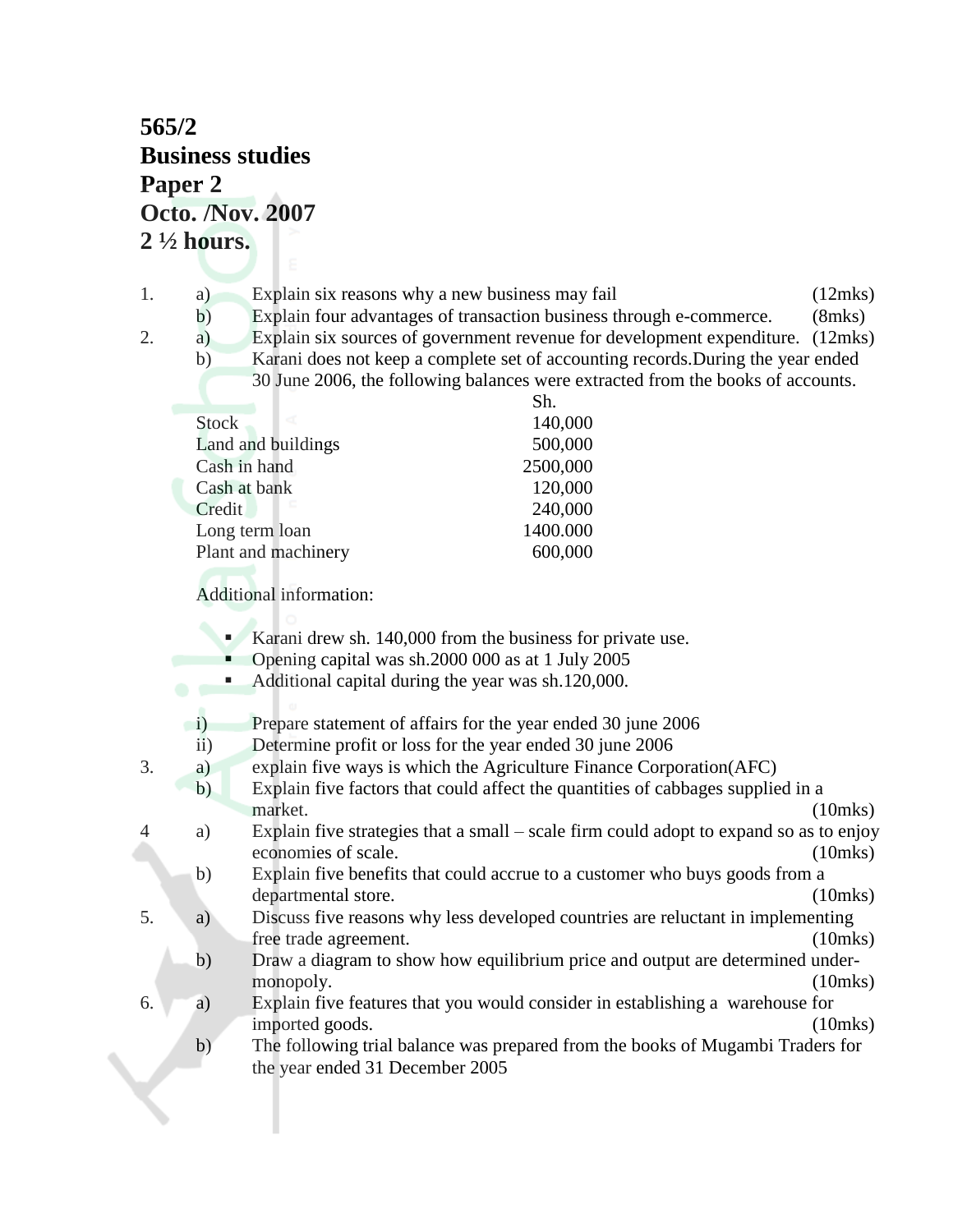| Mugambi Traders          |           |           |
|--------------------------|-----------|-----------|
| <b>Trial Balance</b>     |           |           |
|                          | Dr        | <b>Cr</b> |
|                          | Kshs      | Kshs      |
| Land and buildings       | 500,000   |           |
| Capital                  |           | 940,000   |
| Plant & Machinery        | 200,000   |           |
| <b>Motor Vehicles</b>    | 300,000   |           |
| 10 year bank loan        |           | 200,000   |
| 3 year ICDC loan<br>m    |           | 100,000   |
| <b>Stock</b><br>$\circ$  | 100,000   |           |
| Debtors                  | 60,000    |           |
| ď<br>Creditors           |           | 60,000    |
| Accrued expenses         |           | 20,000    |
| Cash at Bank<br><b>O</b> | 100,000   |           |
| Cash in hand             | 20,000    |           |
| c<br>Drawings            | 40,000    |           |
|                          | 1,320,000 | 1320,000  |

- Prepare<br>(i) A<br>(ii) L (i) A balance sheet for the year ended 31 December 2005
- (ii) Determine
	- Working capital
	- Capital employed
	- Borrowed capital (10 marks)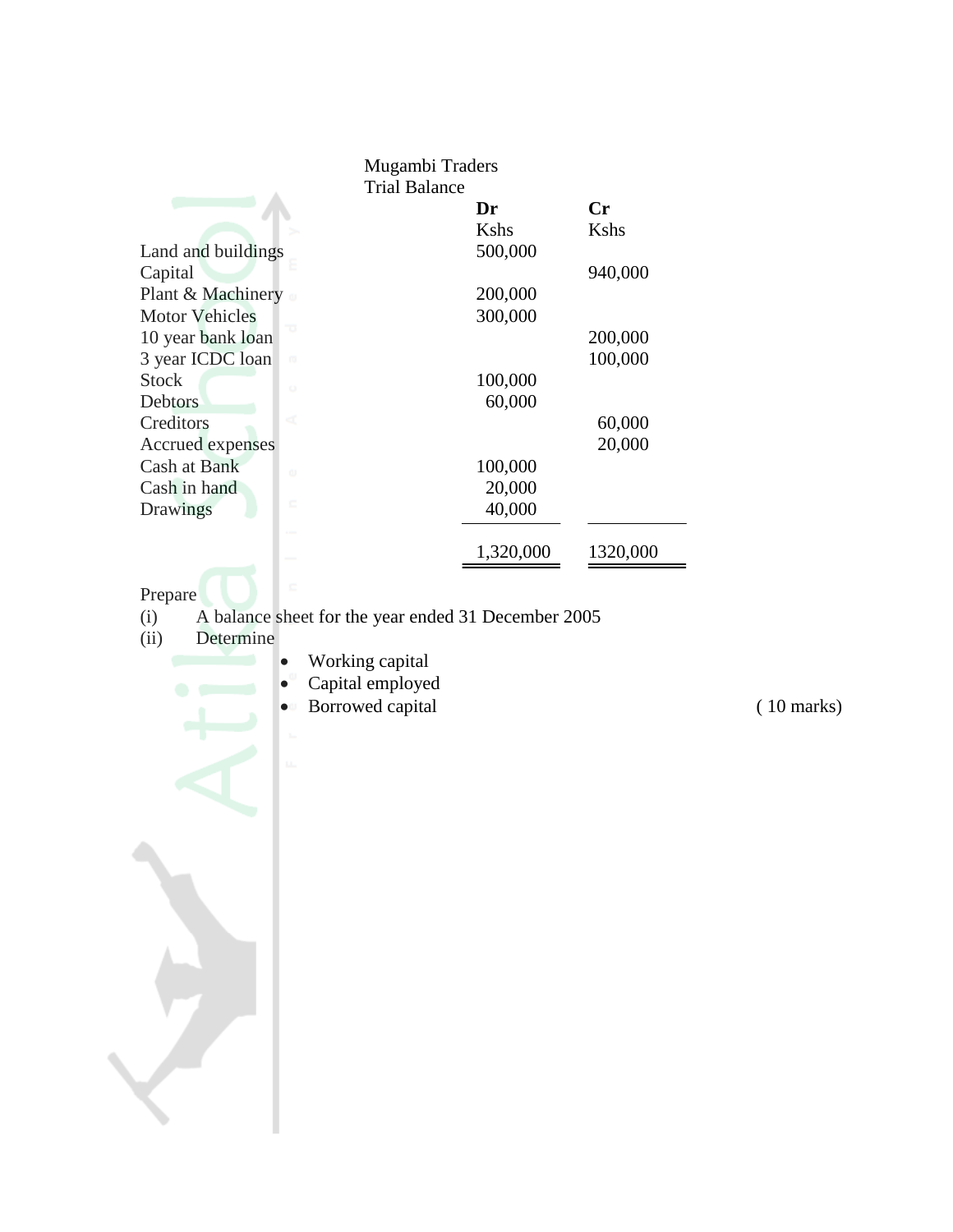# **BUSINESS STUDIES YEAR 2009 PAPER 1**

- 1. State factors that may affect the geographical mobility of labour ( 4 mks)
- 2. Outline four ways in which commercial attaches may promote trade between their country and other countries ( 4 mks)
- 3. Amboseli Enterprises has been spending heavy on promotion for its products though its sales have consistently declined. Outline four measures that the company take to reverse the trend
- 4. Write the type of demand represented by each of the following statements (i) Demand for a commodity causes an increase in demand for another **Commodity**

(ii) Demand for one commodity calls for demand of another commodity

5. The following balances were extracted from the books of Saku traders on 31 March 2008

| Fixed assets   | 300,000  |
|----------------|----------|
| Current assets | 123, 700 |
| Creditors      | 84,500   |
| 5 year loan    | 125,000  |

Determine the net worth of the business as at  $31<sup>st</sup>$  March 2008 (4 mks)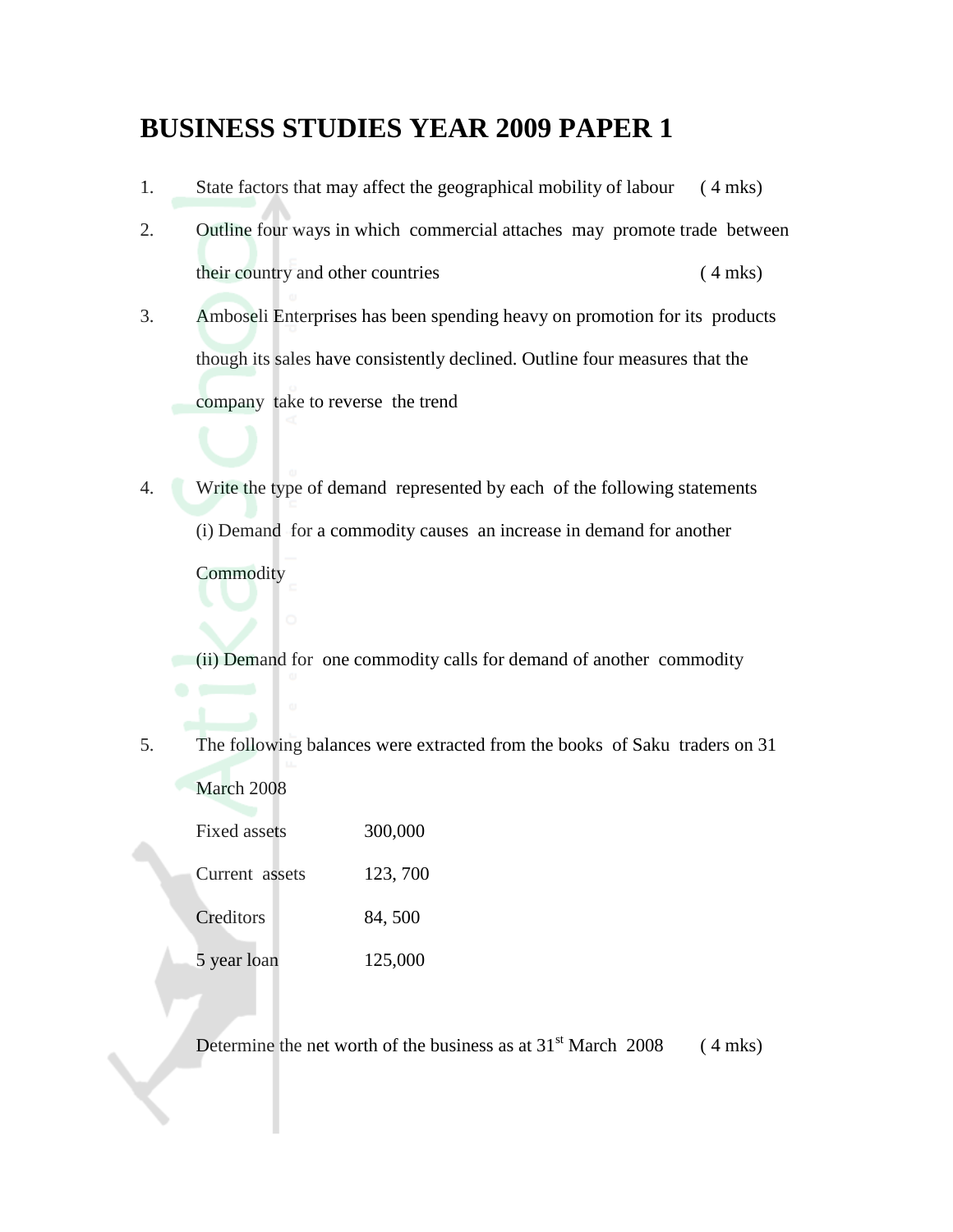6. Indicate the type of journal in which each of the following transaction would be recorded

|       | Ε                 | Transaction                  | Type of journal |
|-------|-------------------|------------------------------|-----------------|
| (i)   | $\alpha$          | Goods previously sold on     |                 |
|       | 73                | credit were returned         |                 |
| (ii)  | $\Box$<br>$\circ$ | Goods bought on credit       |                 |
| (iii) | ď                 | Goods sold for cash          |                 |
| (iv)  | $\alpha$          | Motor vehicle sold on credit |                 |

( 4 mks)

- 7. A trader has decided to take a loan to expand a manufacturing business. Give two reasons why it is beneficial to borrow from a non- bank financial institution ( 4 mks)
- 8. State four items that usually appear the credit side of the current account of a country (4 mks)
- 9. Outline four benefits that may accrue to a business from a country's political stability (4 mks)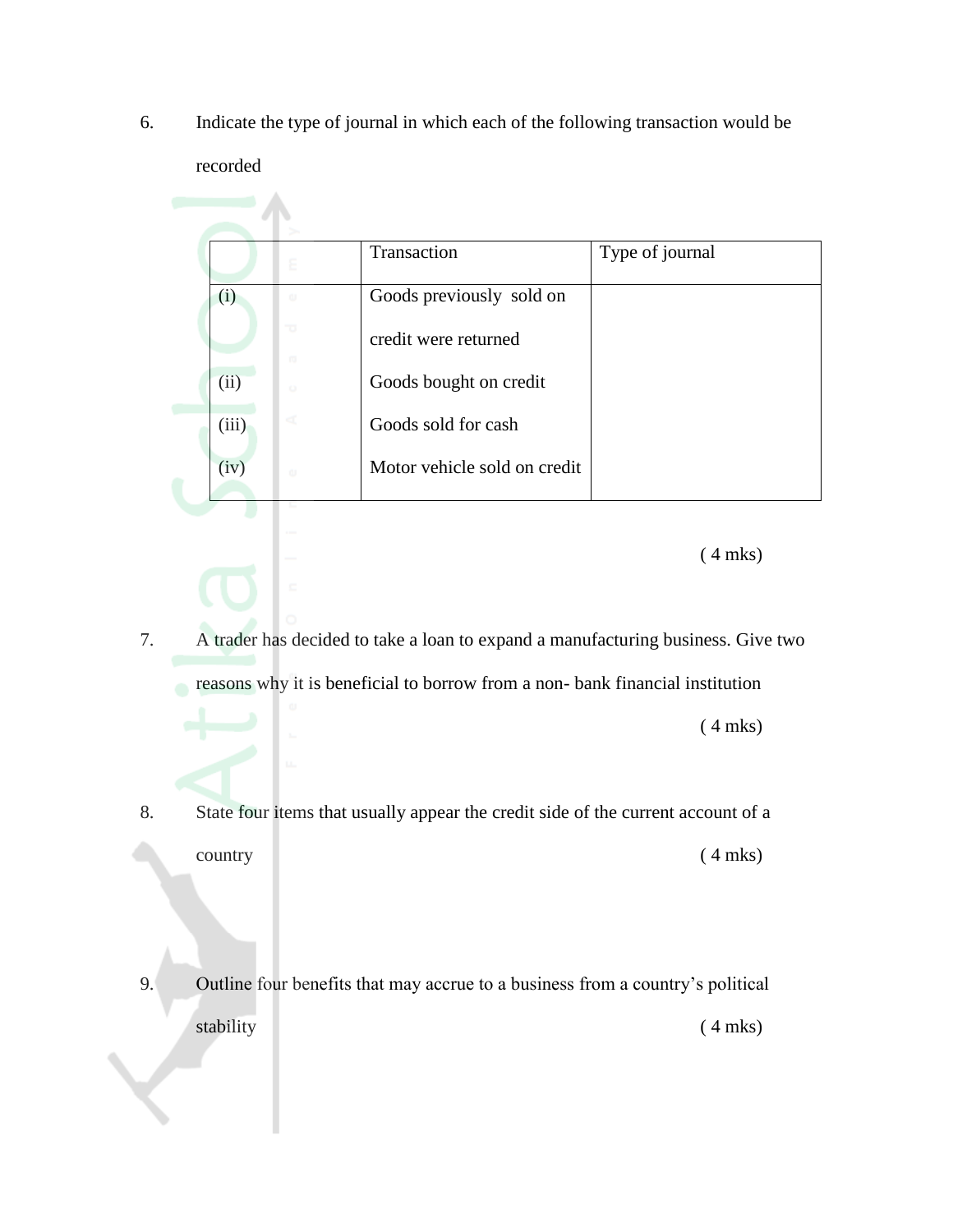10. A lucrative manufacturing firm been constantly releasing toxic wastes into the neighborhood. Outline four measures you can take to stop the firm from such malpractice ( 4 mks)

11. Outline four factors that should be considered in the choice of a means of transporting perishable goods ( 4 mks)

- 12. Outline four circumstances which face to face communication may be ineffective ( 4 mks)
- 13. Highlight four benefits that would accrue to a firm located near other existing  $firms$  (4 mks)
- 14. Country X has been experiencing an upward trend in the price of petrol as a result of a rise in inflation. State four steps that can be taken to minimize expenditure on this product. (4 mks)
- 15. Outline four reasons why an increase in per capital income may not necessarily lead to a rise in the standard of living of the citizens ( 4 mks)
- 16. The bookkeeper of trade Traders extracted the following information from the accounting records

1.1 2007 31.12.2007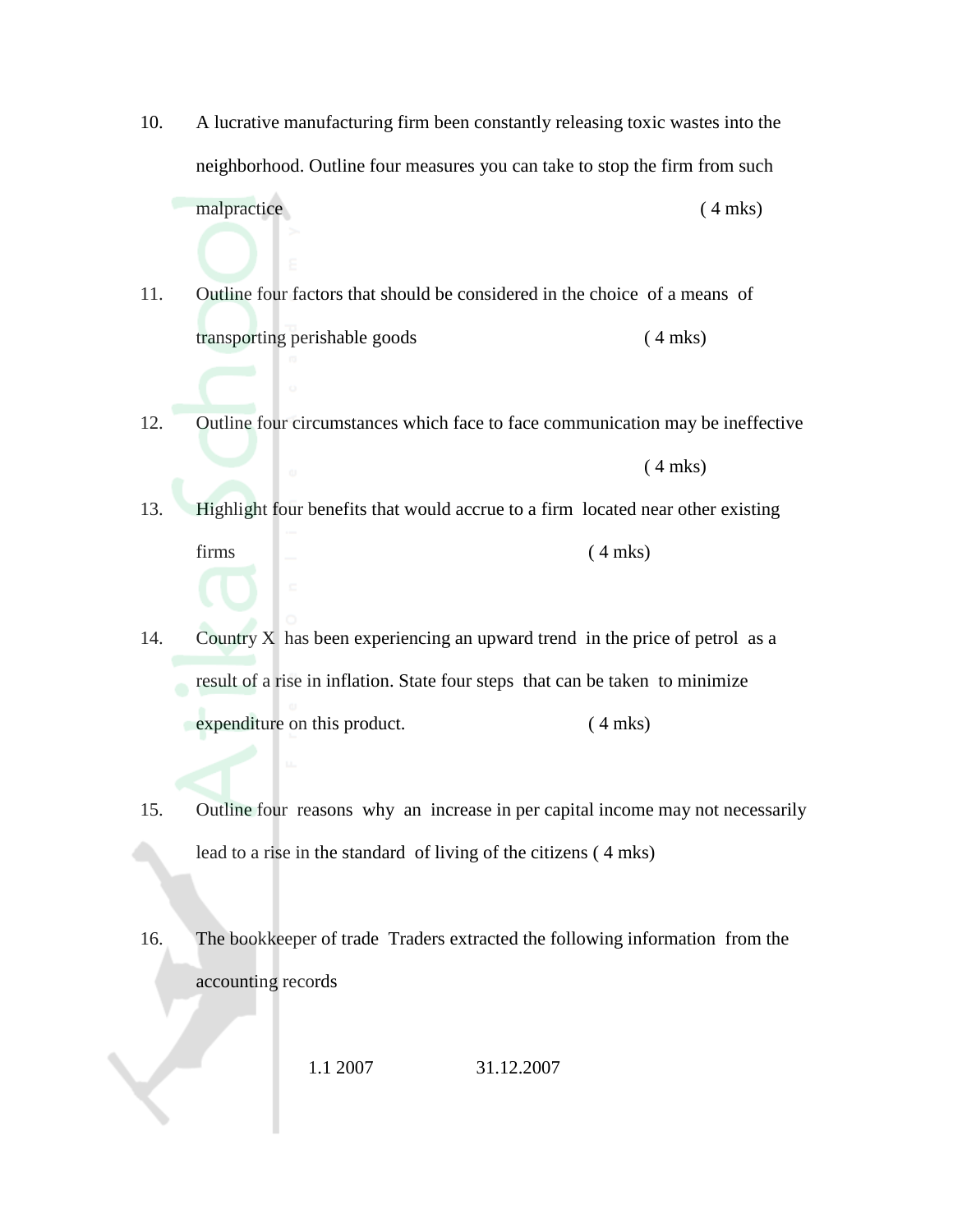|                        | Kshs    | Kshs    |
|------------------------|---------|---------|
| <b>Suppliers</b>       | 465,000 | 640,000 |
| Discount received      |         | 12,000  |
| Purchases returns<br>ε |         | 25,000  |
|                        |         |         |

During the year ended 31.12.2007, suppliers were paid Kshs 1,500, 000 while cash purchases amounted to Kshs 800,000

Determine the purchases for the year (5 mks)

17. Outline four circumstances that would make an office manager to replace an existing machine with modern one (4 mks)

18. Outline four reasons why hypermarkets are becoming increasingly popular in



19. The graph below the rate of population growth of a given country

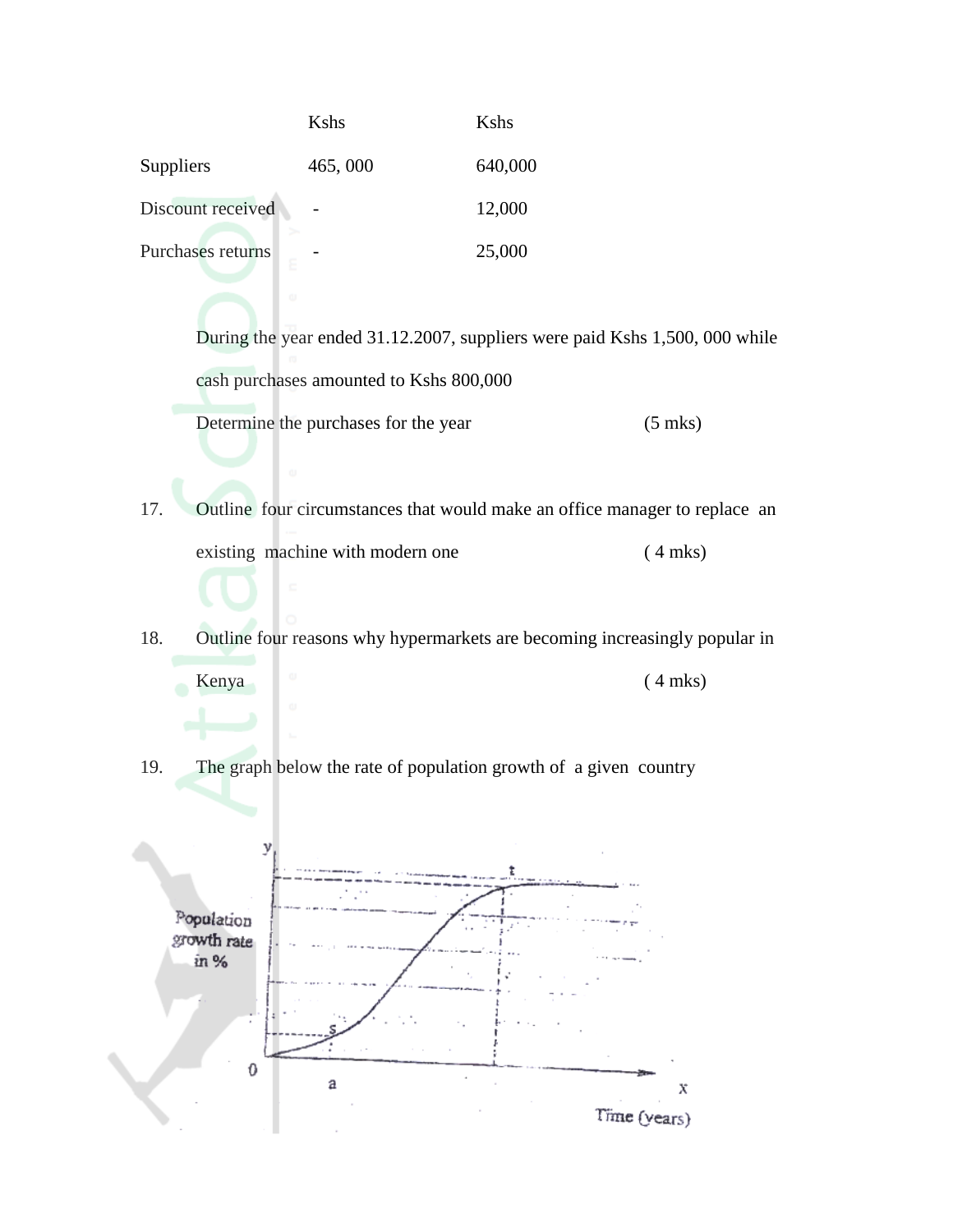Outline four factors that may have contribute to the trend between s and t

20. Kazim maintains a petty cashbook on a weekly interest of Kshs  $13,000$  on  $1<sup>st</sup>$ April 2007 the cash balance was Kshs 2,570

During the week of April, the following transactions took place

2007 April 2 Received reimbursement from the main cashier 3 Paid Kshs 3,070 for cleaning materials 4 Paid Kshs 2,000 bus fare 6 Bought stationery worth Kshs 2,200

Prepare a petty cashbook to record the above transactions using cleaning

stationery and bus fare columns (5 mks)

21. Highlight four circumstances under which business enterprises may choose to

merge (4 mks)

 $(4$  mks)

22. The following information relates to Maji Mazuri Traders as 31. 12. 2008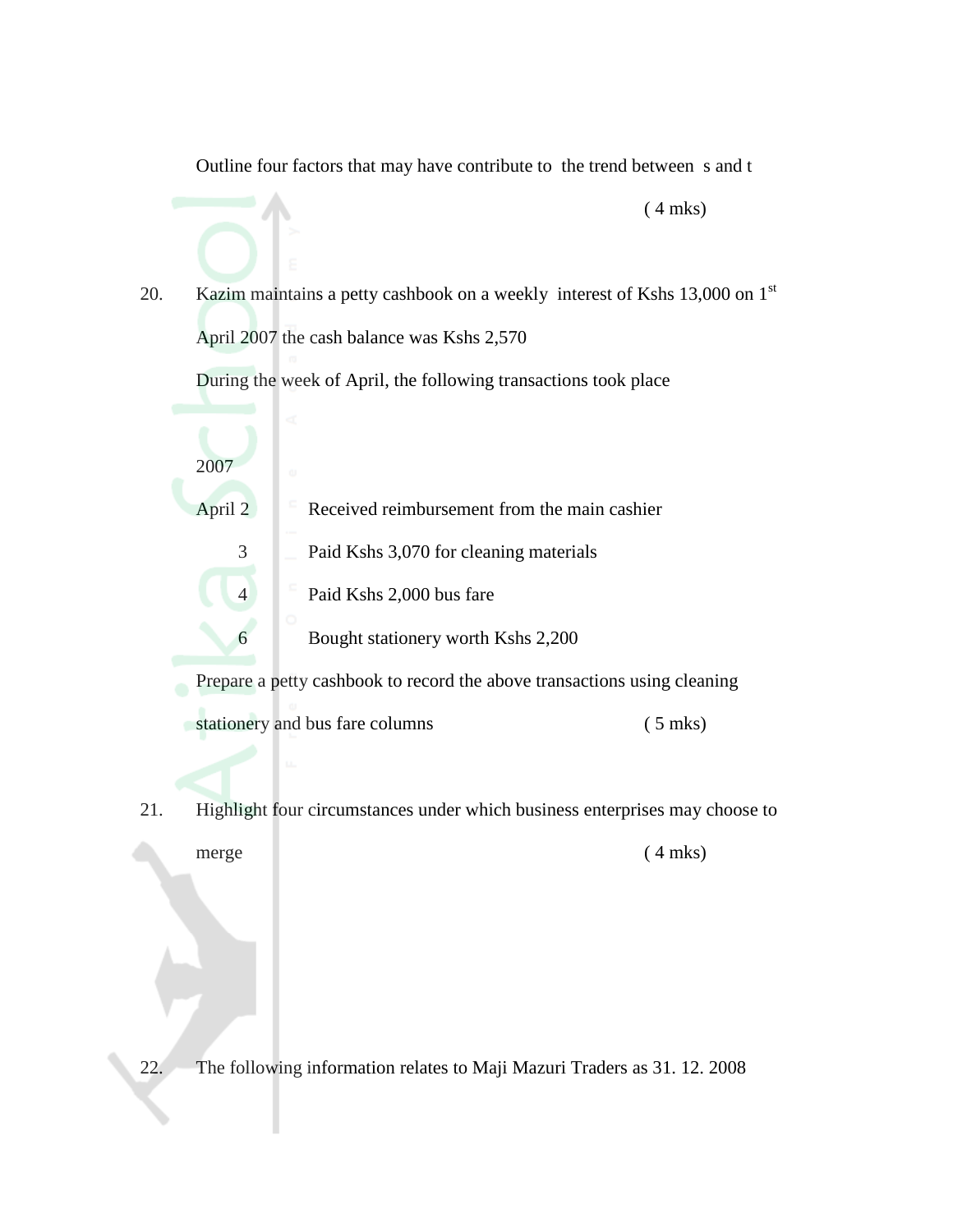

- 23. Highlight four factors that must be considered before incurring public expenditure (4 mks)
- 24. Outline four benefits that accrue to the government as a result of privatization of

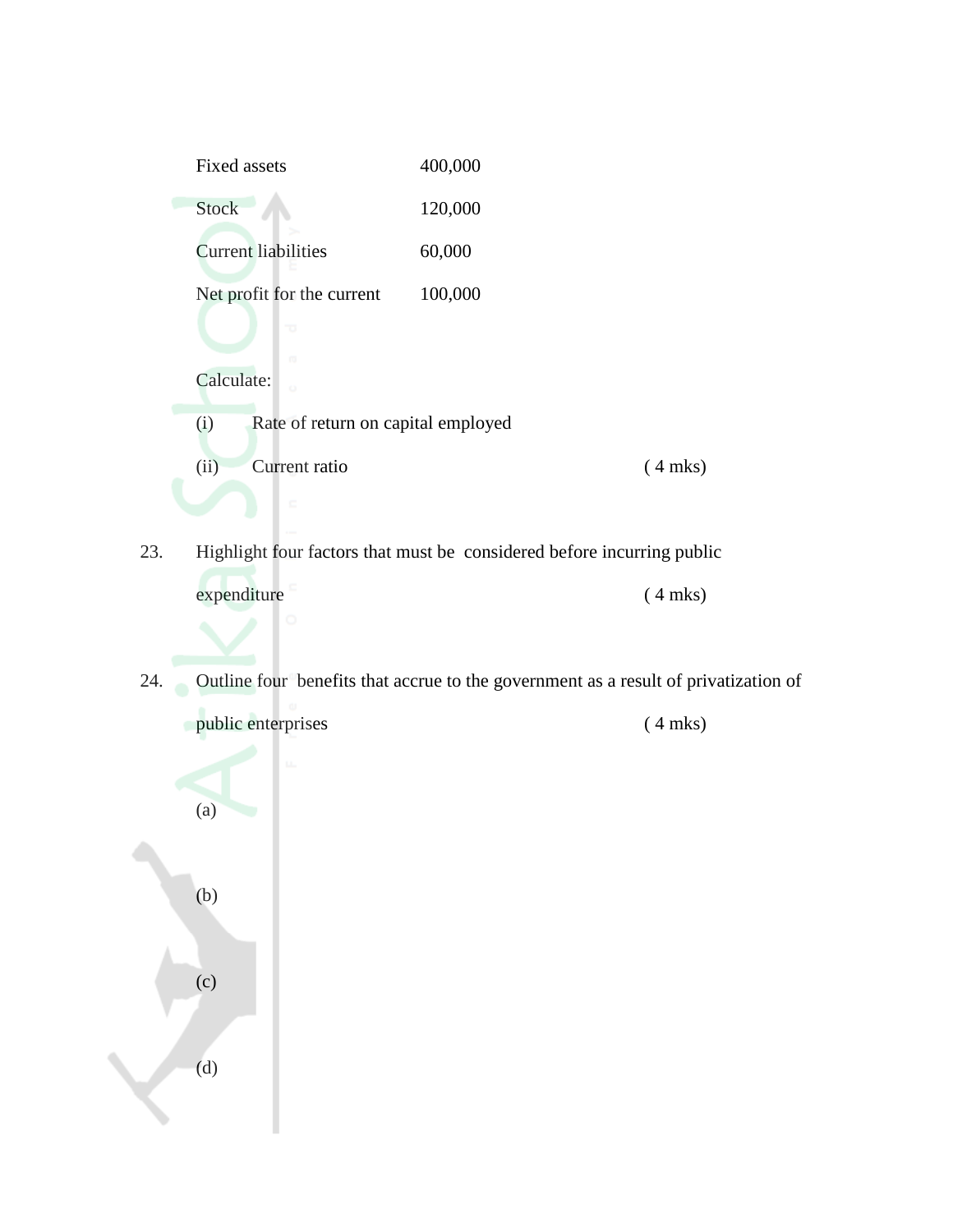25. KAMAT owned a motor vehicle valued at Kshs 1,000,000. He comprehensively insured the car at Kshs 800,000. The motor vehicle was involved and declared a write off. Calculate the amount KAMAT should get from the insurer.

( 4 mks)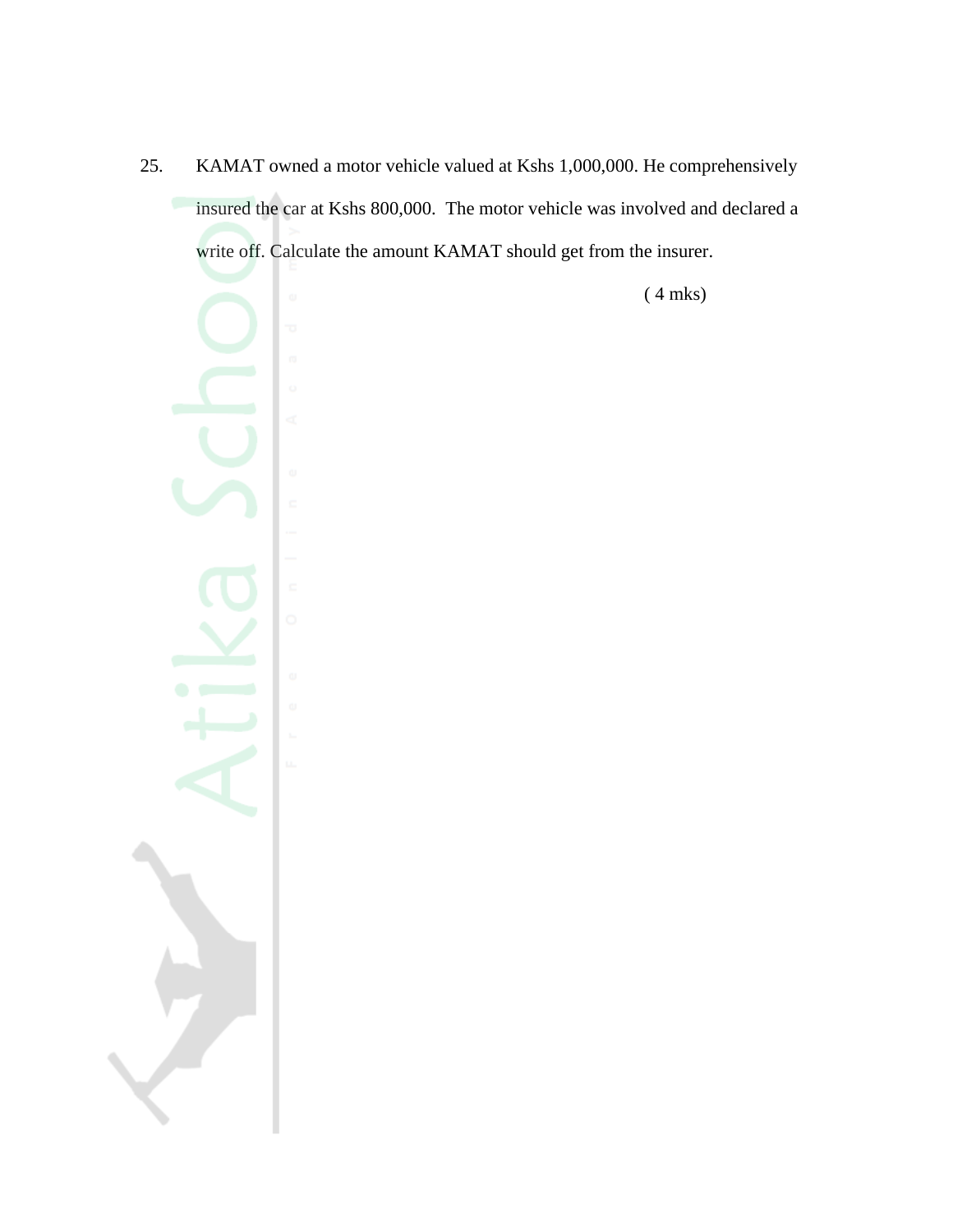### **BUSINESS STUDIES PAPER 2 2009**

- 1. (a) Explain five features of sole proprietorship form of business ( 10 mks) (b) Explain five measures that the government may take to improve the volume of exports ( 10 mks)
- 2. (a) Explain five demerits that may be associated with water transport ( 10 mks) (b) The trial balance of Zakayo Traders as at June 2008 is given below

|              | ٠                        |              |             |
|--------------|--------------------------|--------------|-------------|
|              |                          | DR           | Cr          |
|              | ò.                       | <b>K</b> shs | Kshs        |
|              | c                        |              |             |
| <b>Stock</b> |                          | 76,500       |             |
| Creditors    | c                        |              | 450,400     |
| Debtors      |                          | 350,000      |             |
| <b>Bank</b>  | ω                        | 260,400      |             |
|              | ω<br><b>Fixed assets</b> | 970,200      |             |
| Cash         | u.                       | 120,500      |             |
| Capital      |                          |              | 1,300,000   |
|              | Lighting due             |              | 27, 200     |
|              |                          | 1., 777, 600 | 1, 777, 600 |

During the month, the following transactions took place

2008

June 5 Paid a creditor Kshs 228,000 by cheque in full settlement of a debt

after deducting 5% cash discount.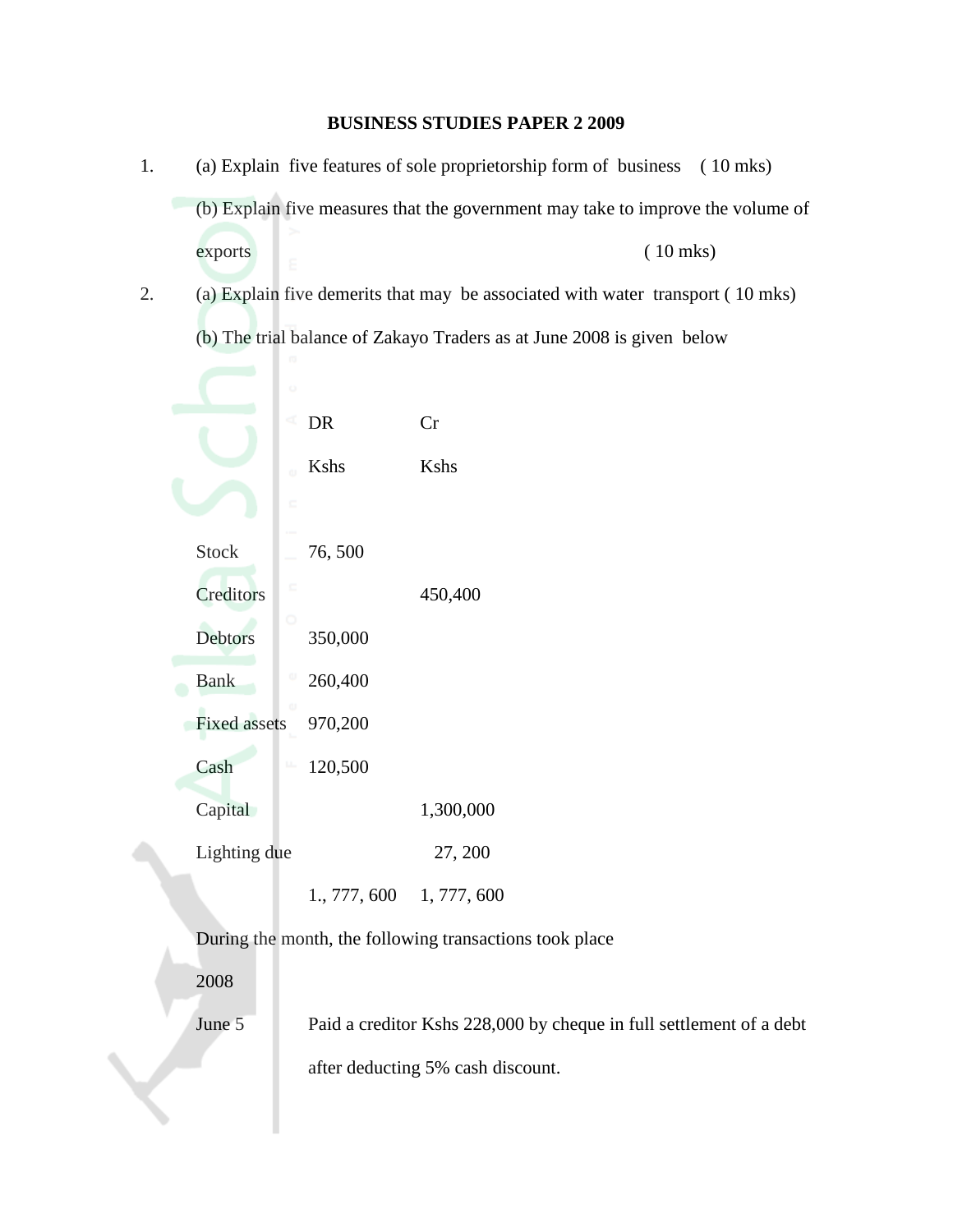15 Withdrew Kshs 100,000 from bank for office use 28 Received Kshs 160, 000 cash from a debtor after allowing cash discount of Kshs 40, 000 Record the above transactions in the relevant ledger accounts and balance then

3. (a) The diagram below shows an oligopolist kinked demand curve DD and current price and quantity at P and Q respectively.

 $\int$  (10 mks)

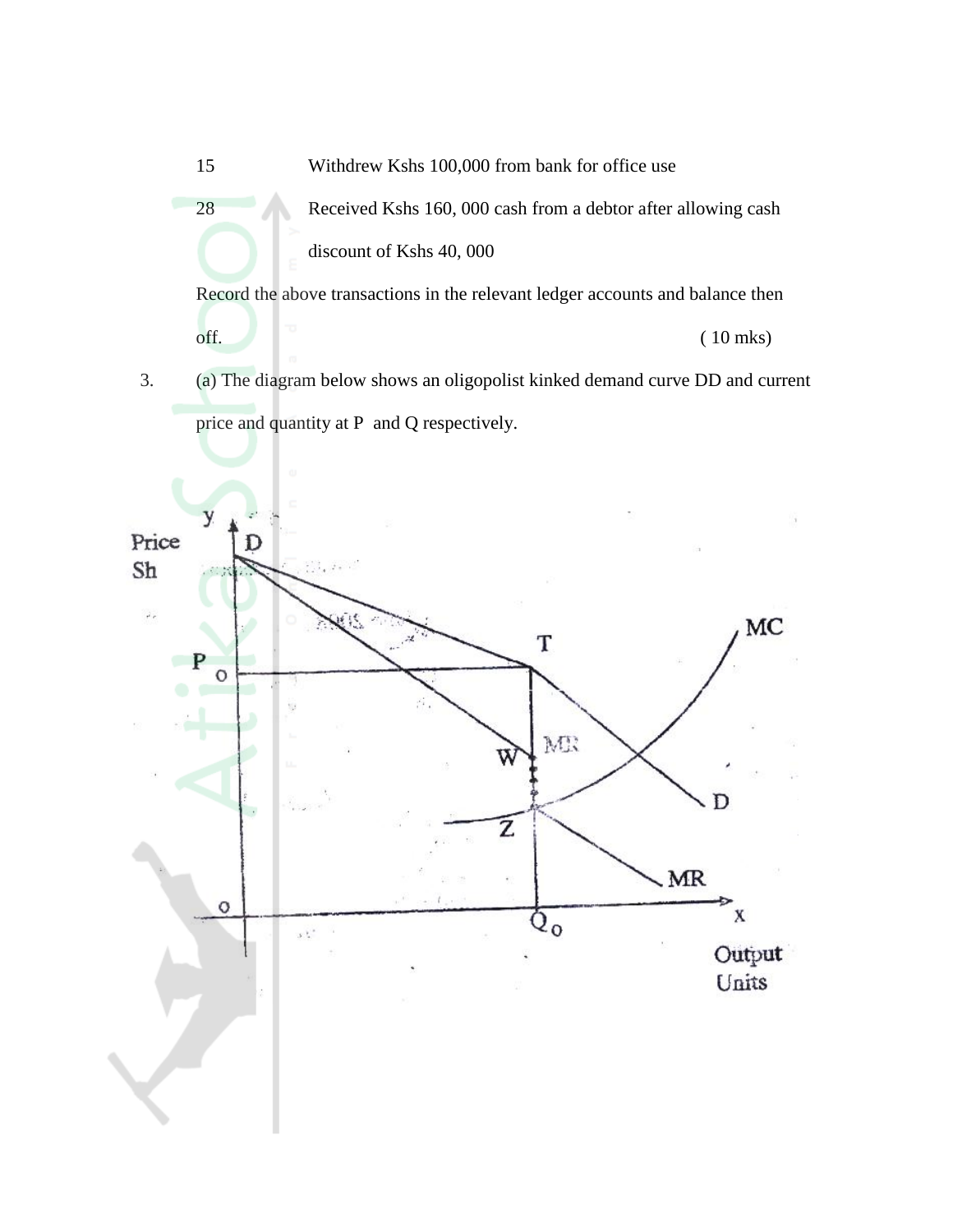- (i) Name the curve represented by the gap WZ
- (ii) State Why the curve WZ is vertical to price axis
- (iii) Advice when the oligopolist can raise and lower the price of the commodity
	- (b) Explain five ways in which the government of Kenya may reduce the level of unemployment (10 mks)

( 10 mks)

4. (a) Using a diagram, explain the circular flow of income in a two sector economy

(b) Analyze the following document issued by Sheikh Traders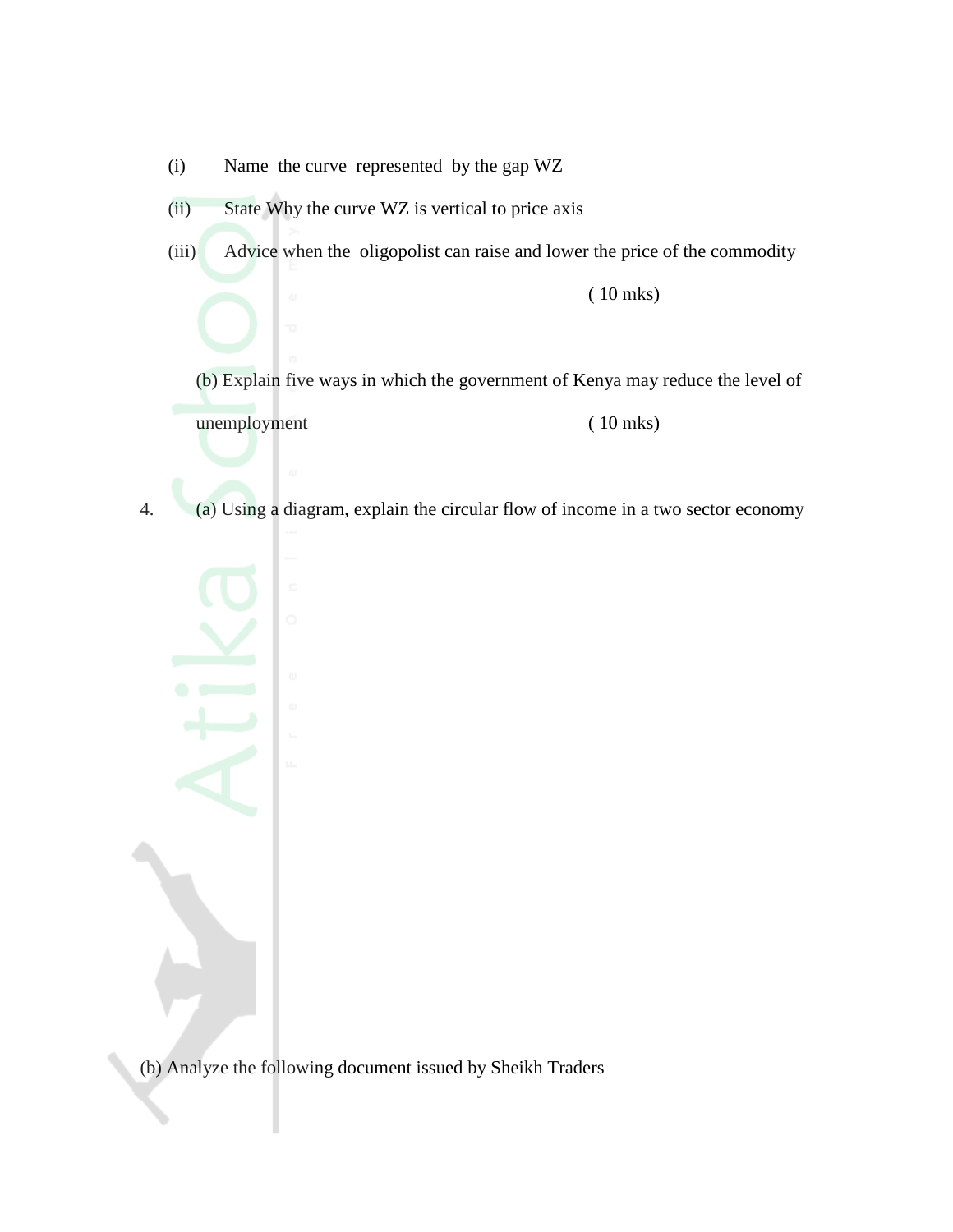| Sheikh Traders  |         |                                                |           | P.O Box 235Y    |         |
|-----------------|---------|------------------------------------------------|-----------|-----------------|---------|
|                 |         |                                                |           | Nairobi         |         |
|                 |         |                                                |           |                 |         |
|                 |         |                                                |           |                 |         |
|                 | o       |                                                |           | No. 4262        |         |
|                 | a       |                                                |           | 12 October 2008 |         |
|                 | $\Box$  |                                                |           |                 |         |
| Debit           | $\circ$ |                                                |           |                 |         |
| Kamau Limited   | ₫       |                                                |           |                 |         |
| P.O Box Y 125   | $\cup$  |                                                |           |                 |         |
|                 | c       |                                                |           |                 |         |
| <b>MOLO</b>     |         |                                                |           |                 |         |
|                 |         |                                                |           |                 |         |
|                 |         | Terms: 10 per cent one month on furniture only |           |                 |         |
|                 |         |                                                |           |                 |         |
|                 |         |                                                |           |                 |         |
| Quantity        |         |                                                | Rate Kshs | Kshs            | Kshs    |
|                 |         |                                                |           |                 |         |
| $\overline{60}$ |         | Dinning tables mvuli                           | 4,000     | 240,000         |         |
| $\overline{4}$  | щ       | <b>Beds</b>                                    |           |                 |         |
|                 |         |                                                | 2,000     | 8,000           |         |
| 50              |         | <b>Coffee Tables</b>                           | 1,000     | 50,000          |         |
|                 |         |                                                |           |                 |         |
|                 |         |                                                |           | 298,000         |         |
|                 |         | Less Trade discount 10%                        |           | 29,800          | 268,200 |
| $\overline{4}$  |         | Floor carpets                                  | 2,500     | 10,000          | 9,000   |
|                 |         | Less Trade discount 10%                        |           | 1,000           |         |
|                 |         | Carriage                                       |           |                 | 7,500   |
|                 |         | $\mbox{E}$ & O.E                               |           | Total           | 284,700 |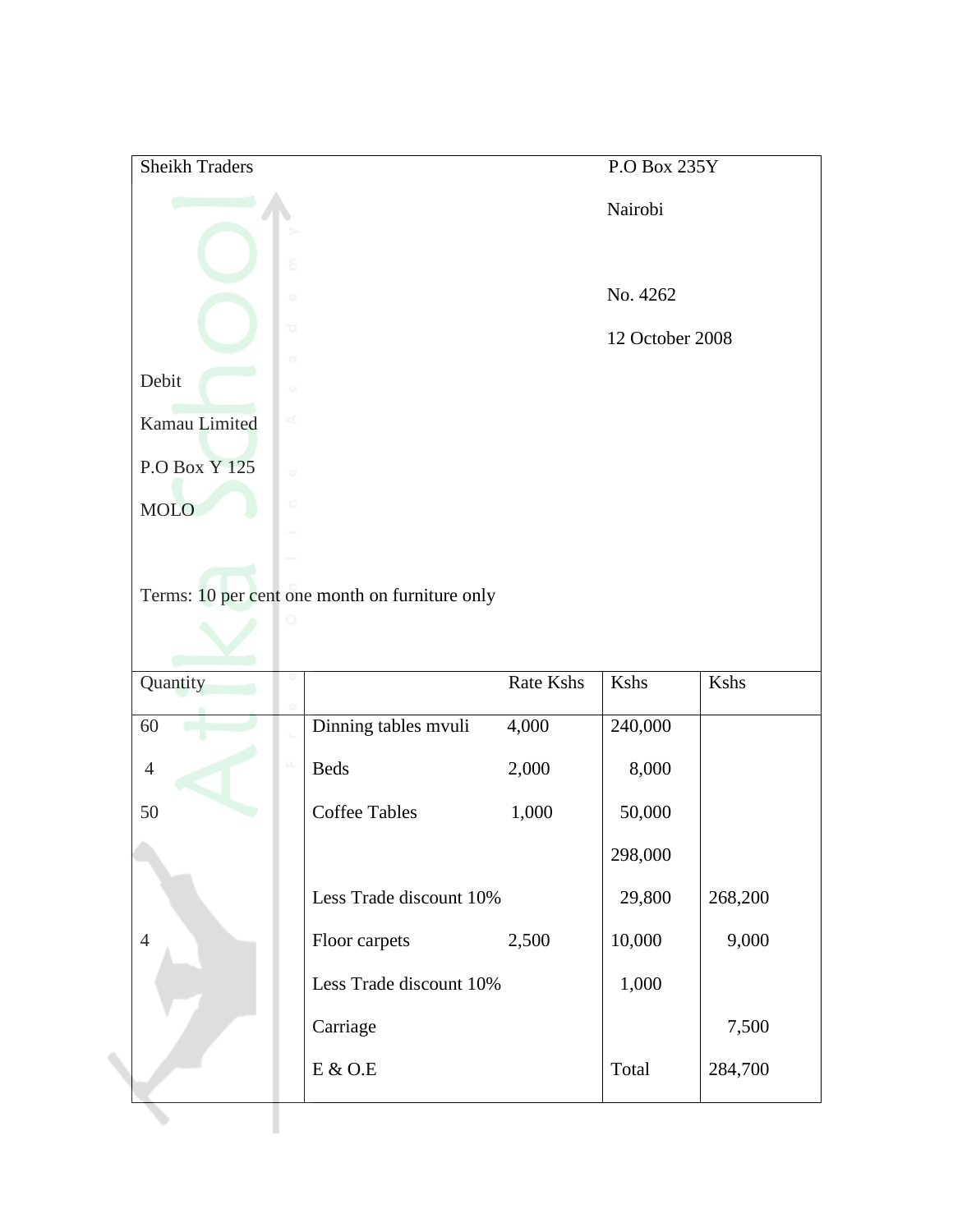# Required:

- (i) Name the document above
- (ii) Calculate the amount paid for the goods, if the debtor paid on  $28<sup>th</sup>$  October 2008

(iii) Determine the net profit of the business if transaction (ii) above was Kshs 120.400 and the debtor paid for the goods on  $15<sup>th</sup>$  November 2008

( 10 mks)

5. (a) Explain four services that the central Bank of Kenya may offer as a Banker to commercial banks (8 mks)

(b) Malamu Traders had the following balances s at 31 December 2008

|                  | Kshs    |
|------------------|---------|
| <b>Building</b>  | 540,000 |
| <b>Bank Loan</b> | 472,500 |
| Debtors          | 116,900 |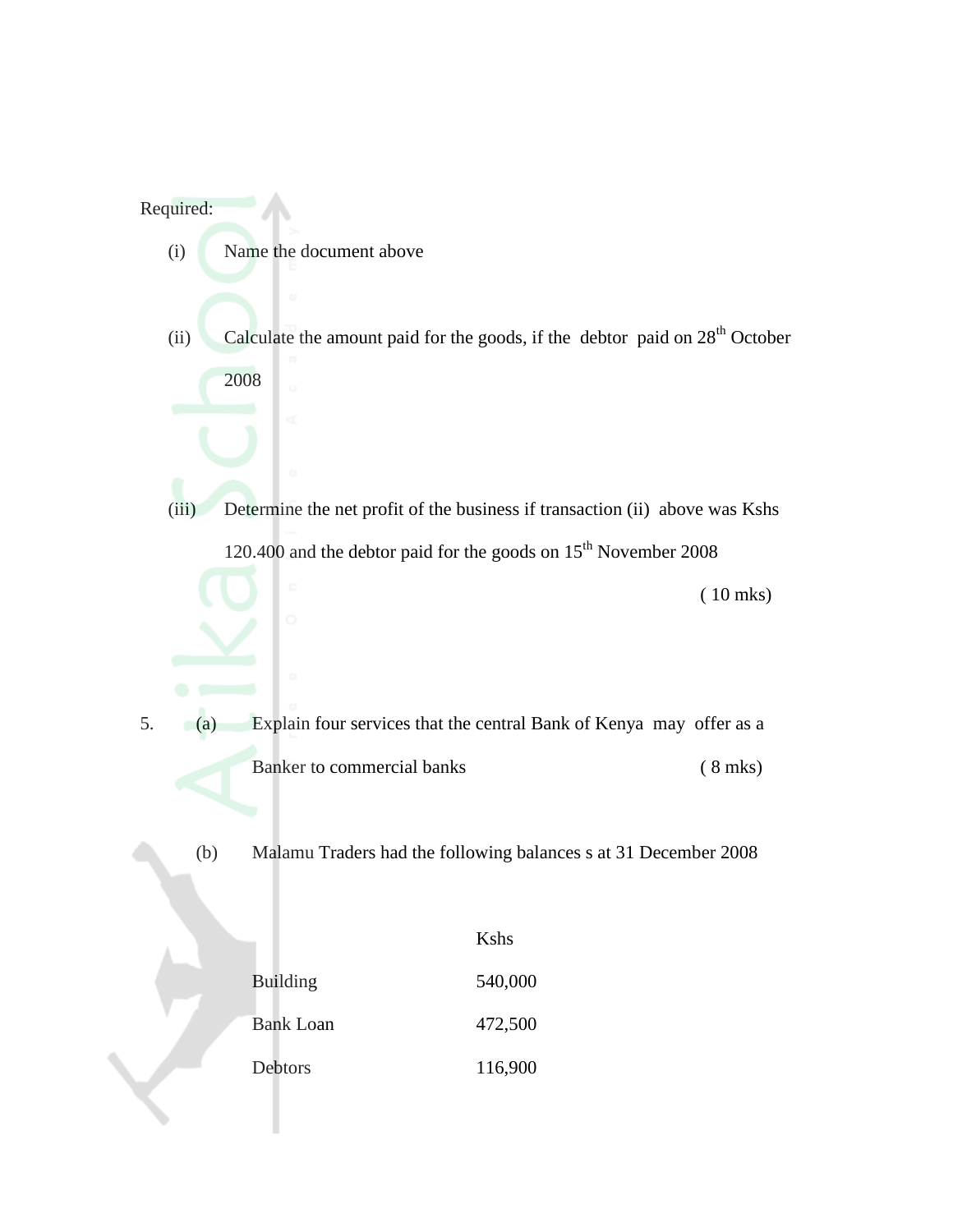|          |     | Creditors                 |       | 227,000                                                              |            |
|----------|-----|---------------------------|-------|----------------------------------------------------------------------|------------|
|          |     | Furniture                 |       | 408, 170                                                             |            |
|          |     | Gross profit              |       | 520,600                                                              |            |
|          |     | Motor vehicle             |       | 900,000                                                              |            |
|          |     | Discount allowed          |       | 142,000                                                              |            |
|          |     | Lighting                  |       | 25,200                                                               |            |
|          |     | Interest on loan          |       | 1,200                                                                |            |
|          |     | Closing stock             |       | 72,500                                                               |            |
|          |     | Rent received             |       | 120,000                                                              |            |
|          |     | Repairs on buildings      |       | 60,000                                                               |            |
|          |     | Repairs on furniture      |       | 72,030                                                               |            |
|          |     | Repairs on motor vehicles |       | 300,000                                                              |            |
|          |     | General expenses          |       | 102,100                                                              |            |
|          |     | Capital                   |       | 1,400,000                                                            |            |
|          |     |                           |       |                                                                      |            |
| Prepare: |     | u.                        |       |                                                                      |            |
|          |     | (a)                       |       | Profit and loss account for the year ended 31 December 2008          |            |
|          |     | (b)                       |       | Balance sheets as at 31 December 2008                                | $(12$ mks) |
| 6.       | (a) |                           |       | The following table represents the price and quantity of a commodity |            |
|          |     | Month                     | Price | Quantity                                                             |            |
|          |     | January                   | 80    | 2,000                                                                |            |
|          |     | February                  | 40    | 5,000                                                                |            |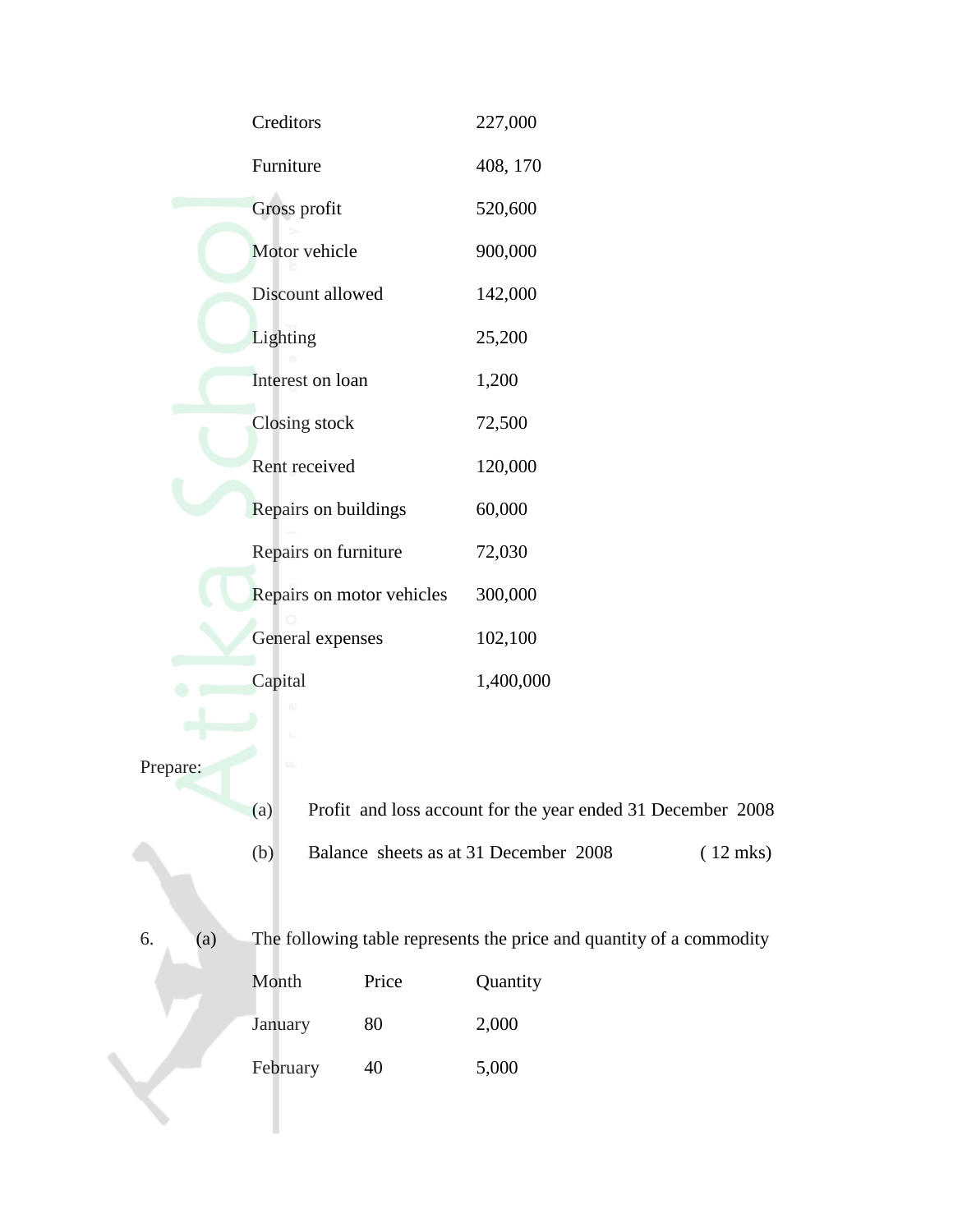|     | (i)                                                   | Plot the above information on a graph    |                                                                           |
|-----|-------------------------------------------------------|------------------------------------------|---------------------------------------------------------------------------|
|     | (ii)                                                  | Calculate the price elasticity of demand |                                                                           |
|     |                                                       |                                          |                                                                           |
| (b) |                                                       |                                          | Lunga, a sole trader, does not keep a complete set of accounting records. |
|     | Information extracted from the records are as follows |                                          |                                                                           |
|     | $\circ$                                               | 1 January 2007                           | 31 December 2007                                                          |
|     | ď                                                     | Kshs                                     | Kshs                                                                      |
|     | <b>Stock</b>                                          | 75,000                                   | 136,400                                                                   |
|     | Pre- paid salaries                                    |                                          | 8,000                                                                     |
|     | Creditors                                             | 142, 500                                 | 158,400                                                                   |
|     | Debtors                                               | 120,000                                  | 335,000                                                                   |
|     | Furniture & Equipment                                 | 820,000                                  | 754,400                                                                   |
|     | 18% loan from bank                                    | 200,000                                  |                                                                           |
|     | ω                                                     |                                          |                                                                           |
|     | u.                                                    |                                          |                                                                           |
|     |                                                       |                                          |                                                                           |
|     |                                                       |                                          |                                                                           |
|     |                                                       |                                          |                                                                           |
|     |                                                       |                                          |                                                                           |
|     |                                                       |                                          |                                                                           |
|     |                                                       |                                          |                                                                           |
|     |                                                       |                                          |                                                                           |
|     |                                                       |                                          |                                                                           |
|     |                                                       |                                          |                                                                           |